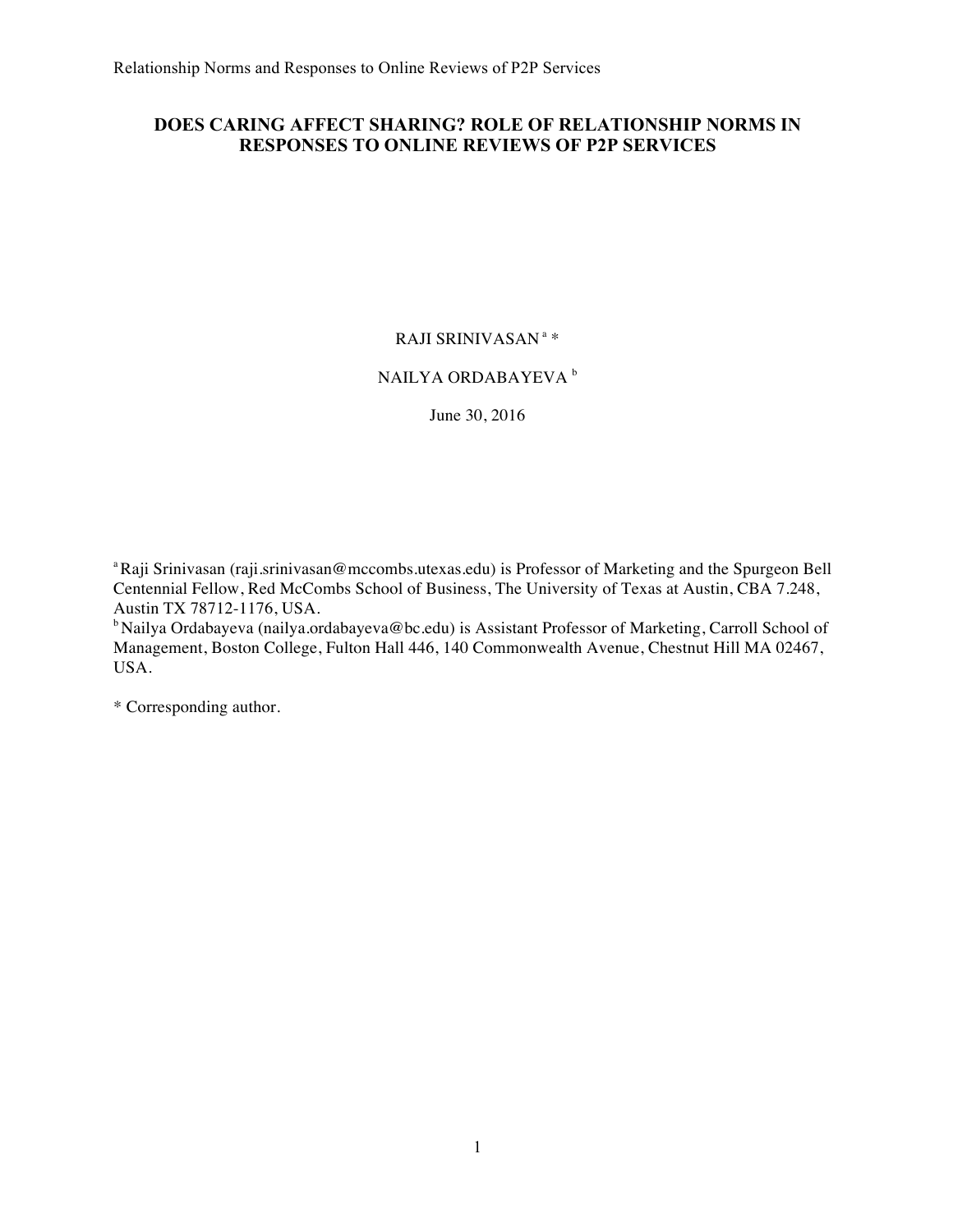# **DOES CARING AFFECT SHARING? ROLE OF RELATIONSHIP NORMS IN RESPONSES TO ONLINE REVIEWS OF P2P SERVICES**

#### **Abstract**

In peer-to-peer (P2P) services, individuals share unused resources with strangers (e.g., accommodations, meals) creating novel service relationships. In such relationships between strangers, there is high information asymmetry, which is resolved through online reviews from previous users. We examine the role of relationship norms in consumers' responses to online reviews of P2P service providers. We hypothesize that consumers with communal (vs. exchange) orientation will be more responsive to online reviews of P2P service providers. Five experiments indicate that consumers' communal (exchange) orientation increases their responsiveness to online reviews of 1) P2P (vs. commercial) service providers, 2) amateur (vs. professional) P2P service providers, and 3) warm (vs. competent) P2P service providers. The match of consumers' communal orientation with the type of service provider is mediated by their processing fluency of the service offering. Correlational analysis of online reviews on a P2P accommodation platform shows that users' communal orientation is related to positivity of online reviews. The findings which demonstrate a key role of relationship norms in consumers' responses to online reviews in the P2P services context generate actionable managerial implications.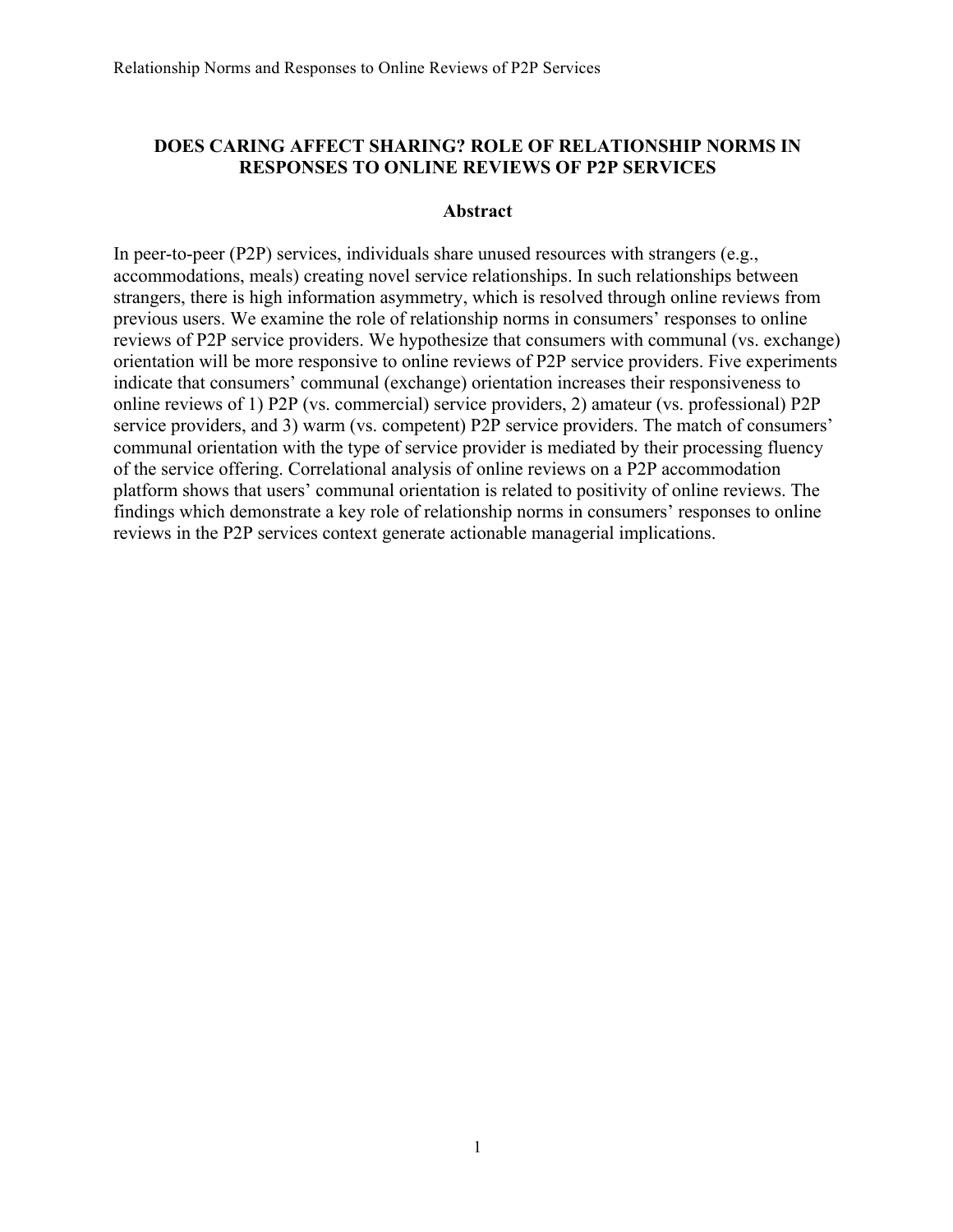In (P2P) marketplaces (e.g., Airbnb, Eatwith etc.), individuals (buyers) transact with other individuals (sellers) on an online platform maintained by a platform company (Rogers and Botsman 2010). In contrast to commercial transactions between a firm and its consumers, P2P services are transacted between peers (typically, strangers) resulting in a new form of buyerseller relationship.<sup>1</sup> We examine the role of consumers' relationship orientation, i.e. communal vs. exchange orientation, in their responses to online reviews of P2P service providers. We first provide the motivation for this research.

From a managerial perspective, P2P marketplaces are anticipated to grow dramatically (Boesler 2013) with substantive economic implications (Sundararajan 2014). Price Waterhouse Cooper's projections (2015) show that five key sharing economy sectors—travel, car sharing, finance, staffing, music and video streaming—have the potential to increase global revenues from about \$15 billion (2015) to around \$335 billion by 2025. It is reasonable to expect therefore that P2P services will cannibalize from and threaten traditional commercial services. Some early evidence confirms that this is indeed the case. For example, Airbnb's entry in Texas hurt hotel room revenue by 8-10% (Zervas, Proserpio and Byers 2016).

Despite the growing economic significance of P2P service markets, there are few insights on the factors influencing consumers' behaviors in such markets. As Lamberton (2015) recently noted, "we can say little about the ways that collaborative consumption systems should be designed or the outcomes that might be expected from a collaborative system" (p. 694). Moreover, many P2P service providers are micro-entrepreneurs without access to professional

!!!!!!!!!!!!!!!!!!!!!!!!!!!!!!!!!!!!!!!!!!!!!!!!!!!!!!!!!!!!

<sup>&</sup>lt;sup>1</sup>The term 'sharing economy' has also been used to describe other collaborative consumption models including P2P illegal sharing of movies among consumers with no commercial implications to the sharers (Hennig-Thurau, Henning, and Satler 2007) and access-based sharing systems of cars and bicycles by commercial firms (e.g., Zipcar) (Bardhi and Eckhardt 2012; Lamberton and Rose 2012), which are not the focus of this work.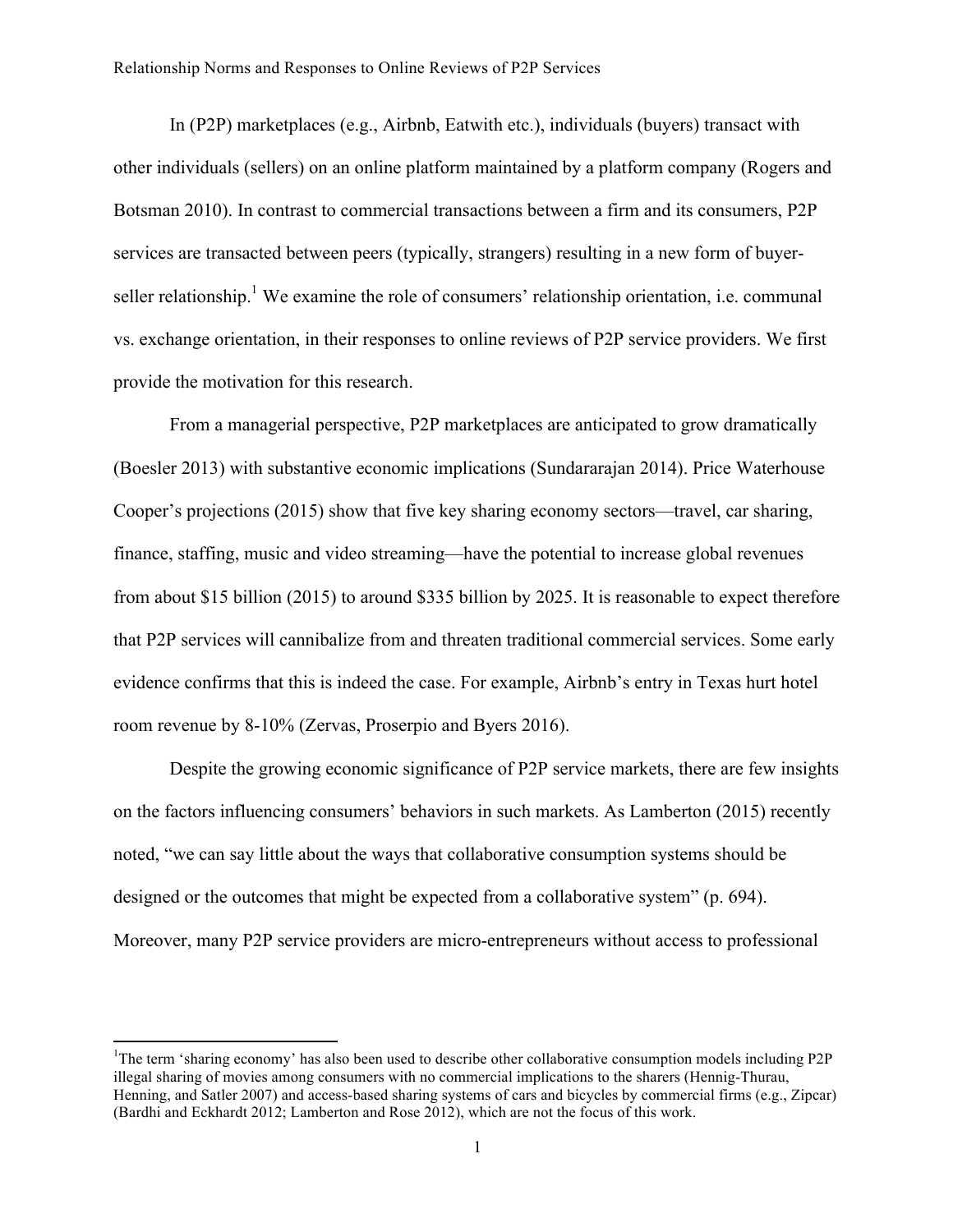marketing skills. Thus, we anticipate that this research's insights are useful to P2P service providers.

From a theoretical perspective, scholars have elaborated on the conceptual distinctions between collaborative consumption, which includes different types of sharing including P2P market places, and traditional buyer-seller relationships (Belk 2010). Distinct from traditional commercial services (Zeithaml, Parasuraman, and Berry 1985), P2P service transactions occur between strangers who are unlikely to transact again creating substantial uncertainty and information asymmetry (Resnick and Zeckhauser 2002). A key mechanism to reduce such information asymmetry between buyers and sellers, more generally (Hennig-Thurau et al. 2004; Sridhar and Srinivasan 2012), but specifically in the P2P services context, is online reviews of previous users (Fradkin et al. 2015). Thus, online reviews of previous users are intrinsic in a model of P2P consumer decision-making. As Varsha Rao, Head of Global Operations of Airbnb noted, "When we think about the sharing economy, it's about connecting people. We see (online) reviews as a key component of this. They are how guests and hosts share their views on each experience." This raises a pertinent question of how consumers respond to online reviews in the new P2P form of service transactions, and how these responses might differ from those in traditional commercial service transactions. To address these questions, we focus on the distinct nature of relationships between consumers and providers in P2P service transactions.

There is a social component intrinsic in P2P service relationships that is not present in traditional commercial service relationships. For example, Airbnb guests and hosts communicate about the availability of the room and details of the check-in; they may also socialize (e.g., the host may offer to show the guest around town). When consumers buy services from peer service providers, they are motivated by both social (i.e. communal) and economic (i.e. exchange)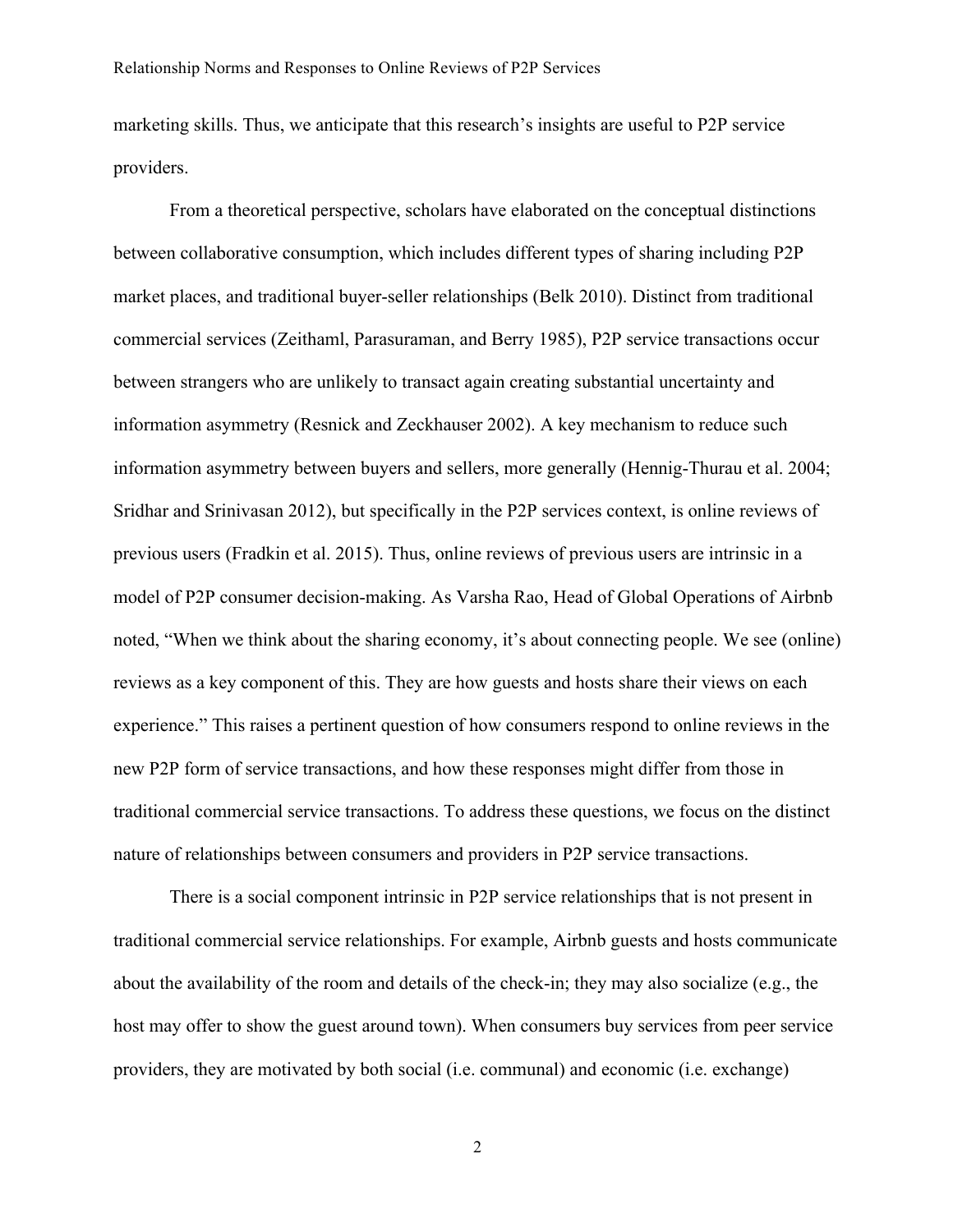considerations (Belk 2010; Habibi, Kim, and Laroche 2016). Distinct from traditional commercial service relationships that primarily exhibit exchange norms (Agarwal 2004), P2P service relationships exhibit both communal and exchange norms (Habibi et al. 2016). To understand how this hybrid, more communal nature of P2P (vs. commercial) service transactions norms influence consumer responses to online reviews, we turn to the literature on individuals' relationship orientation (Clark and Mills 1979, 2011).

Individuals prioritize different norms of the exchange of resources in relationships, which is captured by their relationship orientation (Clark and Mills 1979, 2011). People high on communal orientation (i.e. communally-oriented) feel responsible for others' welfare, are obliged to help others and expect others to be responsive to their needs and to demonstrate concern for their welfare. People high on exchange orientation (i.e. exchange-oriented) focus on their self-interest and are interested in reciprocity and equity in the relationship (Clark et al. 1987; Van Yperen and Buunk 1990).

Combining these differences in consumers' relationship orientation with the systematic distinction in relationship norms highlighted in the P2P services context, we develop hypotheses relating consumers' communal (vs. exchange) orientation to their responses to online reviews of P2P (vs. commercial) service providers. We hypothesize that, as online reviews reflect the extent to which P2P service providers have lived up to the communal (vs. exchange) norms and expectations of previous users, consumers with communal (vs. exchange) orientation will be more responsive to previous users' online reviews of P2P (vs. commercial) service providers.

Further, building on recent research (Habibi et al. 2016) that P2P service transactions vary along a continuum of relationship types, with P2P service providers offering communal relationships at one end (e.g., Couchsurfing) and those offering exchange relationships anchored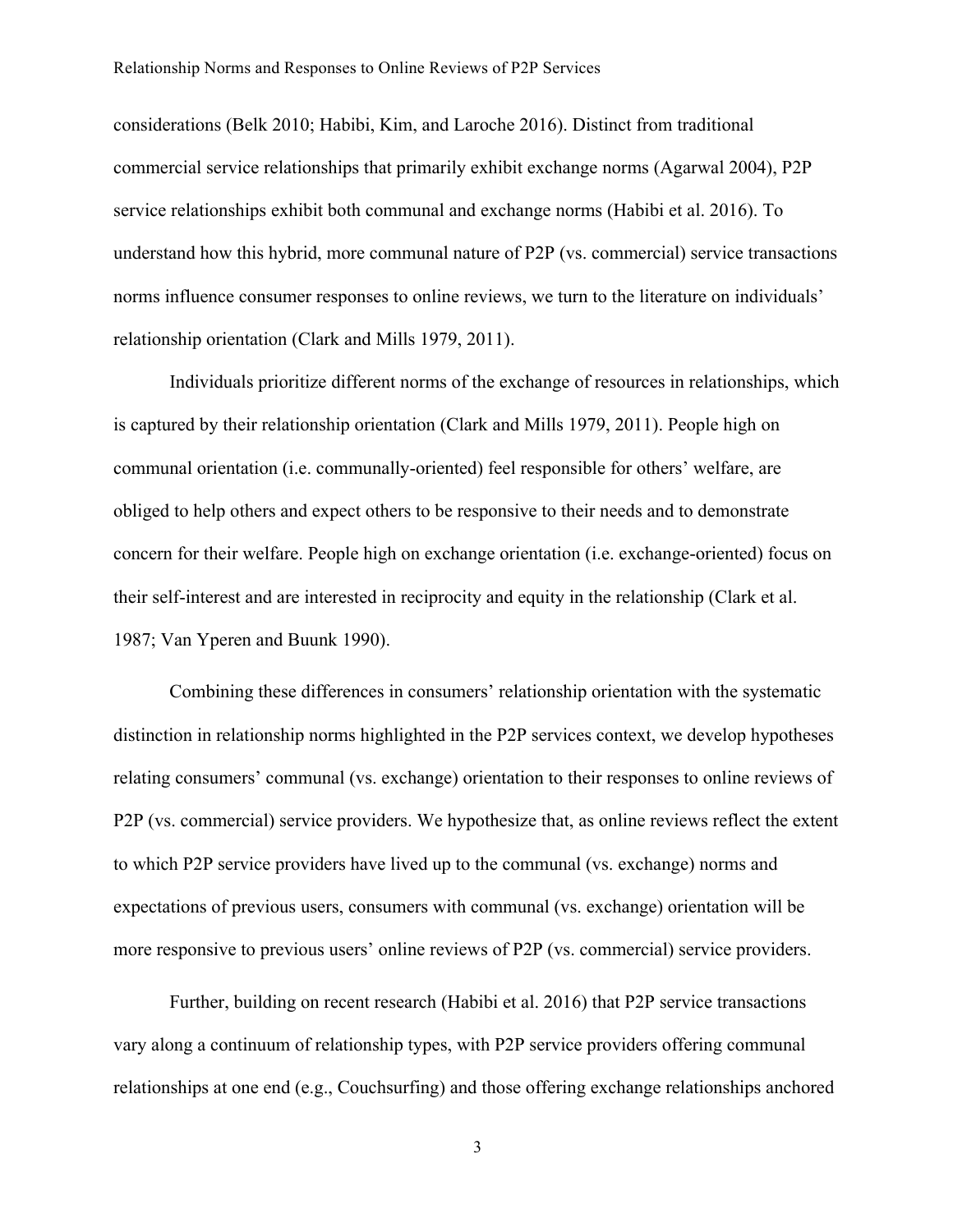at the other end (e.g., Uber), we propose that the effect of consumers' communal (vs. exchange) orientation on their responses to users' online reviews will depend on the type of the P2P service provider. We consider amateur (vs. professional) and warm (vs. competent) P2P service providers. Amateur P2P service providers dabble in unused inventory while professionals invest in service provision and rely on it as a main source of income (Li et al. 2015). The differences in investment and profit motivations of amateur and professional P2P service providers will shift the balance of relationship norms in P2P relationships toward communal (vs. exchange) norms for amateurs (professionals) leading consumers with communal (vs. exchange) orientation to be more responsive to online reviews of amateur (vs. professional) P2P providers.

P2P service providers often position themselves as warm (helpful, generous, concerned about others' welfare) or competent (skillful, effective, capable to enact desired outcomes, Cuddy, Fiske, and Glick 2007, 2008), each of which may elicit different responses from consumers (Aaker, Vohs, and Mogilner 2010). We propose that the positioning of P2P providers will shift the balance towards communal (vs. exchange) norms for warm (vs. competent) P2P service providers, so that consumers with communal (vs. exchange) orientation will be more responsive to online reviews of warm (vs. competent) P2P service providers. We further hypothesize that these effects occur because the match of consumers' communal (vs. exchange) orientation with the type of P2P service provider increases their processing fluency of the service offering.

We test our hypotheses in five lab experiments in two P2P service contexts (accommodations and meals), two populations (adults and young college students) and four dependent variables (purchase intention, service quality expectations, willingness to pay, usefulness of reviews, and service quality perceptions) that establish the robustness of the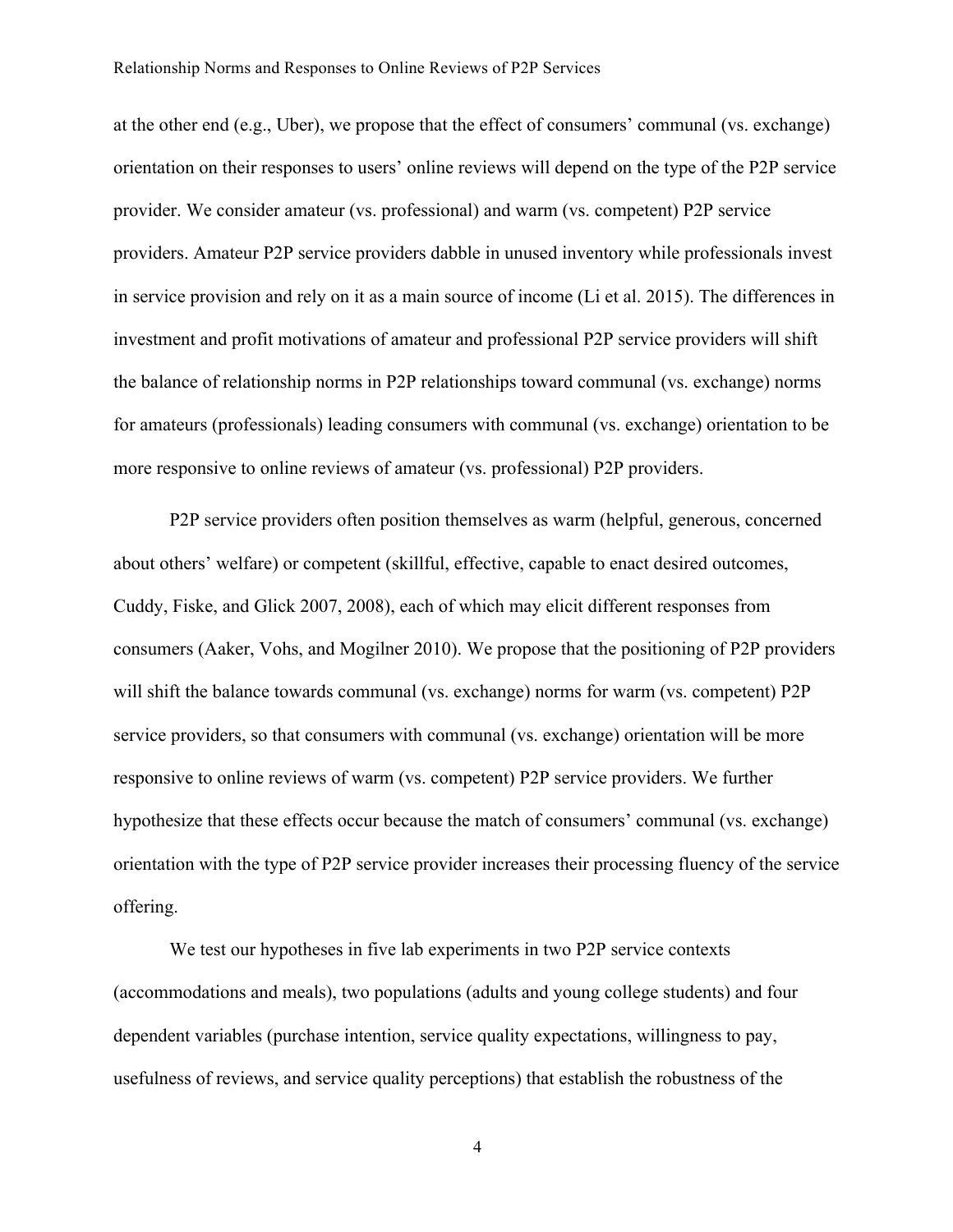findings. In a follow-up correlational analysis of P2P users' online reviews of hosts on a P2P accommodation platform, we also find a positive relationship between users' communal orientation and positivity of their own online reviews.

Our findings make several contributions to the literature. First, by showing that relationship orientation moderates consumers' responses to online reviews in the P2P services context, this research takes a first step toward a theory of P2P buyer-seller relationships. Second, we demonstrate the contingent effects (based on consumers' relationship orientation and type of service provider) of online reviews in facilitating the functioning of P2P service markets. In doing so, we extend research on online reviews beyond its current focus on purely commercial contexts. Third, we distinguish among types of P2P service providers (amateur vs. professional, warm vs. competent) and show that not all P2P service providers are created equal. Finally, our findings highlight the key role of relationship norms in the P2P services context and indicate that processing fluency of service offerings underlies this effect. As such, relationship norms emerges as an appropriate theoretical lens for studying P2P markets.

Next, we develop hypotheses relating consumers' relationship orientation to their responses to online reviews of P2P service providers. We then report five experimental studies and a follow-up correlational study that test the proposed hypotheses. We conclude with a discussion of the paper's contributions to marketing theory, managerial practice, and limitations and opportunities for further research.

#### *HYPOTHESES*

P2P service transactions occur (1) in the absence of brand information about the service provider which in traditional commercial transactions reduces consumer uncertainty, (2) between strangers unlikely (or with low probability) to transact again in the future, and (3) outside the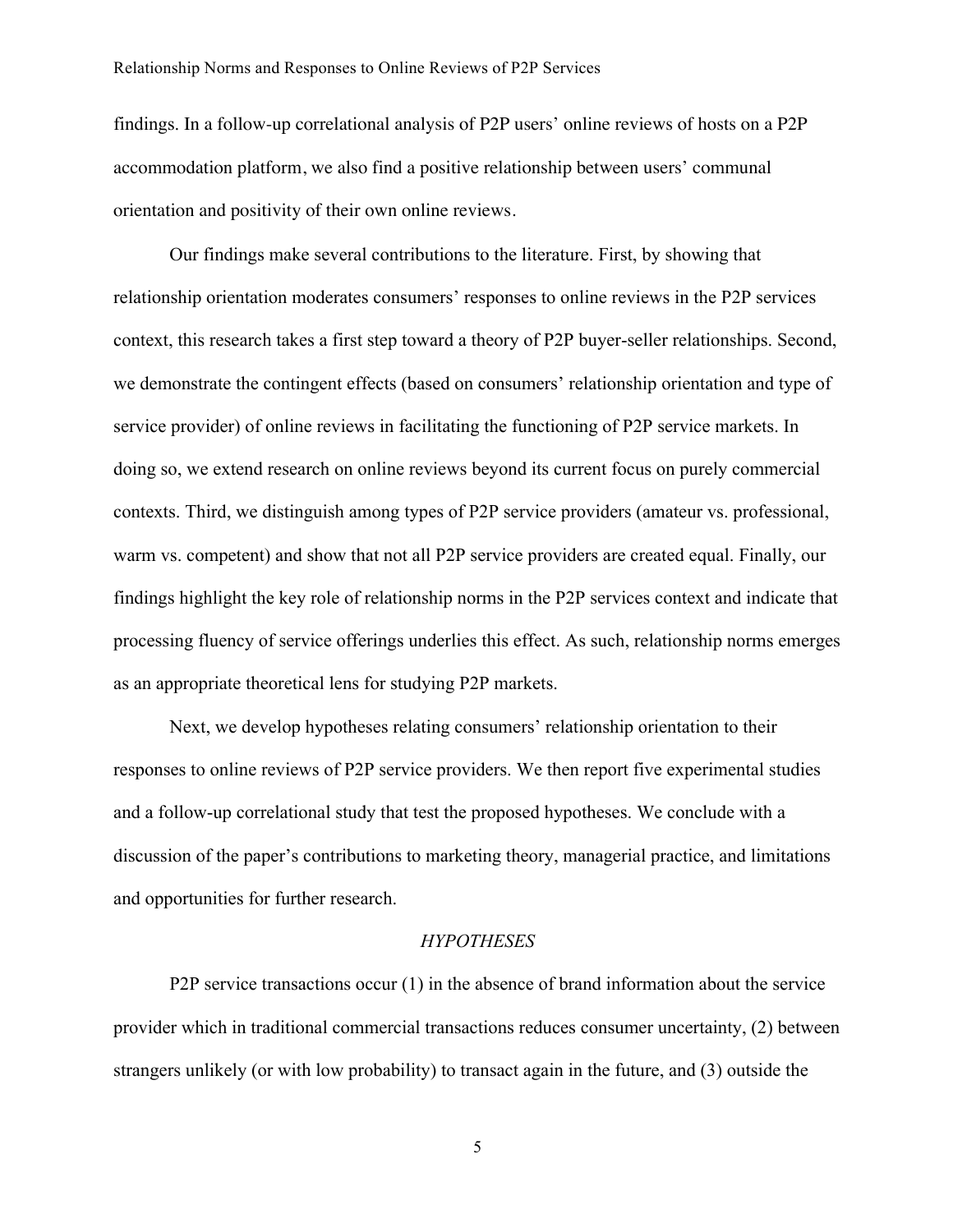regulatory framework that typically oversees the quality of services in purely commercial settings. As a result, there is high information asymmetry and considerable economic risk for prospective buyers in P2P service markets.

Users' reviews are a crucial mechanism to reduce information asymmetry and build trust between buyers and sellers, especially in online marketplaces (Resnick and Zeckhauser 2002). The decision to stay in a stranger's apartment in a new city is less daunting when one can read testimonials from previous guests. Hence, in P2P service markets, online reviews are central to consumer decision making (Fradkin et al. 2015).

Given the unique characteristics of P2P markets, will consumers' responses to online reviews of P2P service providers diverge from their responses to online reviews in a traditional commercial service setting? We propose that because the hybrid communal-exchange norms characterizing P2P service transactions differ from those that govern traditional commercial transactions, consumers' relationship orientation will affect their responses to online reviews in P2P service settings, as we discuss next.

#### *Relationship Norms in P2P Service Transactions*

In interpersonal relationships, individuals are guided by *communal* norms (typically based on friendship) which prioritize the provision of "benefits in response to needs, or [demonstration of] a general concern for the other person," or by *exchange* norms which prioritize "receiving a comparable benefit in return or as repayment for a benefit received previously" (Clark and Mills 1993, p. 684).

Applying the notion of relationship norms to consumers' relationships with businesses, Agarwal (2004) noted that "relationships between strangers and people who interact for business purposes are typical exchange relationships" (p. 88). While commercial service providers do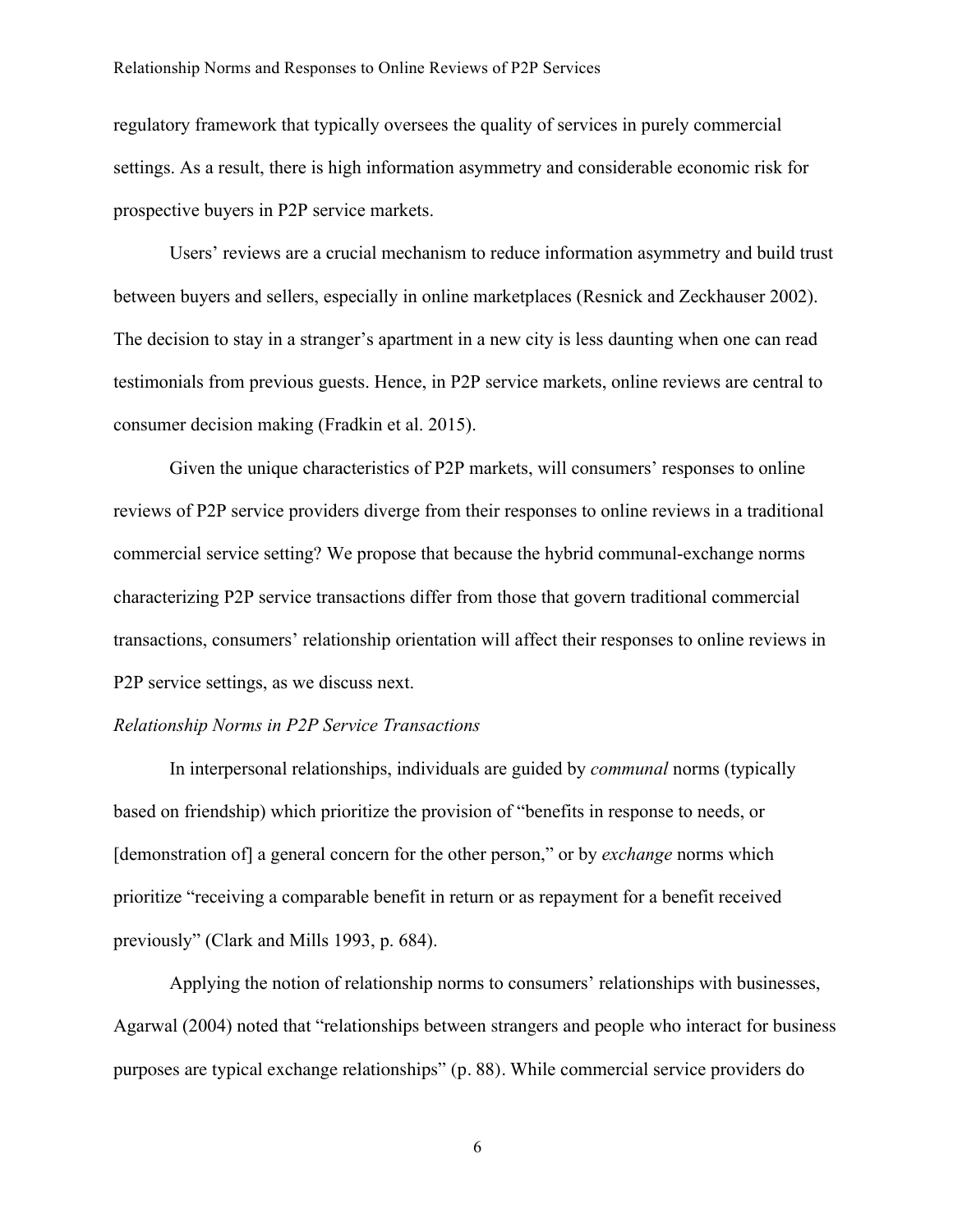offer some communal benefits (Agarwal 2004), in the absence of a friendship with the commercial service provider (Agarwal 2004; Wan et al. 2011), relationships with commercial service providers are characterized more by exchange norms than by communal norms.

In contrast, consumers' desire to share resources with peers in collaborative contexts is driven by communal as well as exchange considerations (Belk 2010; Habibi et al. 2006; Hennig-Thurau et al. 2007; Lamberton and Rose 2012). Indeed, when consumers purchase services from peer providers, they pursue communal (i.e. social), in addition to exchange (i.e. economic) goals (Belk 2010). For example, although Airbnb consumers seek value and expect clean, affordable housing with privacy, many of them are interested in developing a personal relationship with the hosts and they do not perceive the hosts as simply trying to make a profit (Chafkin 2016; Kamenetz 2013). In the absence of prior transaction history or brand information, the communal nature of P2P service providers (hosts) is salient to consumers. In sum, compared to commercial service providers (e.g., hotels) who pursue economic goals and emphasize exchange norms, P2P service providers (e.g., hosts) emphasize communal norms as much as or even more than they do exchange norms.

## *Proposed Framework*

Integrating the hybrid communal-exchange norms in P2P service relationships and the crucial role of online reviews in facilitating P2P service transaction, we propose that consumers' communal (vs. exchange) orientation will determine their responses to online reviews of P2P (vs. commercial) service providers  $(H_1)$ . Further, we propose that amateur (vs. professional) P2P service providers and the positioning of P2P service providers as warm (vs. competent) can affect the balance of the hybrid communal-exchange norms in the P2P service relationships. As a result, 1) professional (vs. amateur) P2P service providers  $(H<sub>2</sub>)$  and 2) warm (vs. competent) P2P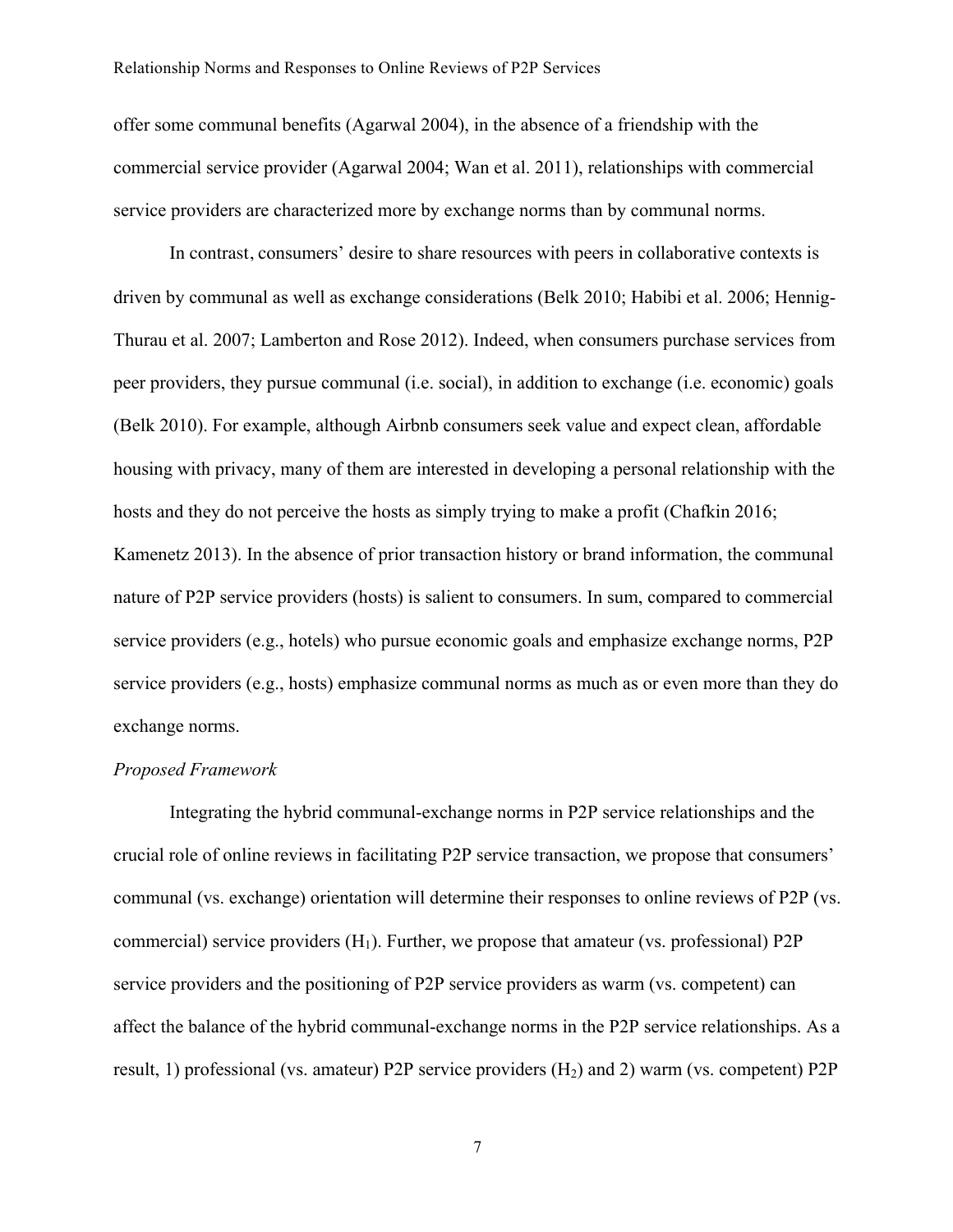providers (H3) will moderate the effects of consumers' communal (vs. exchange) orientation on responses to online reviews of P2P service providers. Finally, we propose that the effect of consumers' communal (vs. exchange) orientation on responses to online reviews of P2P service providers will be mediated by processing fluency of the service offering (H4) (see Figure 1).

# ---- Insert Figure 1 here ----

#### *Role of Consumers' Relationship Orientation*

The extent to which consumers prioritize communal or exchange norms in relationships depends on their relationship orientation (Clark and Mills 1979; Clark et al. 1987). Communaloriented individuals prioritize communal norms and others' interests, needs, and welfare in relationships (Clark et al. 1987) while exchange-oriented individuals prioritize exchange norms and their self-interest in the relationship. Thus, consumers with communal vs. exchange orientation respond differently to acts such as charging fees to resolve service problems (Agarwal 2004), displays of economic power (Scott, Mende, and Bolton 2013), and service failures of commercial service providers (Wan et al. 2011).

The positivity of online reviews reflects how well products or services meet consumers' expectations (Hennig-Thurau et al. 2004), and reviews significantly influence consumers' purchase intentions, evaluations, and perceptions of products (Gershoff and Mukherjee 2015). As P2P (vs. commercial) service relationships are characterized by communal (exchange) norms, a positive online review should signal that the P2P (vs. commercial) provider has met or exceeded the communal (vs. exchange) norms and expectations of previous users, whereas a negative online review should signal that the P2P (vs. commercial) provider has failed to do so. Because communal-oriented consumers (vs. exchange-oriented) uphold communal (vs. exchange) norms in relationships, communal-oriented (vs. exchange-oriented) consumers should be more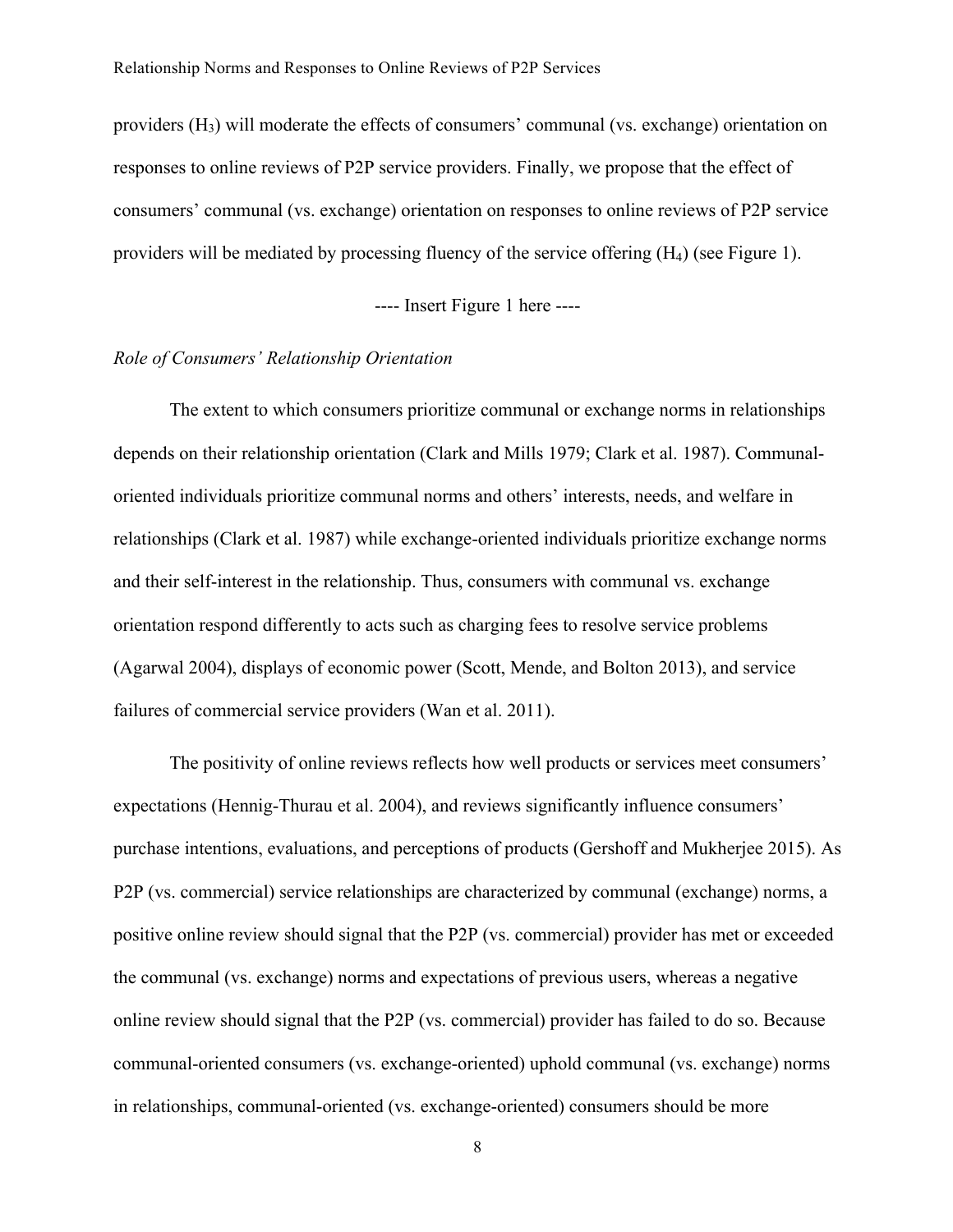responsive (in terms of purchase intentions, perception of service quality, and assessment of usefulness of reviews) to online reviews (whether positive or negative) of P2P service providers (vs. commercial service providers). Thus, we offer:

 $H<sub>1</sub>$ : The higher the consumer's communal orientation (vs. exchange orientation), the higher their responsiveness to an online review of a P2P (vs. commercial) service provider).

#### *Type of P2P Service Provider*

In addition to the broad distinction of P2P service providers from commercial providers, there are key differences among P2P service providers, with some emphasizing social benefits of service transactions, and others emphasizing the economic benefits (Habibi et al. 2016). Such distinctions among P2P service providers may affect the balance of communal versus exchange norms in P2P service transactions. We propose two distinctions of P2P service providers that may move the balance of the hybrid communal-exchange norms.

*Amateur versus Professional P2P Service Providers.* P2P service providers differ in the extent of their expertise in service provision. Specifically, P2P service providers may be either amateurs or professionals. Amateurs dabble in service provision (e.g., renting out a room or making meals to earn some extra money) whereas professionals view P2P services as a key source of income, acquire skills, and invest in service provision (e.g., buying and renting many apartments), all of which should increase their expertise. This distinction is economically relevant as landlords operating more than one unit generated 39% of revenue in 12 major U.S. metros, and 29% of operators offered units for more than 360 days of the year (Clark 2016).

Studies in behavioral economics suggest that professionals perform better than amateurs (see Della Vigna 2009 for a review). In the P2P services context, amateurs have no professional training and have no expertise. In the Airbnb context, Li and colleagues (2015) found differences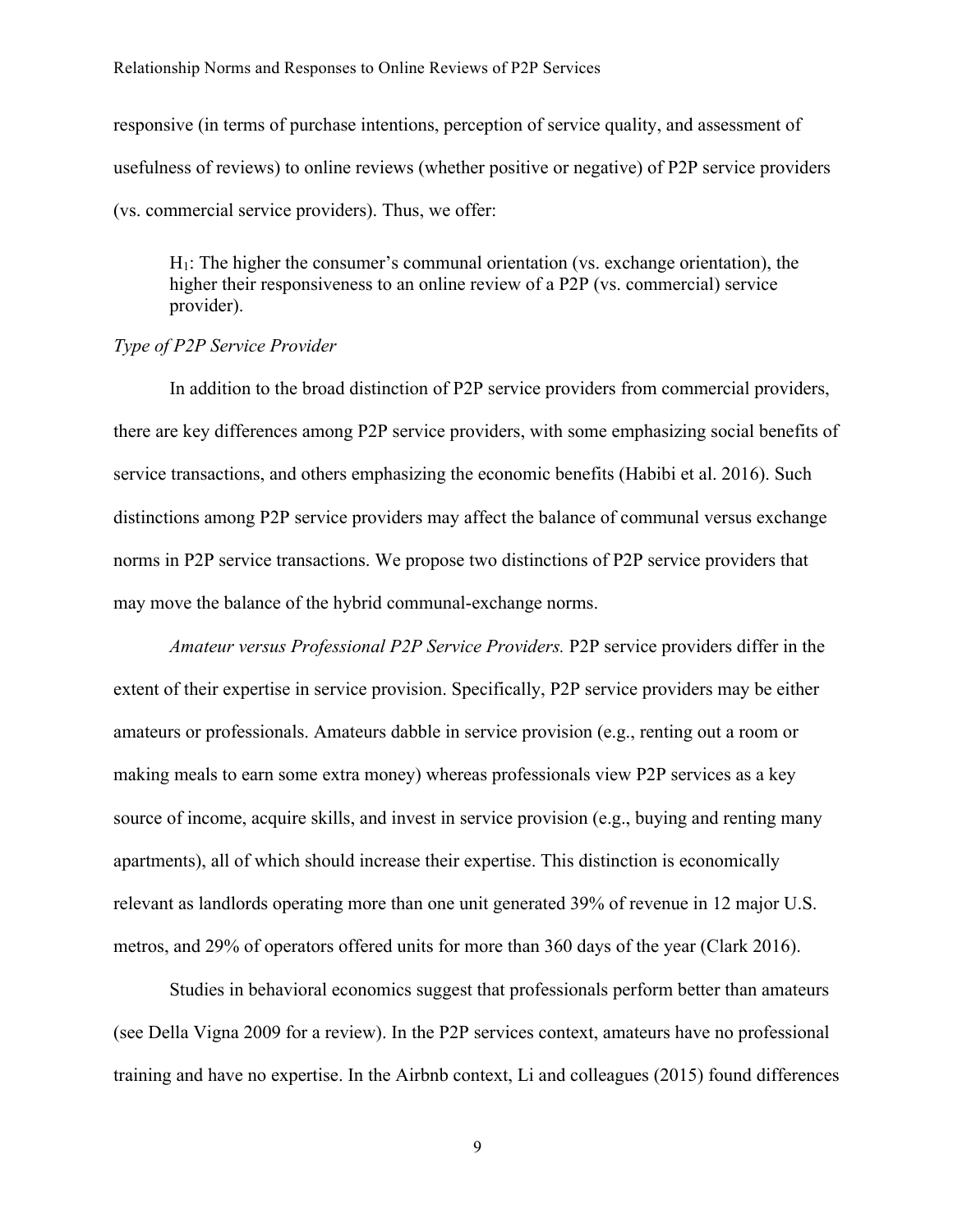in the performance of professional and amateur hosts: properties of professional (vs. amateur) hosts earn 16.9% more in daily revenue, have 15.5% higher occupancy rates, and are 13.6% less likely to exit the market.

All of this suggests that professional (vs. amateur) P2P service providers may run the service as a business with economic i.e. exchange (vs. social i.e. communal) goals. Given their different goals, amateur (vs. professional) P2P service providers will shift the balance of the communal-exchange norms toward communal (vs. exchange) norms. This greater focus of amateur P2P service providers on communal norms should appeal to communal-oriented consumers, making them more responsive to their online reviews. Likewise, the greater exchange focus of professional P2P service providers should appeal to exchange-oriented consumers, making them more responsive to their online reviews. Thus, we offer:

H2: The higher the consumer's communal (vs. exchange) orientation, the higher their responsiveness to an online review of an amateur (vs. professional) P2P service provider.

*Warm versus Competent P2P Service Providers.* The second distinction among P2P service providers is their positioning on P2P platforms. People differentiate others on the basis of their apparent warmth and competence (Cuddy et al. 2007). Warmth judgments include perceptions of generosity, kindness, honesty, sincerity, helpfulness, trustworthiness, thoughtfulness. Competence judgments include perceptions of confidence, effectiveness, intelligence, capability, skillfulness, competitiveness, and assessments of other's capacity to enact intended tangible outcomes (e.g., Aaker 1997; Judd et al. 2005).

Consumers' judgments about firms' warmth and competence affect their consumption decisions (Aaker, Vohs, and Mogilner 2010). This is why service providers try to actively signal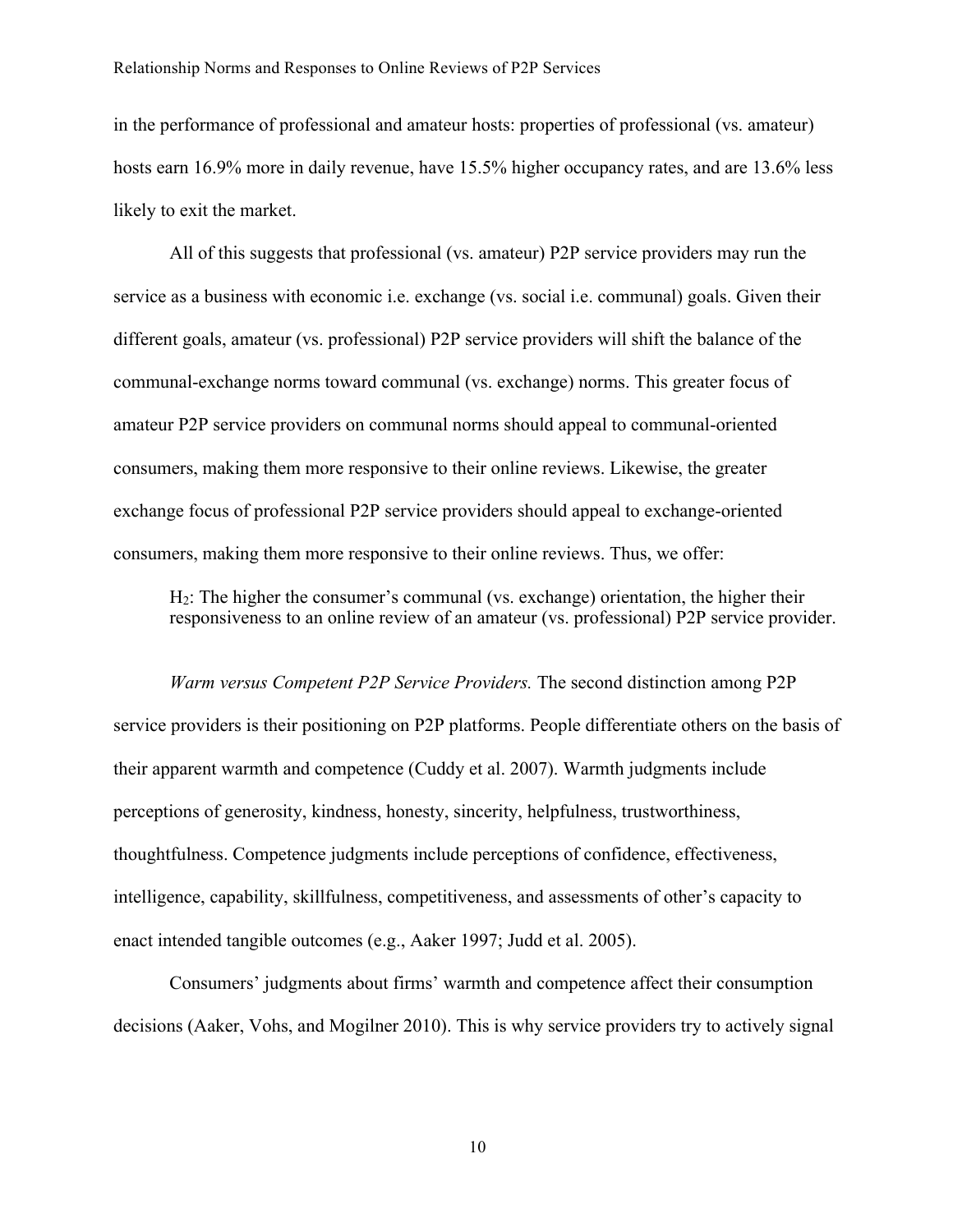their warmth or competence to affect business outcomes, including by displaying signals of economic success (Scott et al. 2013).

P2P service providers signal their warmth or competence in their self-descriptions on P2P platforms. To signal warmth, P2P service providers stress such characteristics as generosity and helpfulness. For example, one set of Airbnb hosts described themselves as, "We know what it feels like to be on the road and love helping guests feel comfortable and cozy in our apartment <…>. We like people." To signal competence, P2P service providers emphasize their expertise and ability. For instance, a different Airbnb host wrote, "If you're looking for someone that knows the city inside and out I'm your man. I've been around the world several times and my knowledge of [the city], its culture, cuisine and entertainment will be an asset to your stay."

We propose that the P2P service provider's emphasis on warmth or competence will change the balance of communal-exchange norms in P2P service transactions. Emphasizing warmth signals one's motivation to be other-focused and to behave in line with social norms (Cuddy et al. 2008), which should shift the hybrid relationship norms in P2P service transactions in the communal direction. On the other hand, emphasizing competence signals one's effective capacity to bring about one's intent (Cuddy et al. 2008), which should shift norms in P2P service transactions in the exchange direction.

As a result, we propose that communal-oriented (vs. exchange-oriented) consumers who value communal benefits (such as social ties) more and quid pro quo less will be more responsive to the online reviews of warm (vs. competent) P2P service providers. Thus, we offer:

H3: The higher the consumer's communal (vs. exchange) orientation, the higher their responsiveness to an online review of a warm (vs. competent) P2P service provider.

#### *Role of Processing Fluency*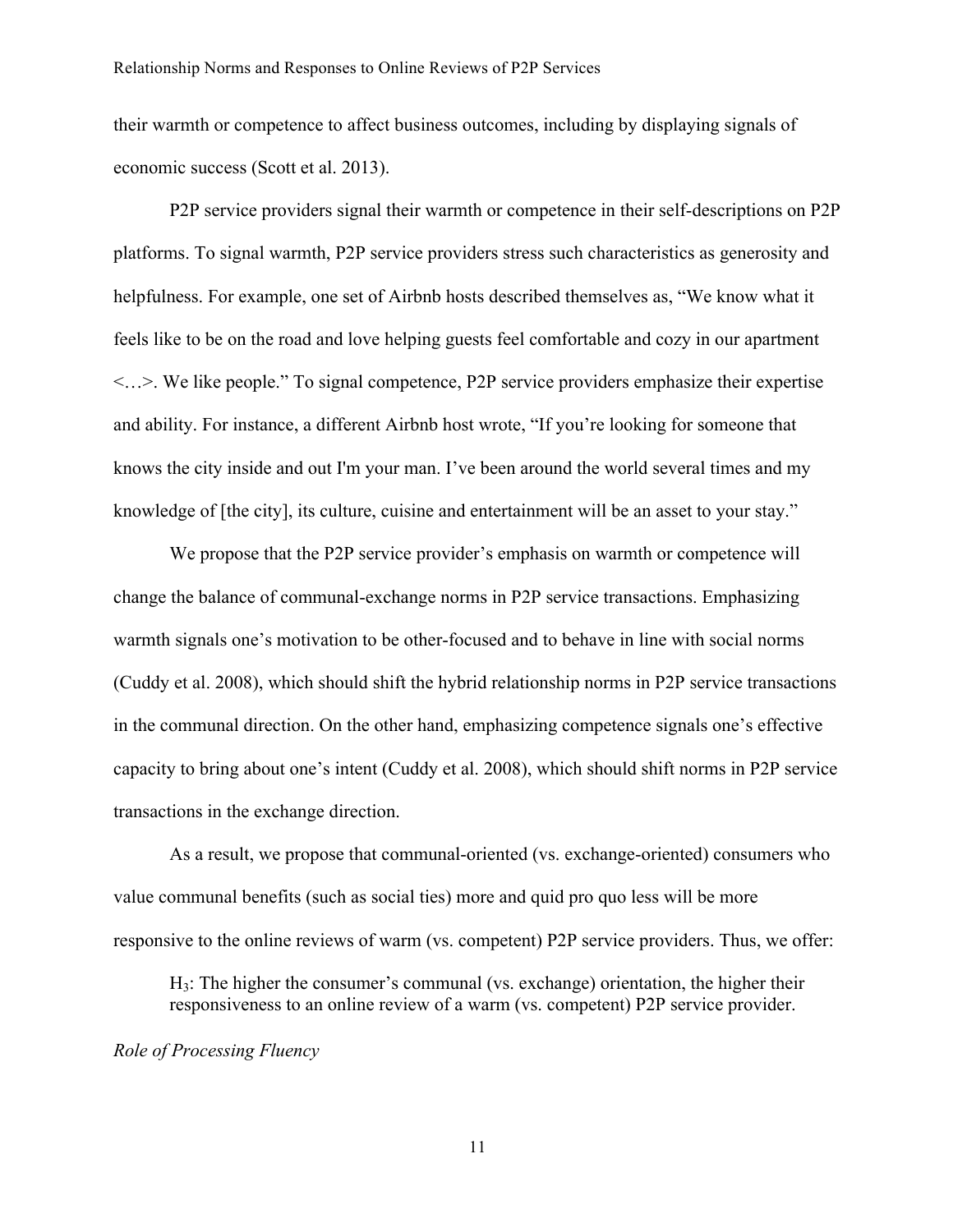To understand what underlies the effect of consumers' relationship orientation on their responses to P2P service providers, we turn to the literature on processing fluency (Reber, Schwarz, and Winkielman 2004). When people encounter information about a target that is consistent with their mental representations, they experience processing fluency, which creates a sense of "feeling right" about the target. For example, when consumers encounter abstract (concrete) information while contemplating a consumption event in the distant (near) future (Reber et al. 2004) or encounter a message that emphasizes the values (civic duty) that match their moral foundations (group loyalty) (Kidwell, Farmer and Hardesty 2013), they "feel right" about the message (Thompson and Hamilton 2006). This experience of processing fluency enhances consumers' perceived ease of comprehending the presented information, which leads them to view the information as more genuine and persuasive (Lee and Aaker 2004).

Extending this logic, when consumers with communal orientation encounter information about a (P2P) service provider who displays communal norms (say, a warm service provider), they should experience processing fluency and perceive the P2P service provider as being more consistent with their communal norm and view information about the provider's service offering as more genuine and persuasive. Hence, we expect that this feeling of processing fluency of the service offering will cause communal-oriented (vs. exchange-oriented) consumers to be more responsive to the online reviews of P2P service providers who display communal (exchange) norms. Thus, we offer:

H4: The effect of the consumer's communal (vs. exchange) orientation on responsiveness to a P2P service provider will be mediated by the processing fluency of the service offering.

## *Overview of Studies*

We test our predictions in five experimental studies. In Study 1, we test how consumers' (measured) relationship orientation (communal vs. exchange) affects their responses to online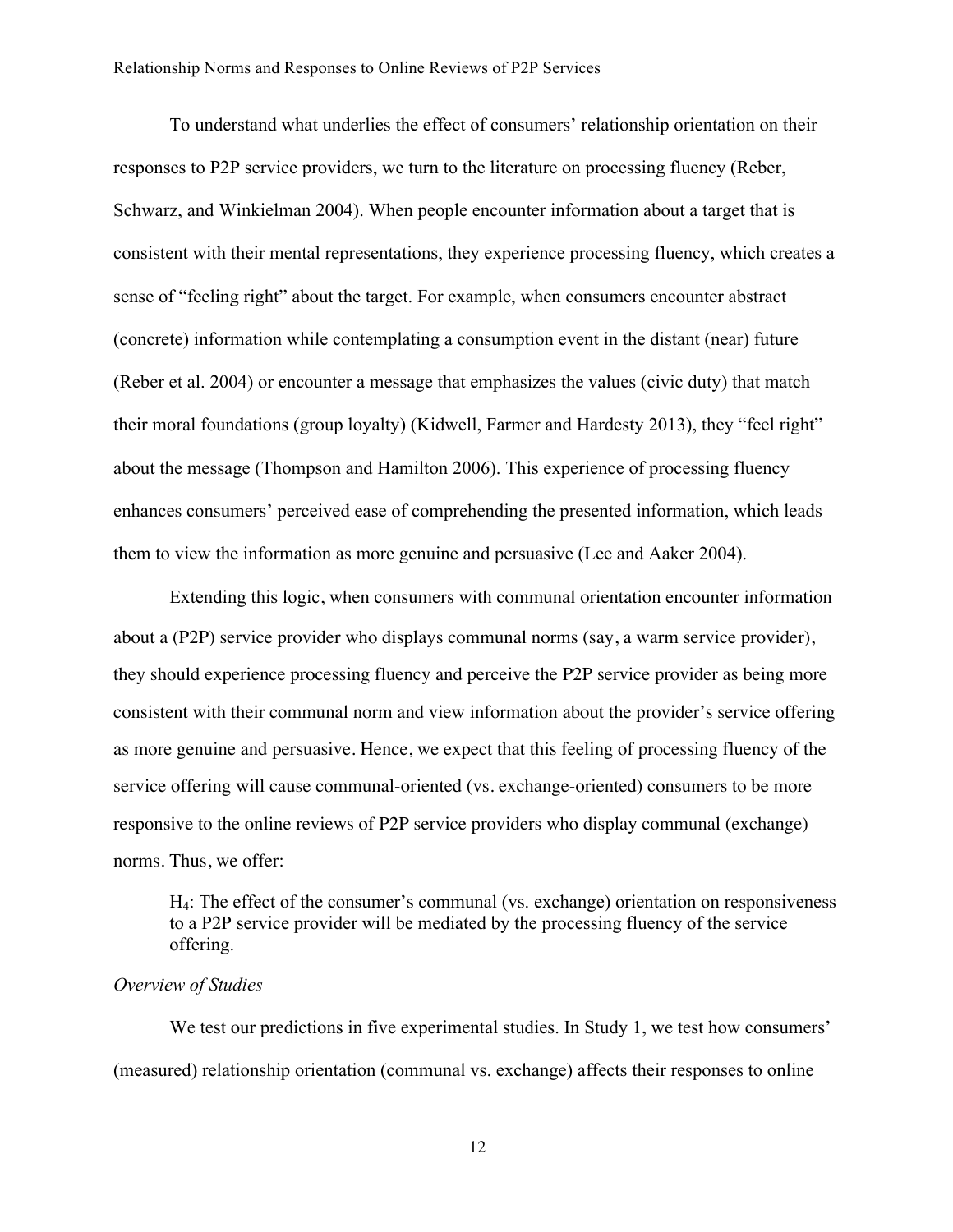reviews of P2P and commercial service providers  $(H_1)$ . In Study 2, we replicate the test of  $H_1$ with a situational manipulation of relationship orientation (instead of an individual difference measure used in Study 1). In Studies 3 and 4, we examine consumers' responses to online reviews of amateur versus professional P2P service providers  $(H_2, Study 3)$  and warm versus competent P2P service providers  $(H_3, Study 4)$ . In Study 5, we test the mediating role of processing fluency in the relationship between consumers' relationship orientation and response to online reviews of P2P service providers (H4).

## *STUDY 1: P2P VS. COMMERCIAL SERVICE PROVIDERS*

In Study 1, we examine the influence of consumers' communal and exchange orientation on their responses to online reviews of P2P and commercial service providers. Study 1 experimentally controls for the content of the review, manipulates the review's valence (positive vs. negative), service provider type (P2P vs. commercial) and measures consumers' relationship orientation with an established scale (Mills and Clark 1994). The dependent variable in Study 1 is purchase intention that has been the focus of past research (Gershoff and Mukherjee 2015), and a metric of keen interest for service providers.

We predict that, as consumers' communal (vs. exchange) orientation increases, they will be more responsive to online reviews of a P2P service provider (vs. a commercial service provider). Specifically, for P2P (vs. commercial) service provider, the higher the consumers' communal (vs. exchange) orientation, the higher (vs. lower) their purchase intention to buy the service, following a positive (vs. negative) online review of the service provider.

## *Method*

The study used a  $2 \times 2 \times 2$  design with service provider of accommodation (P2P vs. commercial) and online review valence (positive vs. negative) manipulated between subjects and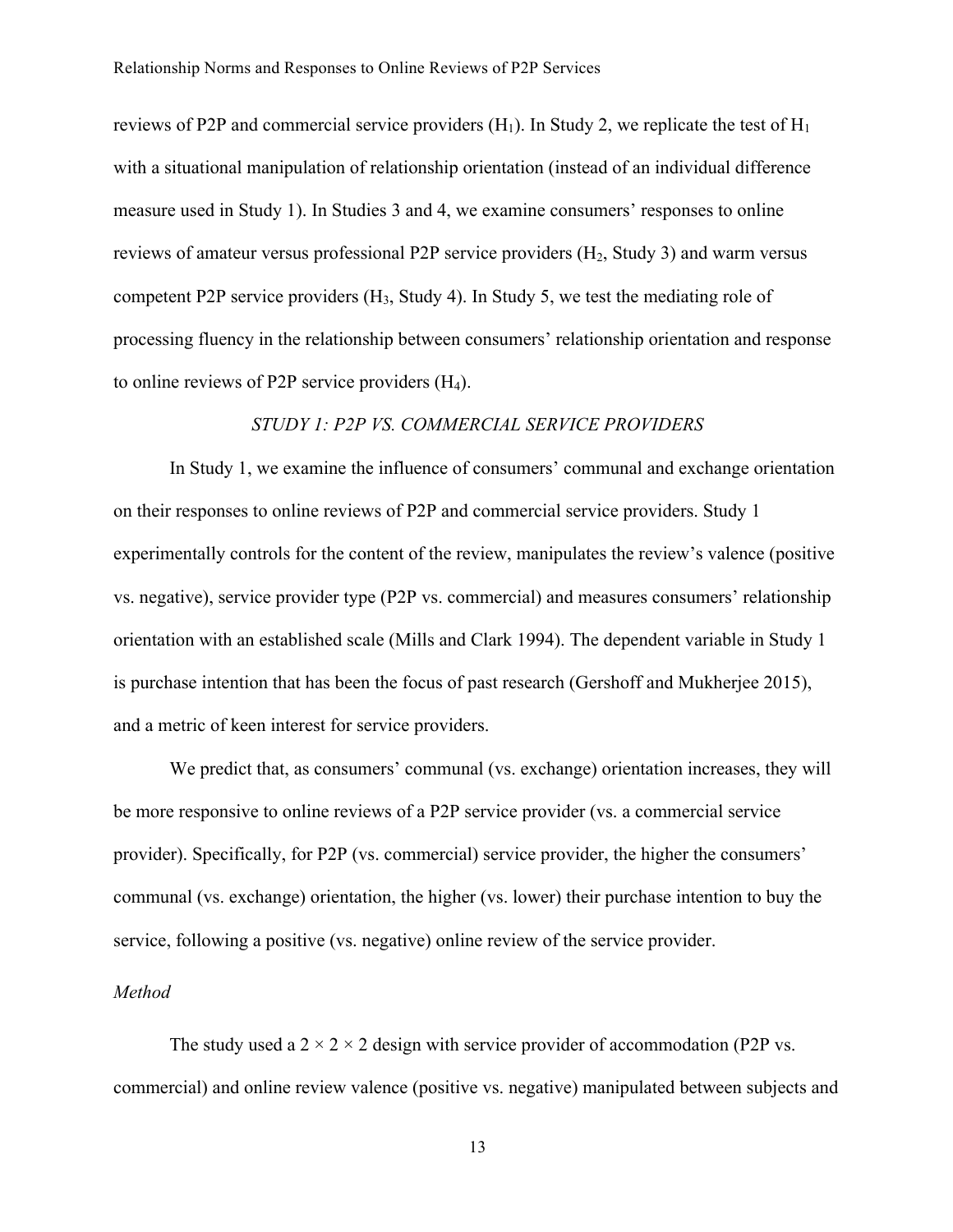relationship orientation (communal vs. exchange) measured between subjects. Two hundred and fifty-two undergraduates at a public university in Southern United States  $(M_{\text{age}}=21; 46\%$  female) and a private university in Northeastern United States filled out a survey in exchange for course credit. We controlled for the effects of location in the analysis.

Participants imagined that they were going on a trip to Toronto with their friends and that they were looking online for P2P accommodation. Participants read an online review from a previous user of an accommodation in downtown Toronto. Participants read that the accommodation was available either through Hotels.com (commercial service provider) or Airbnb.com (P2P service provider), and they read either a positive (5-star, very complimentary) or a negative (a 1-star, not at all complimentary) online review. Participants then indicated how likely they would be to book the room on a scale from 1 (not at all likely) to 7 (very likely).

At the end, participants filled out a scale of their relationship orientation (communal vs. exchange) (Mills and Clark 1994), which included items like, "I expect people I know to be responsive to my needs and feelings" to measure communal orientation and "When I give something to another person, I generally expect something in return" to measure exchange orientation, on a scale from 1="Strongly disagree" to 7="Strongly agree" (*M*=4.57, *SD*=.56). *Results*

First, following extant work (e.g., Scott et al. 2013), we recoded participants' responses on the relationship orientation scale such that high (vs. low) response values indicated communal (vs. exchange) orientation. We then regressed booking likelihood on mean-centered service provider (.5 for P2P vs. -.5 for commercial), review valence (.5 for positive vs. -.5 for negative), relationship orientation (mean-centered around 0) and all interactions. We included location (.5 for Northeastern US vs. -.5 for Southern US) as a control variable.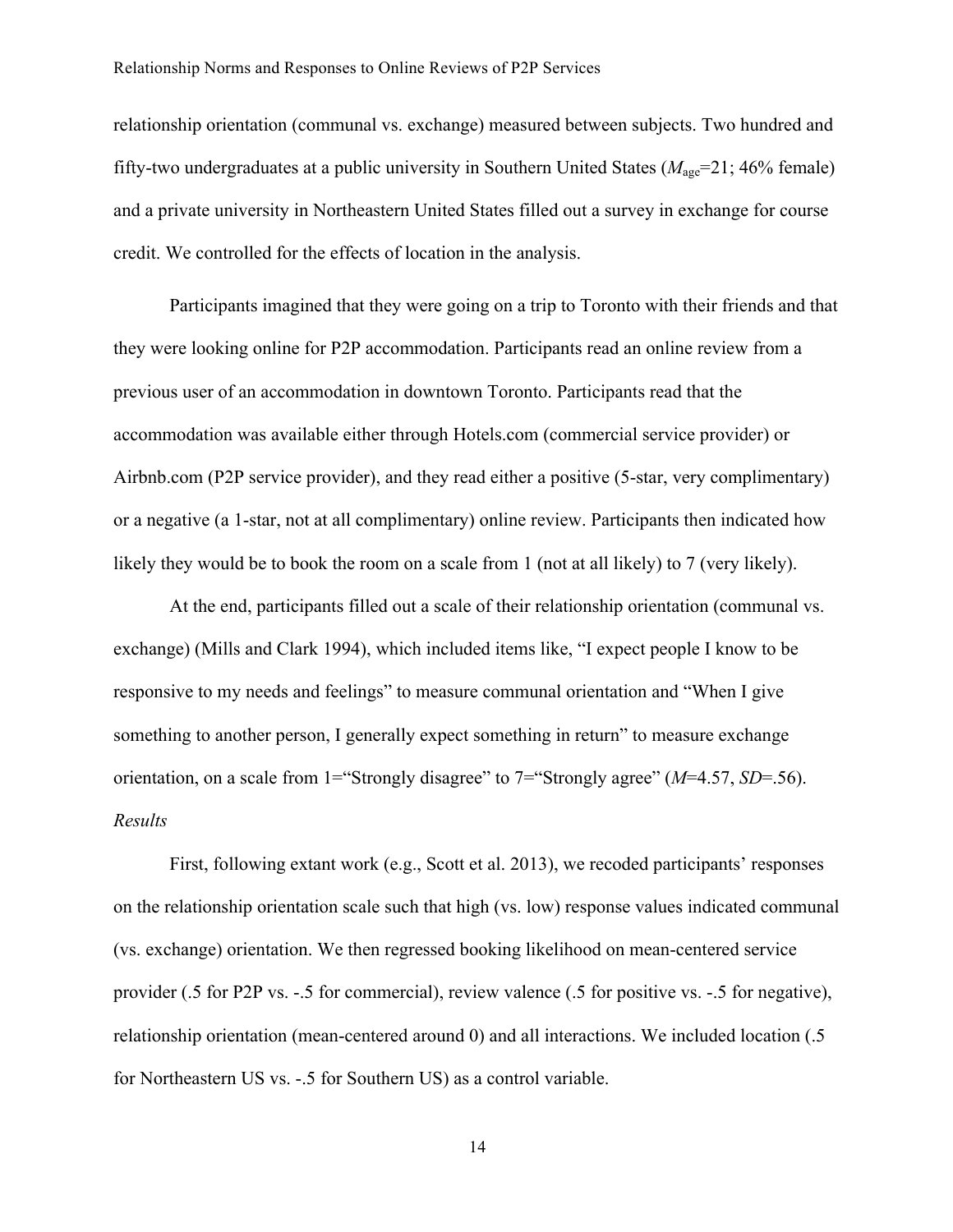The results indicated that controlling for location  $(b=10, t=71, p=48)$ , the coefficients of online review valence ( $b=3.01$ ,  $t=20.93$ ,  $p<0.01$ ) and the online review valence  $\times$  relationship orientation interaction were statistically significant (*b*=.80, *t*=3.05, *p*=.003). The likelihood of booking an accommodation was higher following a positive online review (*M*=5.41) than a negative online review (*M*=2.40), and communal-oriented consumers were more responsive to the valence of the online review than exchange-oriented consumers ( $b$  review valence  $=$  3.46,  $t=$  16.98,  $p$ <.001 at 1 SD above mean orientation score vs. *b* review valence = 2.56,  $t$ =12.20,  $p$ <.001 at 1 SD below mean orientation score). Importantly, supporting  $H_2$ , there was a significant three-way service provider  $\times$  review valence  $\times$  relationship orientation interaction (*b*=1.22, *t*=2.32, *p*=.02).

To analyze this interaction, we assessed consumers' response to online reviews of P2P vs. commercial service providers among communal-oriented (1SD above mean) and exchangeoriented (1 SD below mean) consumers. The results revealed that whereas communal-oriented consumers were more responsive to an online review of a P2P service provider (*b* review valence=3.85,  $t=13.60$ ,  $p<.001$ ) than to that of a commercial service provider (*b* review valence=3.07, *t*=10.51, *p*<.001), exchange-oriented consumers were more responsive to an online review of a commercial service provider ( $b$  review valence<sup> $=$ 2.86,  $t=$ 9.45,  $p$ <.001) than to one of a P2P service</sup> provider ( $b$  review valence=2.23,  $t=7.73$ ,  $p<0.001$ ). For P2P service providers, booking intentions increased with consumers' communal (vs. exchange) orientation following a positive online review ( $b$  communal-exchange orientation<sup>=</sup>.56,  $t=2.71$ ,  $p=0.009$ ) and decreased with consumers' communal (vs. exchange) orientation following a negative online review (*b* communal-exchange orientation<sup>=</sup>-.86, *t*=3.01, *p*=.004). The other coefficients were not statistically significant (|*b|*s<.14, |*t*|s<1.02, *p*'s>.31).

*Discussion*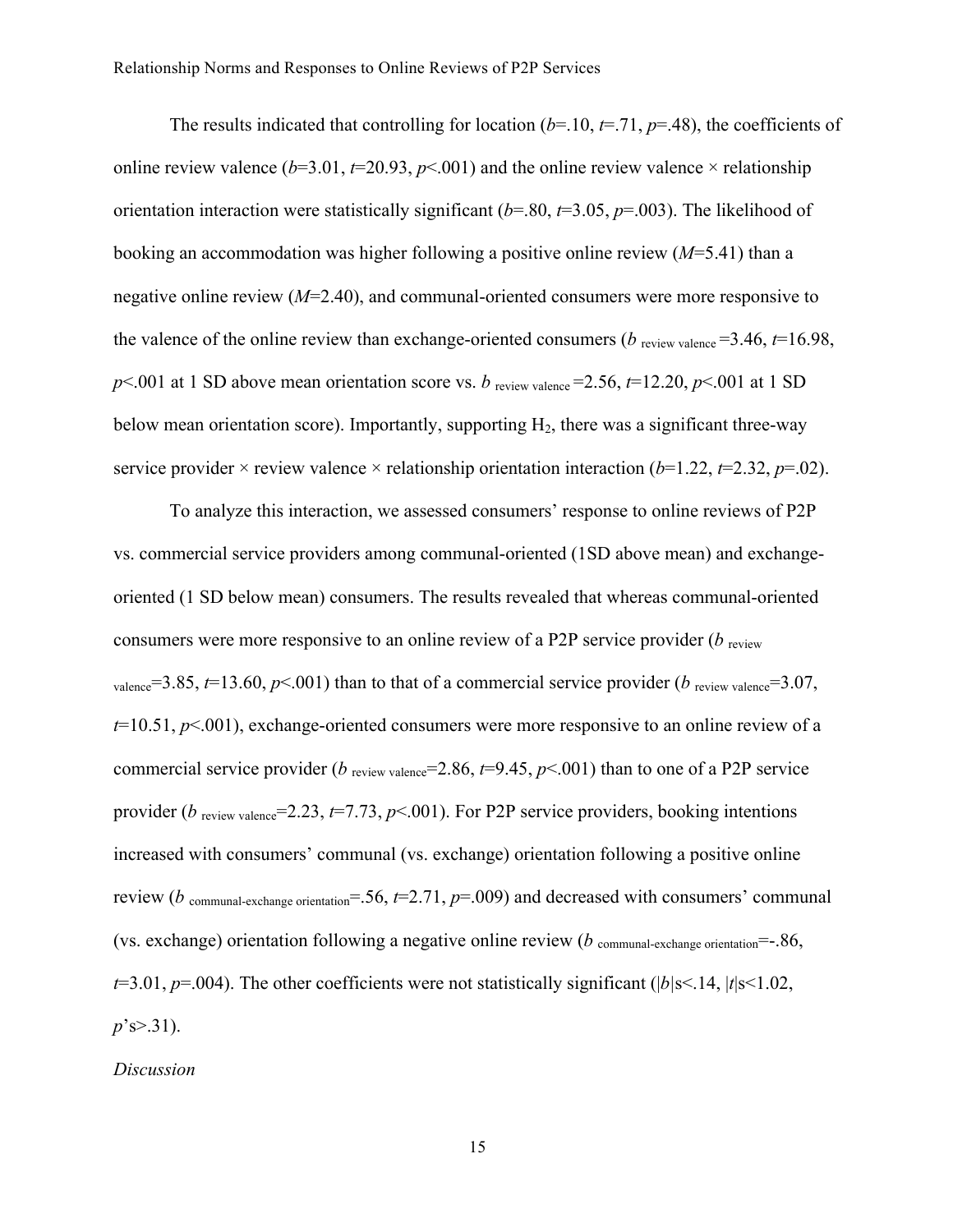The results of Study 1 provide evidence of the effect of consumers' relationship orientation (communal vs. exchange) on their responsiveness to online reviews of P2P (vs. commercial) service providers. Study 1 revealed that online reviews of P2P service providers are more effective for communal-oriented consumers. But the study used a measure of inherent relationship orientation, which raises a question of whether the findings would generalize when relationship orientation (communal vs. exchange) is induced, which we address in Study 2.

#### *STUDY 2: MANIPULATED RELATIONSHIP ORIENTATION*

The goal of Study 2 was to verify the effect of relationship orientation (communal vs. exchange) on consumers' responses to online reviews of P2P service providers using an experimental manipulation (instead of an individual difference measure used in Study 1). Prior research shows that relationship orientation can be effectively induced by having participants imagine a communal or exchange transaction with another person (Agarwal 2004; Clark and Mills 1993). Thus, we manipulated relationship orientation, keeping constant across conditions, the P2P service provider and a positive online review. To extend the generalizability and managerial relevance of the results, we used a different dependent variable in Study 2, the usefulness of the online review, a key driver of purchase intention on online platforms (Ghose and Ipeirotis 2011).

#### *Method*

The study was a one-factor design with relationship orientation (communal vs. exchange) manipulated between-subjects. One hundred and sixty-nine undergraduates in northeastern United States ( $M_{\text{age}}$ =20; 38% female) completed the study in exchange for course credit. To manipulate relationship orientation, we had participants read a scenario describing their relationship with a hypothetical person attending the same university. The scenario (Agarwal and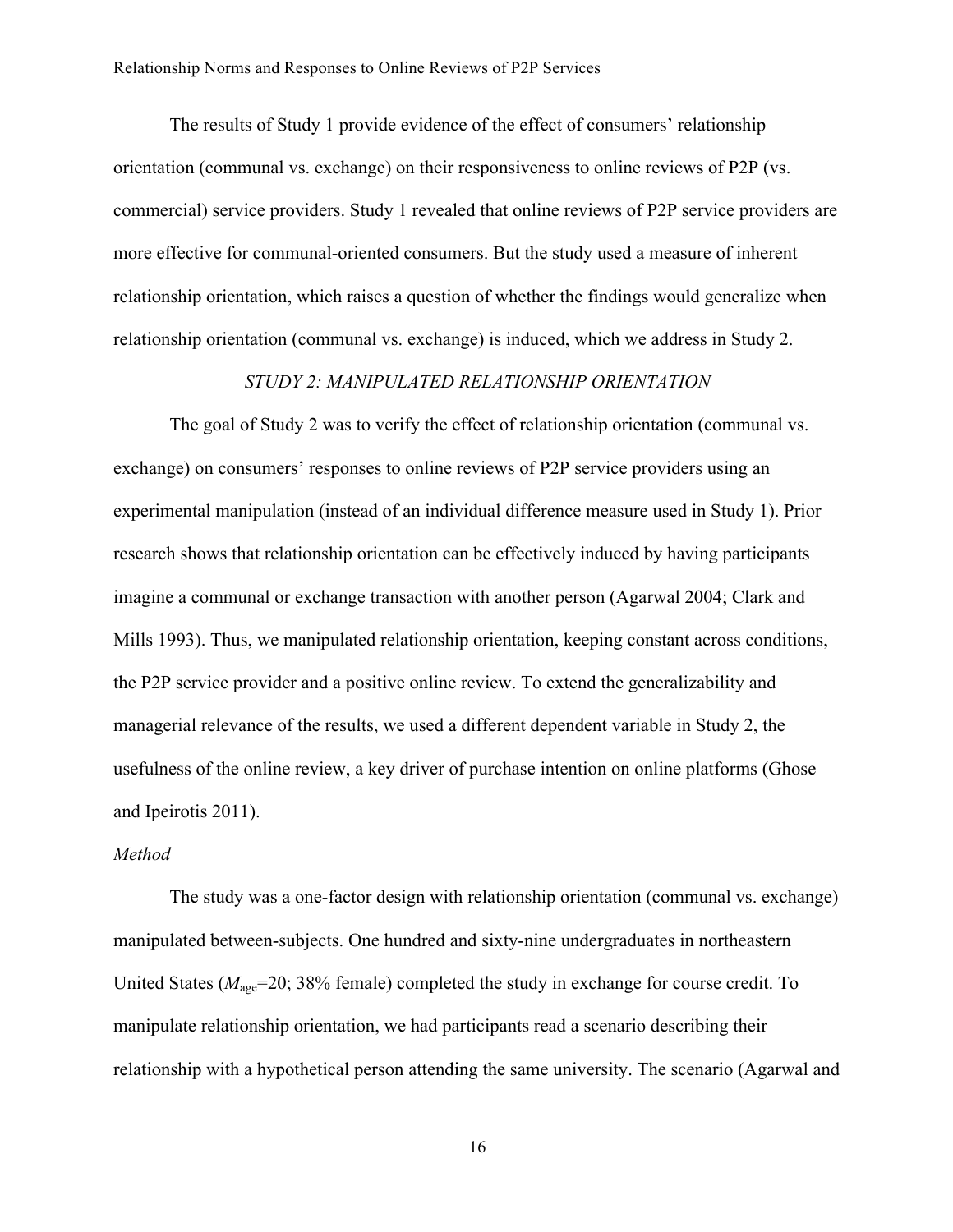Law 2005) described a communal or exchange interaction with a different individual. After the scenario, participants were directed to a different survey, in which they read that they were contemplating going to Miami Beach for Spring break and they were looking for accommodation. As in Study 1, they read that they were considering staying in an Airbnb apartment and they read a guest's positive online review of the apartment. After reading the review, participants evaluated its usefulness using a six item measure (how useful, helpful, informative the review was, to what extent they would trust, believe and use the review when deciding,  $1 =$  "not at all" to  $7 =$  "very much,"  $\alpha = .93$ ,  $M=4.88$ ,  $SD=1.19$ ).

#### *Results and Discussion*

We conducted a one-way ANOVA on review usefulness with relationship orientation as a fixed factor. The results revealed a significant effect of relationship orientation  $(F(1,167)=3.78, p$ = .053). Consistent with Study 1's results, inducing a communal orientation led consumers to evaluate the online review of the P2P service provider as being more useful (*M*=5.06) than when inducing an exchange orientation (*M*=4.71).

Study 2 identifies a key role of relationship orientation in consumers' responses to online reviews of P2P service providers with an orthogonal manipulation (vs. a measure of individual difference in relationship orientation) and a dependent variable of review usefulness (vs. purchase intentions). It thereby enhanced the theoretical and practical relevance of the role of relationship orientation in consumers' responses to online reviews of P2P (vs. commercial) service providers. Studies 3 and 4 go further by comparing consumers' responses to different types of P2P service providers. In Study 3, we examine how consumers' relationship orientation (communal vs. exchange) influences their responses to online reviews of amateur vs. professional P2P service providers (H3).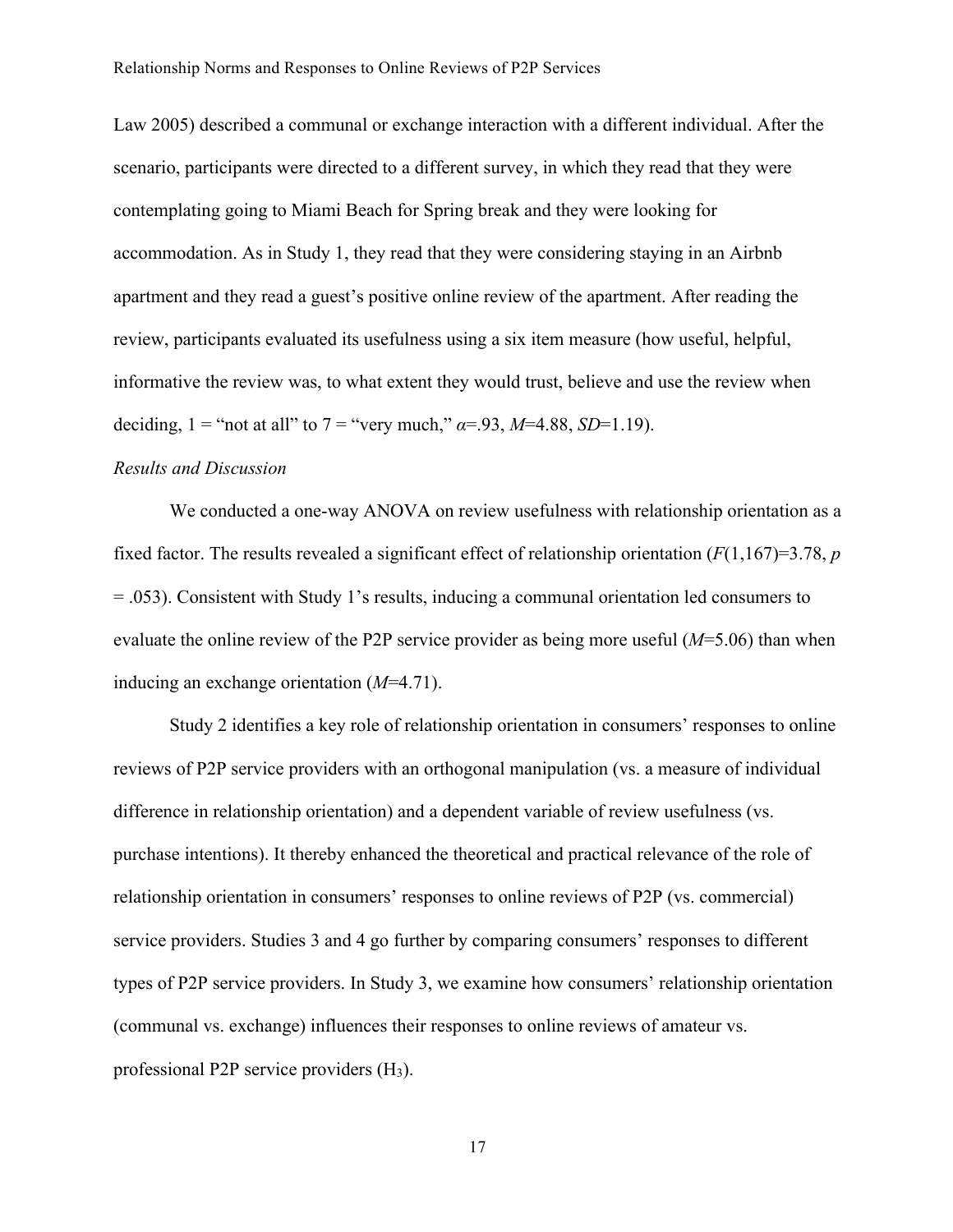# *STUDY 3: AMATEUR VS. PROFESSIONAL P2P SERVICE PROVIDERS Method*

In Study 3, we use a  $2 \times 2 \times 2$  design with P2P service provider (professional vs. amateur) and online review valence (positive vs. negative) manipulated between subjects and relationship orientation (communal vs. exchange) measured between subjects. The study used a P2P dining service (instead of an accommodation service used in Studies 1-2) and consumers' service quality expectations as the response variable to extend the generalizability of the findings.

Two hundred and four undergraduates in Southern United States ( $M_{\text{age}}$ =21; 58% female) completed the study for course credit. Participants read that they were planning to dine out and were considering dinner offered by a peer on a P2P dining platform Eatwith.com, which lists dining options offered by cooks at their homes.

Participants read that they were considering joining a "Contemporary American Tasting Menu" option offered by Alex. They read the description of the dining option, which was identical across conditions, except that Alex was described as a "self-taught home cook" (amateur condition) or a "professionally trained chef" (professional condition). Participants also read either a positive or a negative online user review (a 5-star, complimentary review in the positive condition vs. a 1-star, uncomplimentary review in the negative condition). Participants then indicated their service quality expectations, i.e. how *gourmet* they thought the dinner would be on a scale from  $1 =$  "Not at all" to  $7 =$  "Very much" and filled out the communal-exchange orientation scale (*M*=4.63, *SD*=.58).

*Results*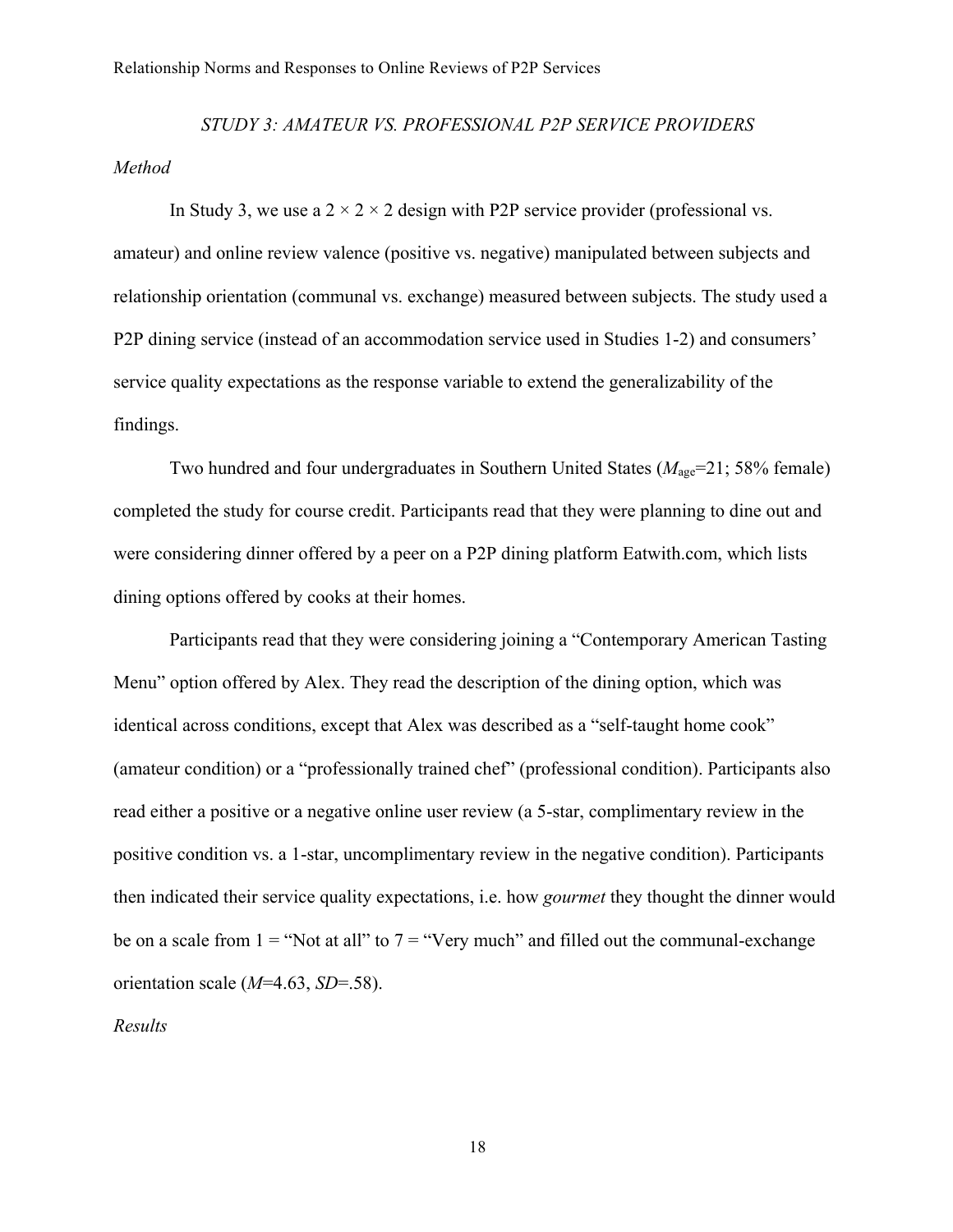We first recoded participants' responses to the relationship orientation scale such that high (low) response values indicated communal (exchange) orientation. We then regressed participants' service quality expectations on mean-centered P2P provider (.5 for amateur vs. -.5 for professional providers), online review valence (.5 for positive vs. -.5 for negative), consumers' relationship orientation (mean-centered around 0) and all related interactions.

The results indicated that online review valence  $(b=1.25, t=7.64, p<.001)$  had an effect on consumers' responses; service quality expectations were higher following a positive online review ( $M=5.24$ ) than a negative online review ( $M=3.99$ ). Supporting H<sub>2</sub>, there was a significant three-way interaction of P2P service provider (amateur vs. professional), online review valence, and relationship orientation)  $(b=1.11, t=1.93, p=.055)$ .

To further analyze this interaction, we examined consumers' responses to online reviews of amateur vs. professional P2P service providers among communal-oriented (1 SD above mean) and exchange-oriented (1 SD below mean) consumers. The results indicated that communaloriented consumers had higher service quality expectations following an online review of an amateur (vs. professional) P2P service provider (*b* review valence=1.58,  $t=4.50$ ,  $p<.001$  vs. *b* review  $v_{\text{valence}} = .75$ ,  $t = 2.51$ ,  $p = .014$ , respectively) whereas exchange-oriented consumers had higher service quality expectations following an online review of a professional (vs. amateur) P2P service provider (*b* review valence=1.56, *t*=5.29, *p* <.001 vs. *b* review valence=1.1, *t*=2.95, *p*=.004, respectively). The remaining coefficients were not significant ( $|b|$ s<.41,  $|t|$ s<1.41,  $p$ 's>.15). *Discussion*

The findings of Study 3 which extend the findings from Studies 1-2 indicate that amateur (vs. professional) P2P service providers are better suited to meet the needs of communal-oriented (vs. exchange-oriented) consumers. Thus, to be more effective, amateur (professional) P2P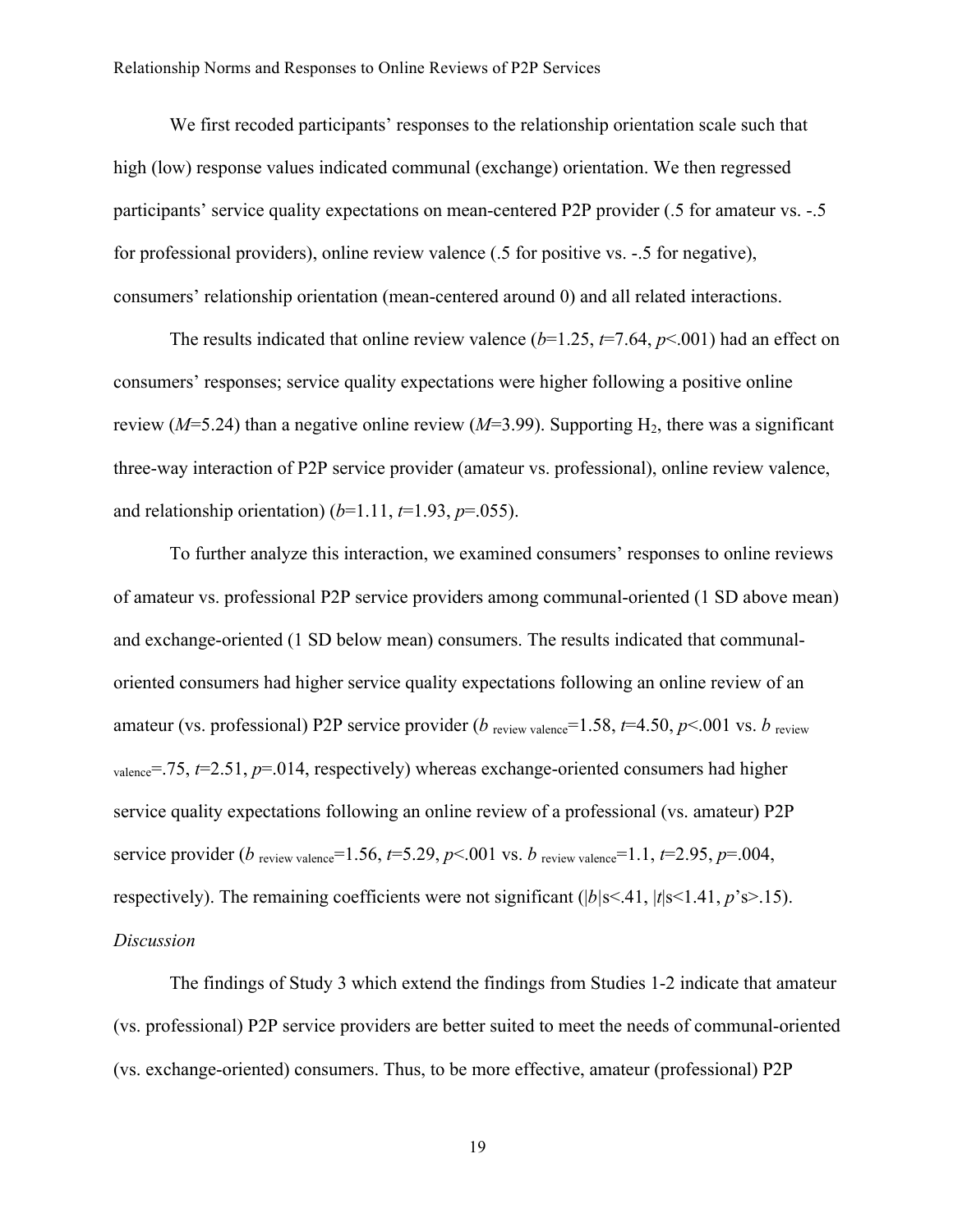service providers may wish to appeal to communal-oriented (exchange-oriented) consumers. In Study 4, we examine consumers' responses to online reviews of warm vs. competent P2P service providers  $(H<sub>4</sub>)$ .

#### *STUDY 4: WARM VS. COMPETENT P2P SERVICE PROVIDERS*

In Study 4, we test whether P2P service providers can emphasize their warmth (a communal characteristic) or competence (an exchange characteristic) to more effectively appeal to communal-oriented (vs. exchange-oriented) consumers. Furthermore, unlike the prices of commercial services which are non-negotiable, the prices of P2P services are often negotiated through online communications between the buyer and the service provider (e.g., Eatwith.com patrons are requested to provide a donation to compensate their hosts for services rendered). Thus, a key pre-purchase decision for P2P consumers is what price to pay for the service. Hence, in Study 4, the dependent variable is the consumer's willingness to pay for the P2P service. *Method*

In Study 4, we used a  $2 \times 2$  design with the P2P service provider's self-framing (warm vs. competent) manipulated between subjects and consumers' relationship orientation measured between subjects. As in Study 2, in Study 4, we use only positive online reviews across the four conditions. The dependent measure was willingness to pay (in USD) for the service. One hundred and forty seven undergraduates in Northeastern United States ( $M_{\text{age}}$ =20; 50% female) were recruited in exchange for course credit.

Participants read that they were planning to dine out and were considering a dining option on a P2P dining platform Eatwith.com. Participants read the description of a "Contemporary American Tasting Menu" dinner option offered by amateur cook Alex and they saw a positive (5-star very complimentary) customer review of the option. The description was manipulated to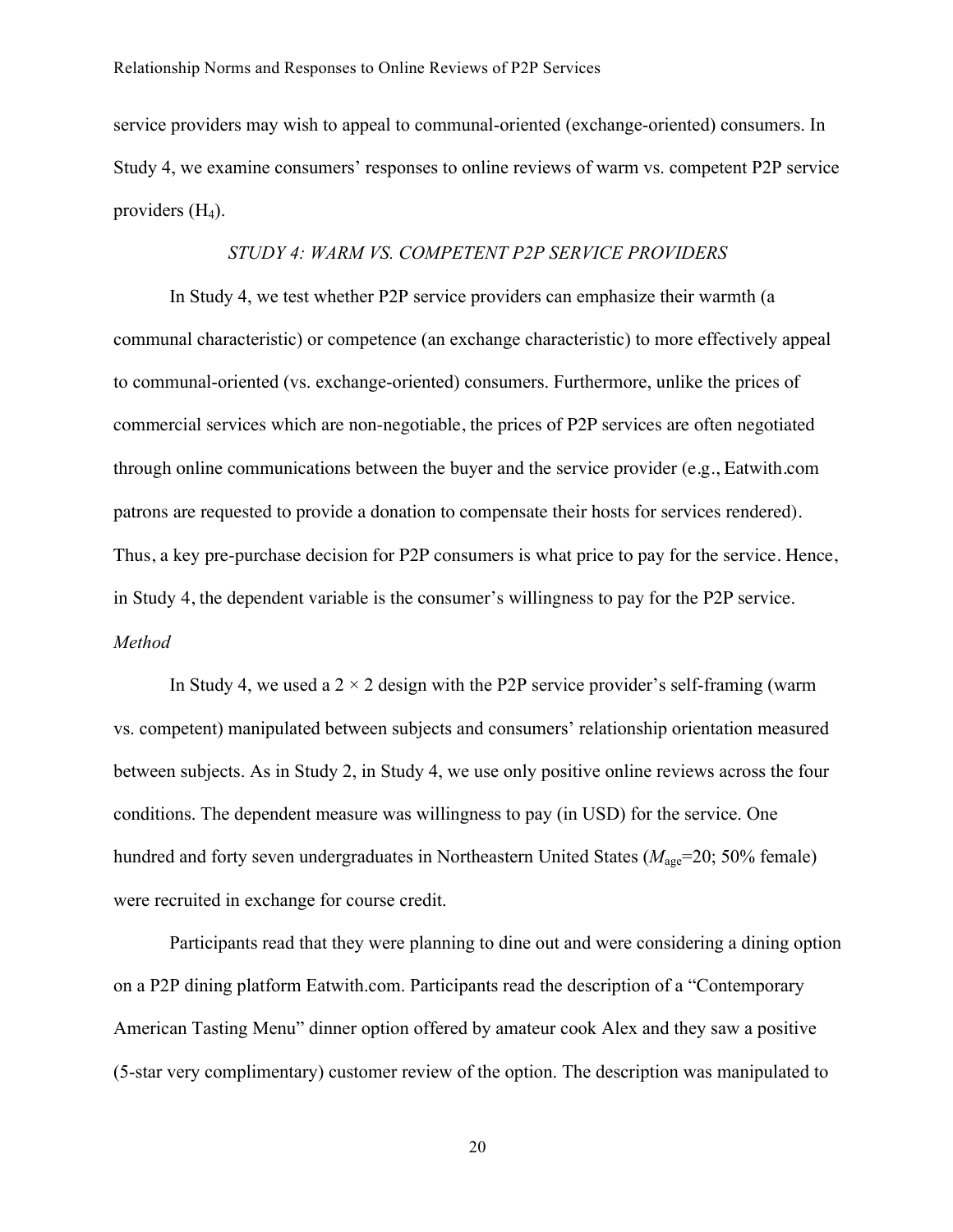signal the host's competence or warmth. To manipulate competence (warmth) of the provider, we described Alex as having "learned that the most delicious food is made when creativity meets experience (an open heart)," that their "experience (sharing with others) makes [them] a better cook," and that nothing makes them happier than "perfecting (sharing) [their] creations." Following Aaker, Vohs and Mogilner (2010), the description showed a website link to Alex's recipes, which contained a ".com" (".org") in the domain name in the competence (warmth) condition. After reading the description and the review, participants indicated how much they would be willing to pay for the dinner (*M*=\$48.46, *SD*=\$43.81). At the end of the survey, participants filled out the relationship orientation scale (*M*=4.63, *SD*=.55).

## *Results*

Again, we recoded participants' responses to the relationship orientation scale such that high (vs. low) response values indicated communal (vs. exchange) orientation. We then regressed willingness to pay on mean-centered P2P service providing framing (.5 for warm vs. - .5 for competent), relationship orientation (mean-centered around 0) and their interaction. The results revealed non-significant coefficients of P2P service provider framing (*b*=-.18, *t*=-.02,  $p=0.98$ ) and relationship orientation ( $b=5.75$ ,  $t=.87$ ,  $p=.39$ ). But, supporting H<sub>3</sub>, the results indicated a significant positive interaction of consumers' relationship orientation with the P2P service provider's positioning as warm vs. competent (*b*=29.97, *t*=2.27, *p*=.025).

We conducted a Johnson-Newman analysis in SPSS (Hayes 2013) to uncover the regions of consumers' communal vs. exchange orientation that yielded higher (vs. lower) willingness to pay for a dinner provided by a warm (vs. competent) host. As shown in Figure 2, the results revealed a *lower* willingness to pay for a dinner provided by a warm (vs. competent) peer host among exchange-oriented consumers (who scored 3.68 or lower on the 1-to-7 communal vs.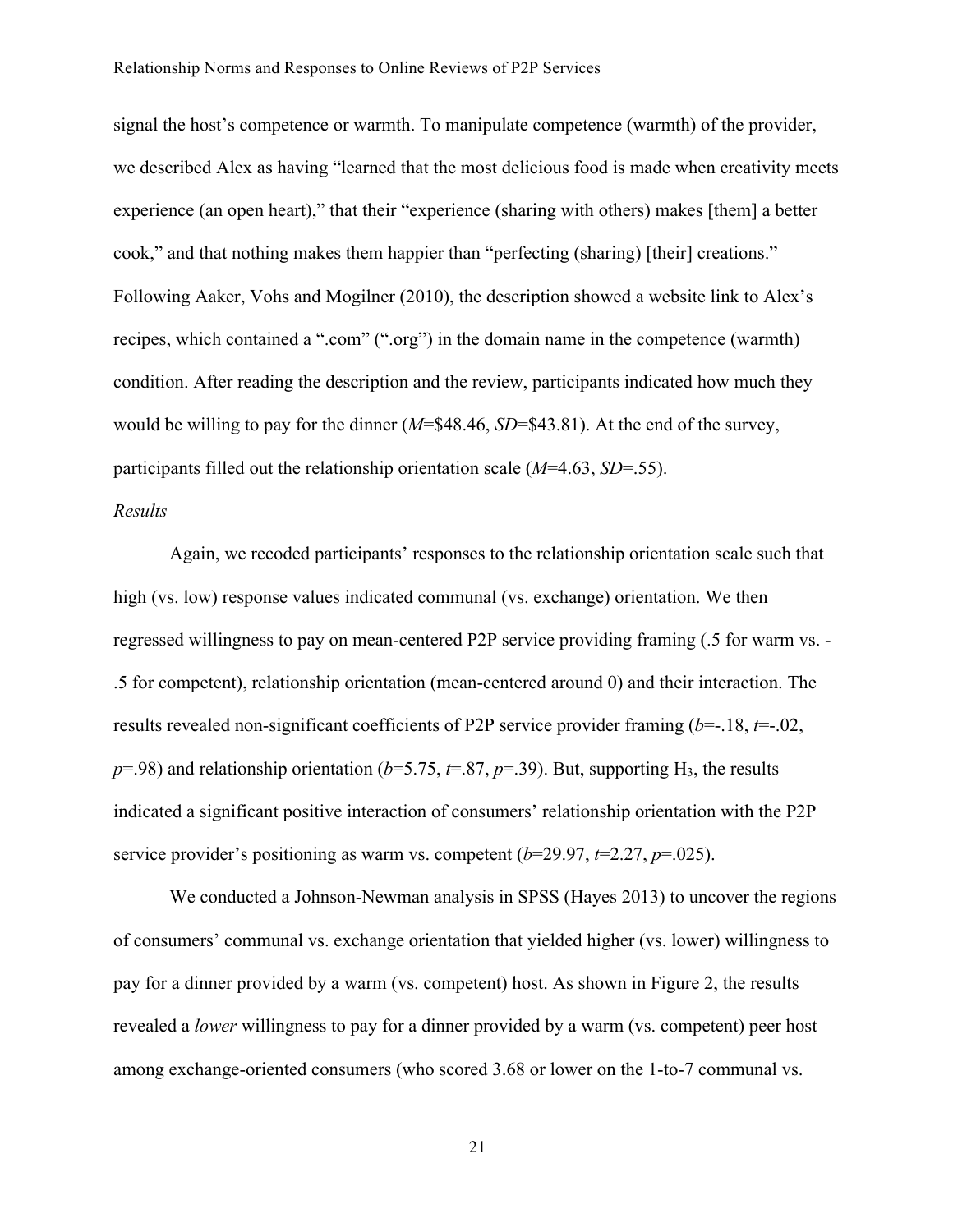exchange orientation scale) (*b* <sub>warm</sub>=-28.52,  $t=1.98$ ,  $p=0.05$ ), but a *higher* willingness to pay for a dinner provided by a warm (vs. competent) peer host among communal-oriented consumers (who scored 5.59 or higher on the scale) (*b* warm=28.73, *t*=1.98, *p*=.05).

--- Insert Figure 2 about here ---

#### *Discussion*

The results of Study 4 demonstrated that amateur peer providers may frame their description on P2P service platforms to appeal to communal-oriented (vs. exchange-oriented) consumers. These results generalized our findings beyond purchase intentions, usefulness of review and service quality expectations, examined in Studies 1-3, to willingness to pay for the service. Together, Studies 1-4 document the role of consumers' communal vs. exchange orientation in their responses to online reviews of P2P (vs. commercial, amateur vs. professional, warm vs. competent) service providers. In Study 5, we empirically examine the theoretical process behind the match between consumers' relationship orientation and their responses to online reviews of P2P service providers.

#### *STUDY 5: ROLE OF PROCESSING FLUENCY*

In Study 5, we examine the role of consumers' processing fluency with the service offering in explaining the effect of their relationship orientation on their responses to P2P service providers. In Study 5, we used the basic setup of Study 4 using warm vs. competent P2P providers of a dining service, and measured consumers' relationship orientation. We used a measure of service quality perceptions as the dependent variable.

#### *Method*

In Study 5, we used a  $2 \times 2$  design with P2P service provider frame (warm vs. competent) manipulated between subjects and relationship orientation (communal vs. exchange) measured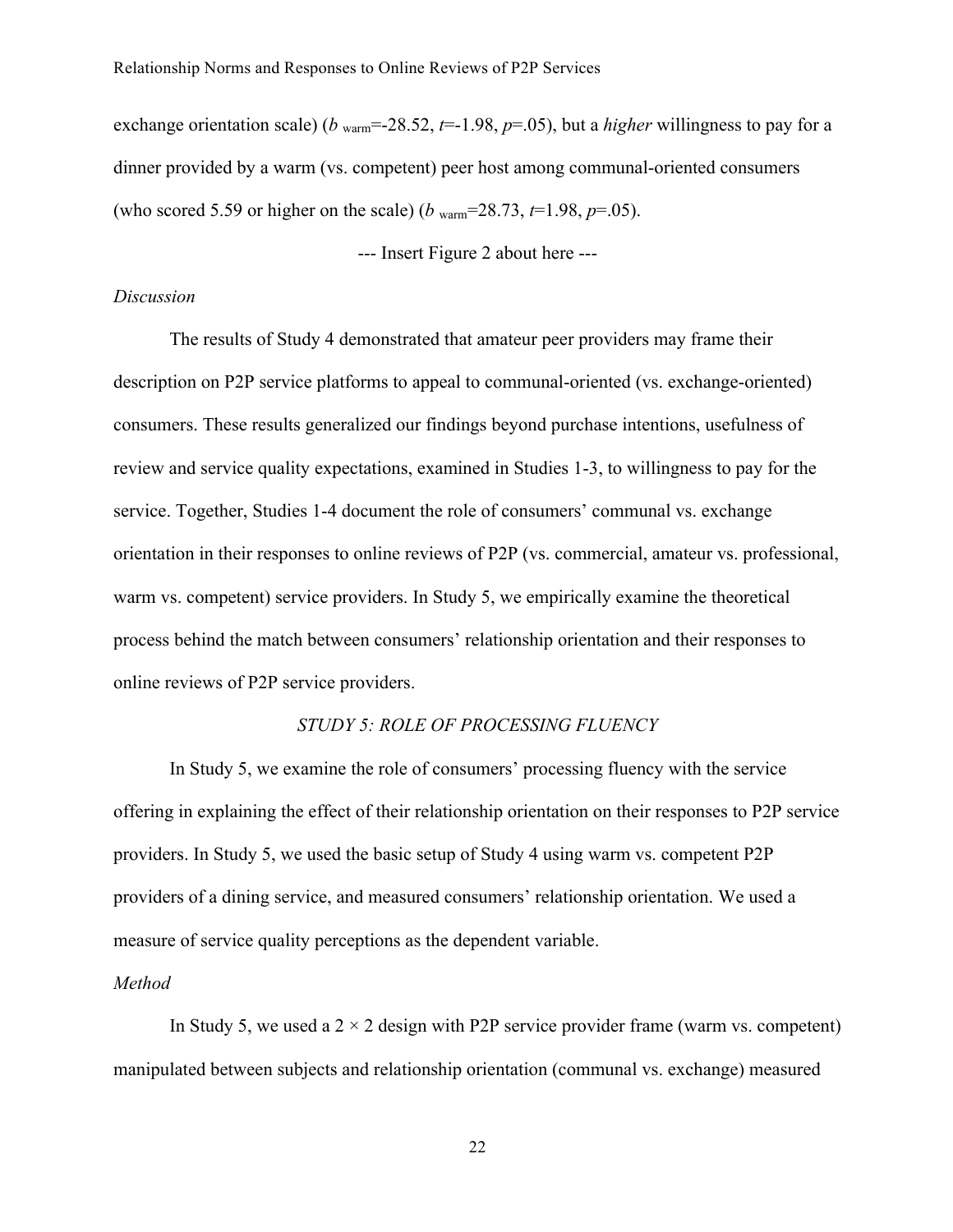between subjects. As in Studies 2 and 4, we held the positive valence of the online review constant across conditions. Three hundred and six individuals from the United States ( $M_{\text{age}}$ =34; 50% female) on Amazon Mechanical Turk took part in the study in exchange for 80 cents.

Participants read the same scenario, description and positive online review of a warm or a competent P2P dinner host on Eatwith.com as in Study 4, but there were two differences. First, instead of indicating their willingness to pay for the dinner, participants provided their service quality perceptions. We used a multiple item measure of service quality perceptions (including whether the service quality, the host's value proposition and the host's service offering would meet their expectations and the likelihood with which they would have a good time, identify with the host, get along with the host, and have a connection with the host during dinner; from 1= "not at all" to 7="very much";  $\alpha$ =.90,  $M$ =4.61,  $SD$ =.55). Second, participants completed a scale of the processing fluency of the service offering (the extent to which the offering description was clear, compelling, credible, easy to follow, easy to relate to, plausible, convincing, attentiongrabbing, felt right and flowed; *α*=.94, *M*=5.47, *SD*=1.01; Kidwell et al. 2013; Lee and Labroo 2004). At the end of the survey, participants completed the relationship orientation (communal vs. exchange) scale (*M*=4.58, *SD*=.57).

#### *Results*

First, we regressed service quality perceptions on P2P service provider framing (.5 for warm, -.5 for competent), relationship orientation (mean-centered around zero), and their interaction. The results revealed non-significant coefficients of service provider framing (*b*=-.03,  $t=$ .25,  $p=80$ ) and relationship orientation ( $b=11$ ,  $t=1.16$ ,  $p=0.25$ ). Consistent with H<sub>4</sub> and the results of Study 4, the coefficient of the service provider framing  $\times$  relationship orientation interaction was significant  $(b=0.51, t=2.62, p=0.009)$ . Applying the Johnson-Newman technique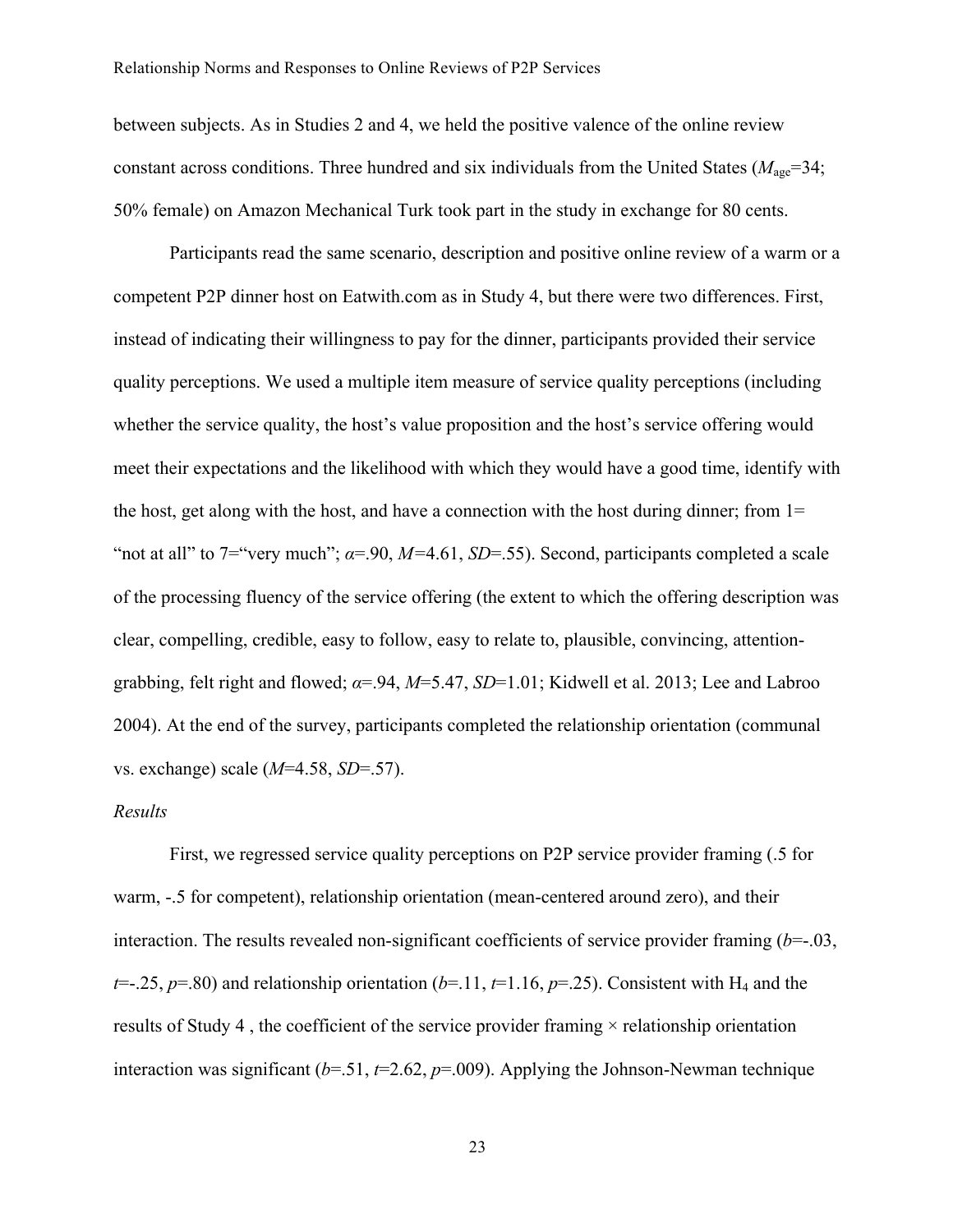indicated that the effect of warm (vs. competent) P2P provider framing was *positive* and significant among communal-oriented consumers (who scored 5.36 or higher on the 1-to-7 relationship orientation scale; *b* warm<sup> $=$ </sup>-.2965, *t* $=$ -1.97, *p* $=$ .05), but *negative* and significant among exchange-oriented consumers (who scored 4.06 or lower;  $b_{\text{warm}} = 3668$ ,  $t=1.97$ ,  $p=0.05$ ).

Next, we tested the role of processing fluency in explaining these results. First, a regression analysis revealed that service provider framing as warm (vs. competent) ( $b$ =-.001,  $t$ =-.01,  $p=0.99$ ) and relationship orientation ( $b=1.14$ ,  $t=1.37$ ,  $p=17$ ) alone, did not predict processing fluency, but that the framing  $\times$  relationship orientation interaction did (*b*=.47, *t*=2.32, *p*=.021). Whereas warm (vs. competent) framing of the P2P service provider increased processing fluency among communal-oriented consumers (who scored 5.50 or higher on the scale; *b*=.4262, *t*=1.97,  $p=0.05$ ), it significantly reduced processing fluency among exchange-oriented consumers (who scored 3.69 or lower;  $b=-.4196$ ,  $t=-1.97$ ,  $p=.05$ ). Processing fluency, alone, predicted service quality perceptions ( $b=70$ ,  $t=18.0$ ,  $p<0.001$ ), and when it was included as a predictor in the original model with provider framing, relationship orientation and the framing  $\times$  relationship orientation interaction, processing fluency predicted service quality perceptions (*b*=.68, *t*=17.32,  $p$ <.001), but the provider framing  $\times$  relationship orientation interaction did not (*b*=.19, *t*=1.38, *p*=.17). A mediation analysis (Model 8, moderated mediation) within the Process command in SPSS (Hayes 2013; with 10,000 bootstrap samples and 95% bias corrected confidence intervals) revealed a significant indirect effect of the provider framing × relationship orientation interaction on service quality perceptions through processing fluency  $(a \times b = 3187, 95\% \text{ CI} = [0.0007, 0.6203])$ . *Discussion*

In Study 5, we replicated the findings of Study 4 about the moderating effect of consumers' relationship orientation on their responsiveness to online reviews of warm vs.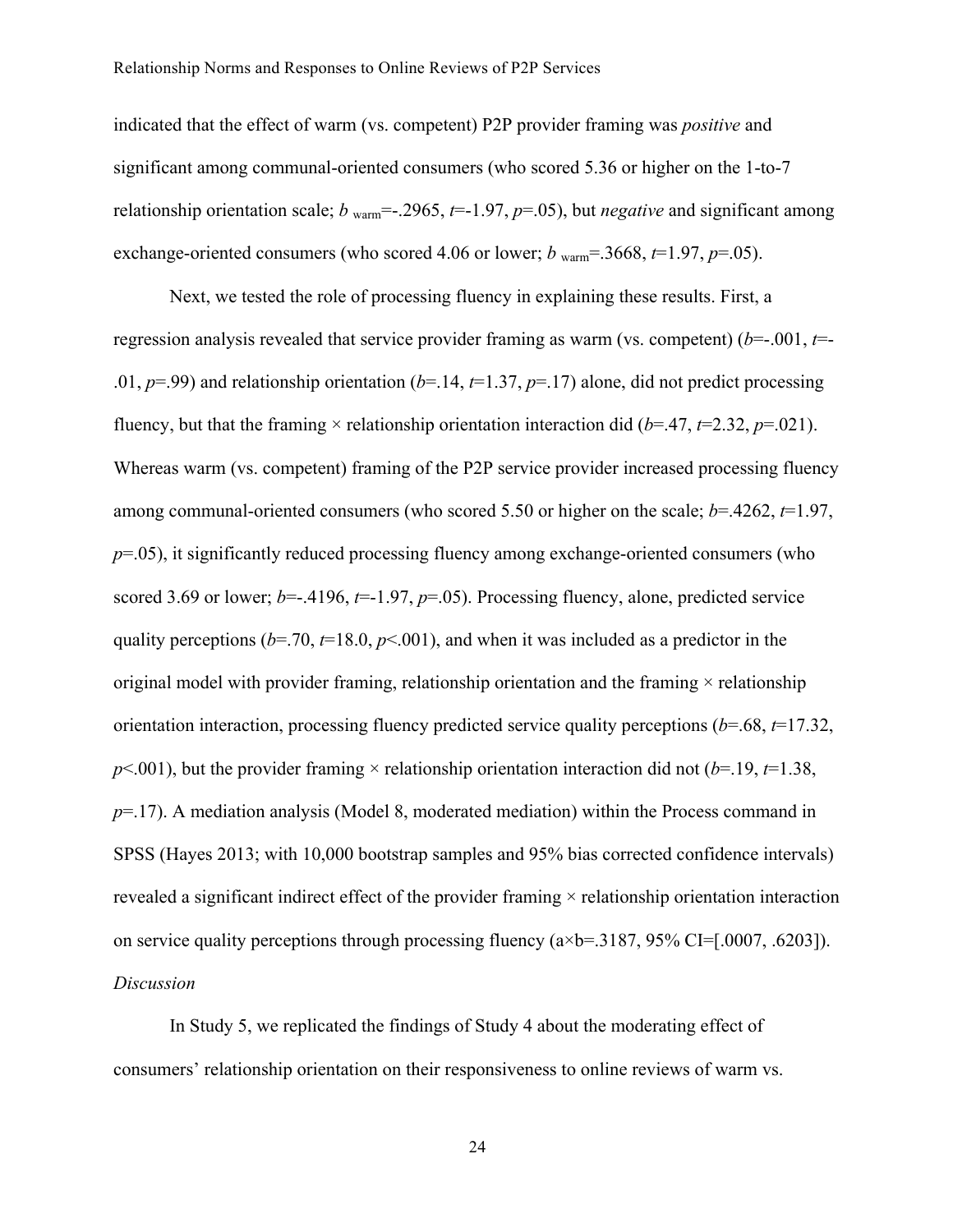competent P2P service providers. Further, the results confirmed that the effect of consumers' relationship orientation on their responsiveness to online reviews of P2P service providers is mediated by the processing fluency of the provider's service offering.

# *FOLLOW-UP STUDY: RELATIONSHIP ORIENTATION AND CONSUMERS' OWN ONLINE REVIEWS*

In Studies 1-5, we established a link between consumers' relationship orientation and their pre-purchase responses to online reviews of P2P service providers. In a follow-up study, we explore whether consumers' relationship orientation will affect their own post-purchase online reviews of P2P service providers, since continued functioning of peer-to-peer service markets are ensured when consumers are satisfied with the P2P service provision.

To the extent that online reviews reflect the ability of a service to address consumers' (in this case, communal) needs, we anticipate that the higher the users' communal orientation, the more positive their own online reviews of P2P service providers. Complementing the experimental approaches in Studies 1-5, we use a correlational analysis of archival data of users' online reviews from a leading P2P accommodation website to relate users' (i.e. guests) communal orientation to their online reviews of the P2P service providers (i.e. hosts).

# *Method*

We scraped users' online reviews of all two-bedroom apartments in two cities, Miami (n  $= 249$ , users  $= 10,585$ ) and New York (n  $= 225$ , users  $= 9,175$ ) in February 2016. For these apartment listings, we collected data on users' online reviews of their experiences and online profile information and hosts' online reviews of these users. We used Linguistic Inquiry and Word Count (LIWC) software 2015 version (Pennebaker et al. 2015) to develop measures of variables from the online review text.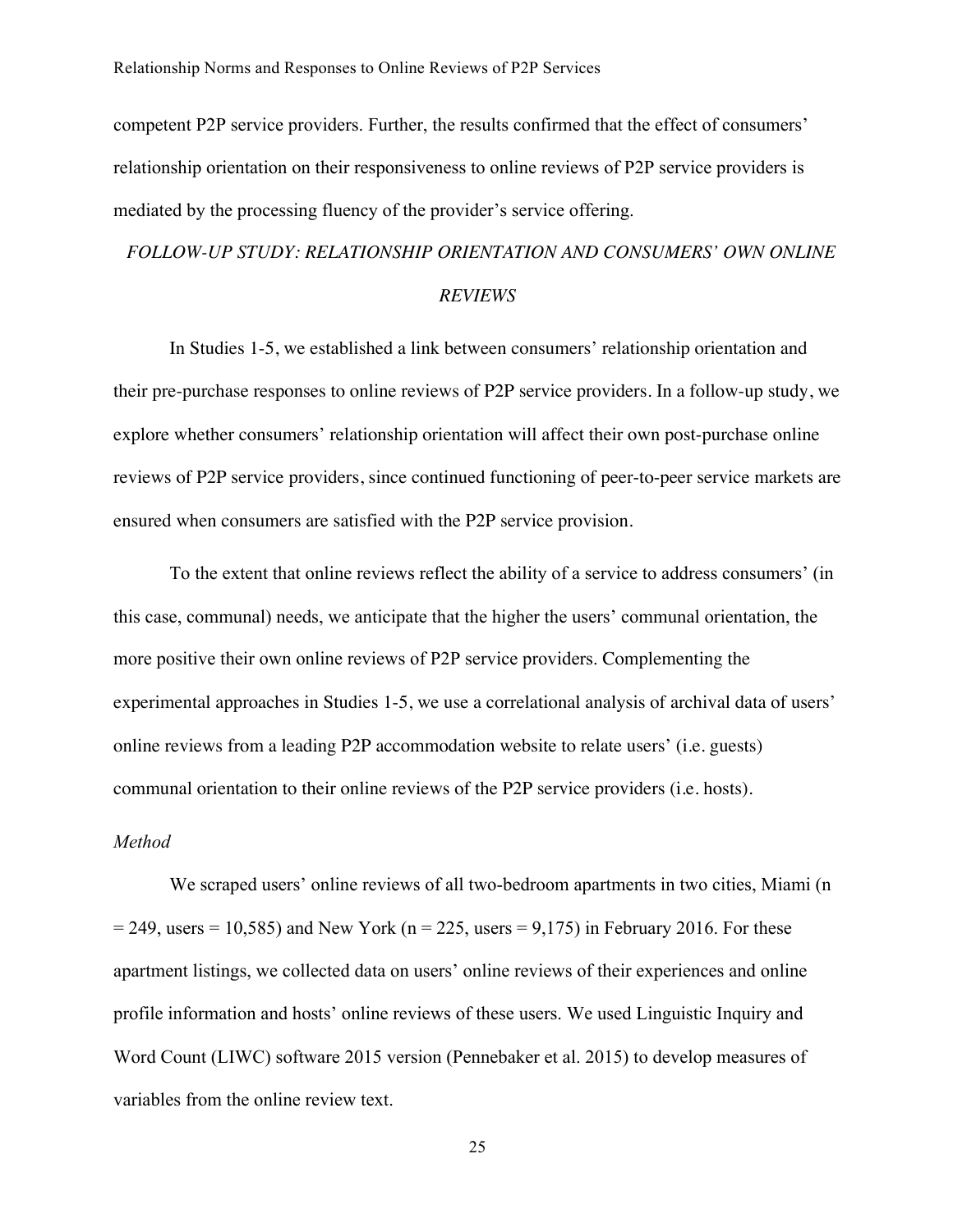*Online Reviews of P2P Service Provider.* People who feel good (bad) about something (i.e. the apartment being reviewed) are more likely to see the world in a positive (negative) way. Thus, we measured users' online evaluations of the P2P service providers following their service experience using net positivity – i.e. positive emotions (dictionary of  $620$  words, e.g., love, nice, sweet) less negative emotions (dictionary of 744 words, e.g., hurt, ugly, nasty) – in the online review text (*M*=9.399, *SD*=8.399).<sup>2</sup>

*Communal Orientation.* We measured users' communal orientation using an index of the need for affiliation in the LIWC dictionary which has 248 words (e.g., ally, friend, social, (*M*=3.991, *SD*=.4.082). People with a high need for affiliation scan their environments for friends, close relationships, and trustworthy allies (Pennebaker et al. 2015). We note that in this follow-up study, we do not consider exchange orientation, as we did not find an appropriate measure for it in the LIWC dictionary.

*Control Variables.* We consider the number of words in the online review text and each user's general positive tendency (obtained from evaluations of the user by all hosts with whom the user has stayed in the past) as control variables in the model. The correlations among key variables (not reported in the interest of brevity) are reasonable (-.000 to .124), and the highest correlation is between communal orientation and positivity of online reviews at .124 ( $p<.01$ ). *Results*

As online reviews of users are nested within apartments (i.e. an apartment has many reviews), they are not independent within apartments. Thus, we estimate the effects of users' communal orientation on their online reviews of P2P service providers using a random effects hierarchical linear model, where users (the first level) are nested within apartments (the second

!!!!!!!!!!!!!!!!!!!!!!!!!!!!!!!!!!!!!!!!!!!!!!!!!!!!!!!!!!!!

 $2$  We get similar results (not reported in the paper due to space considerations, but available upon request) using only positive emotions (i.e. excluding negative emotions) of the online review as the dependent variable.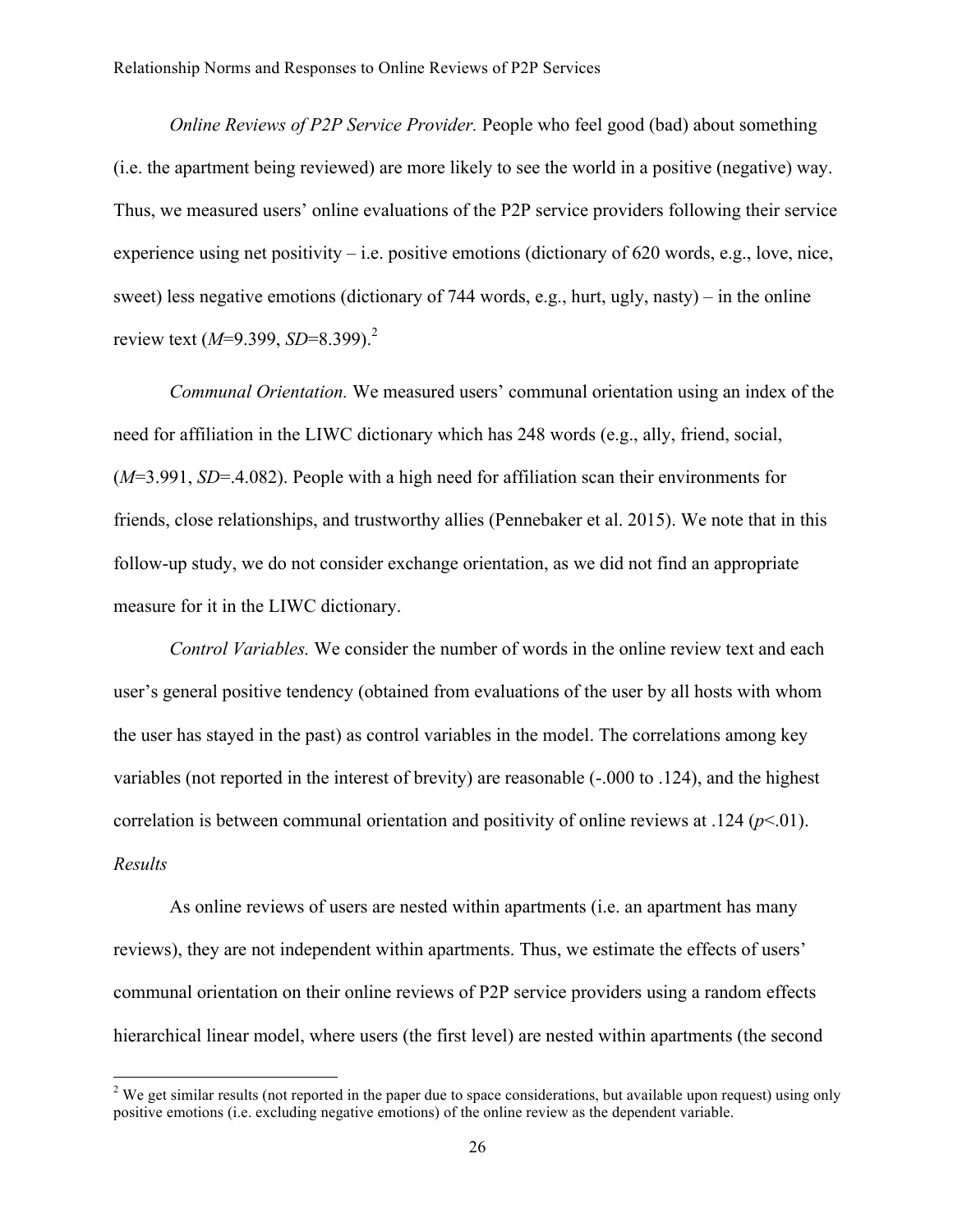level). These models also include three control variables: the number of words in the review, the general positive tendency of the user, and the city (Miami/New York).

In Table 1, we report the results of alternative models. In Column 1 of Table 1, we report the results of a baseline model using ordinary least squares regression. Overall, the model fits the data well  $(F(4, 19755)=766.14, p< .01$ , adjusted R-squared=0.134). As expected, users' communal orientation is positively related to the positivity of their online reviews of the P2P service provider ( $b=245$ ,  $p<01$ ). The number of words ( $b=-.050$ ,  $p<01$ ), city ( $b=-.179$ ,  $p<10$ ), and the general positive tendency of users  $(b=0.017, p<0.01)$  also affect the positivity of their online reviews.

#### ---- Insert Table 1 here ----

In Column 2 of Table 1, we present the results of a baseline model with users' online reviews (Level 1) nested within apartments (Level 2) with the three control variables. Overall, the model fits the data well (Wald Chi-square  $(3)=2615.03, p<0.01$ ). In Column 3 of Table 1, we present the results of a model with users' online reviews (Level 1) nested within apartments (Level 2) with communal orientation and the three control variables (Wald Chi-square  $(5)=3323.73, p<0$ . As expected, users' communal orientation is positively related ( $b=170$ ,  $p<01$ ) to the positivity of their online reviews of the P2P service provider. Further, this model fits the data better than one with only control variables (Chi-square  $(2)=305, p<01$ ). *Robustness Analysis*

Although we control for the general positive tendency of users in the models above, some may argue that those users' communal orientation was situationally induced by a more positive service experience (i.e. there is reverse causation). To preclude this reverse causality explanation, we need a measure of users' communal orientation obtained outside the P2P online review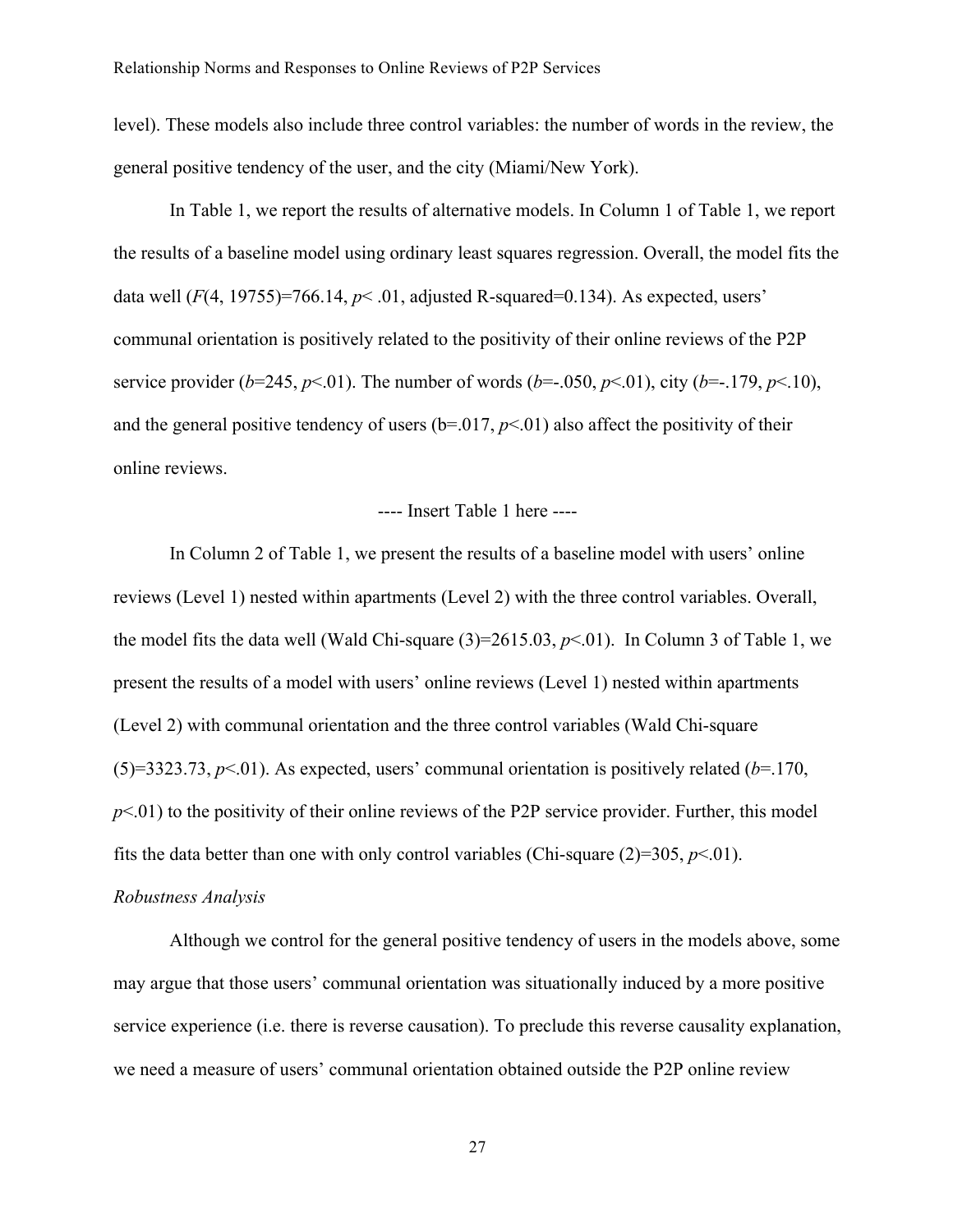process. One such measure is the number of Facebook friends reported on the user's online profile on the P2P platform ( $n = 8,833$ , not all users report this information). We report the results of this model in Column 4 of Table 1. Again, users' communal orientation measured by the number of their Facebook friends is positively related  $(b=001, p<01)$  to the positivity of their online reviews of the P2P service provider.

We also examine the robustness of the results to another alternative measure of communal orientation obtained from LIWC i.e. social processes, the extent to which the individual references other individuals (dictionary of 756 words, e.g., "mate," "they") (*M*=7.943, *SD*=6.021). People high on social processes are more connected with others. We report the results using this alternative measure in Column 5 of Table 1. Again, users' communal orientation is positively  $(b=130, p<01)$  related to the positivity of their online reviews of the P2P service provider. Overall, we find robust evidence for the positive relationship between users' communal orientation and positivity of their own online reviews.

#### *Discussion*

The findings of the follow-up study, based on correlational analysis of archival data of consumers' online reviews after their service experience, indicate that consumers' communal orientation (measured in three different ways) is positively related to the positivity of their own online reviews of the P2P service provider. The findings from this follow-up study combined with the experimental evidence in Studies 1-5 reiterate the key role of relationship norms both in the generation of and responses to online reviews in the P2P services context.

### *GENERAL DISCUSSION*

The P2P services sector relies on the mobilization of resources (cars, apartments, and other services) by non-commercial actors to be shared with peer consumers. While the sharing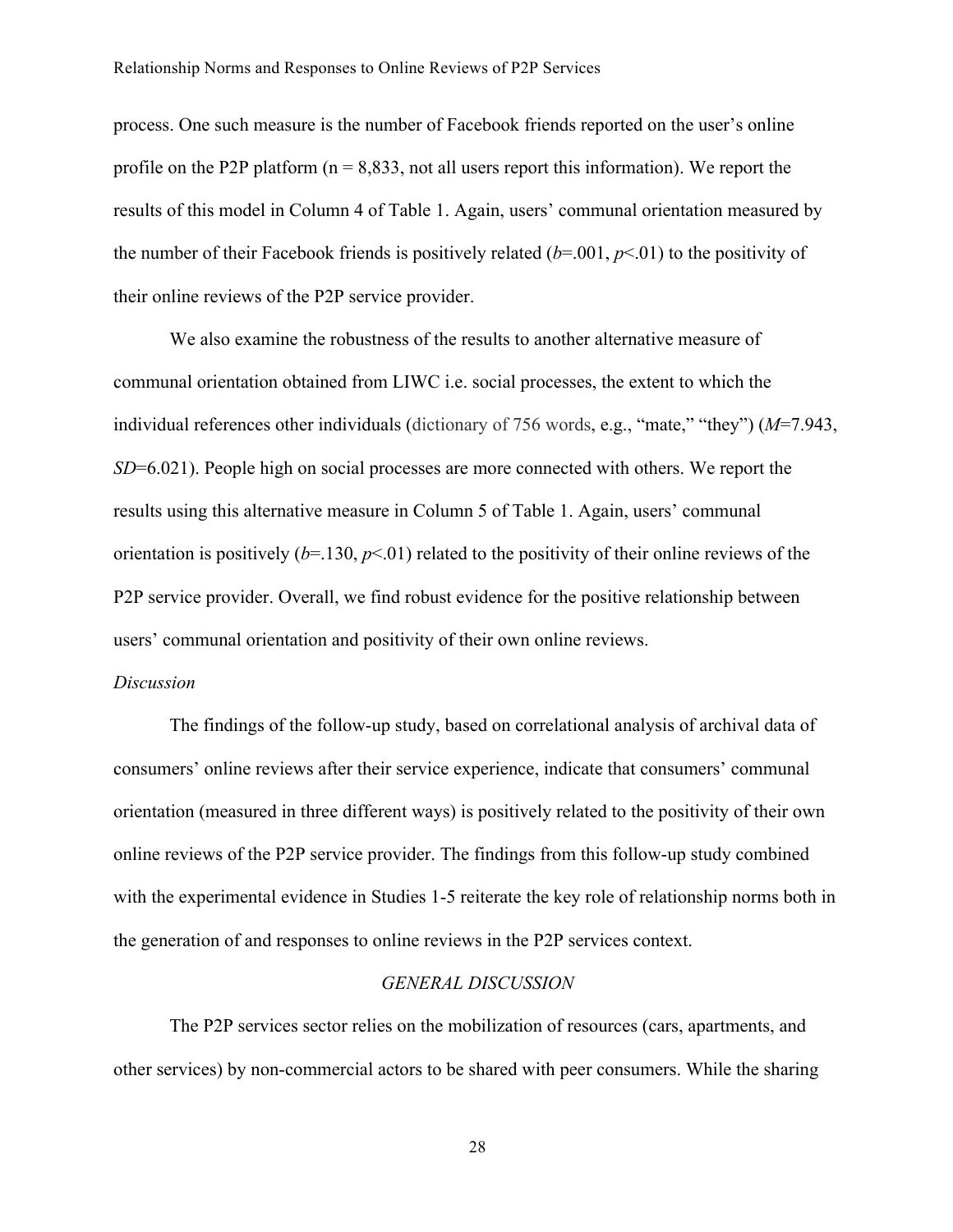occurs under the aegis of the P2P platform, both the service provider and consumers are strangers with the service provider having no branding to reassure consumers about the quality of their service offerings.

Applying relationship norms literature to P2P service markets, we demonstrate that consumers' relationship orientation moderates their responses to online reviews of P2P service providers (as well as their own post-purchase evaluations of P2P service providers). Specifically, the effects of consumers' communal (vs. exchange) orientation are systematically different across P2P (vs. commercial) service providers, amateur (vs. professional) P2P service providers, and warm (vs. competent) P2P service providers. Furthermore, the effect of consumers' communal orientation on their responsiveness to P2P service providers is mediated by their processing fluency of the service offering.

## *Theoretical Contributions*

Our findings which integrate theoretical developments in P2P service markets, online reviews and relationship norms, contribute to multiple streams of literature.

*P2P service markets.* Given the unique characteristics of P2P service relationships, it is not clear whether extant findings in buyer-seller relationships (e.g., Doney and Cannon 1977; Dwyer, Schurr, and Oh 1987) and service provision (e.g., Zeithaml, Parasuraman, and Berry 1985) developed in the commercial service provision context (e.g., hotels and restaurants chains) would apply to the case of P2P service provision.

We take a step forward in developing a theory of P2P buyer-seller relationships in the services context. This research's findings indicate that not all consumers respond identically to online reviews, a crucial input to consumer decision making in the P2P context. Specifically, we identify relationship norms as a key theoretical building block for consumer decision making in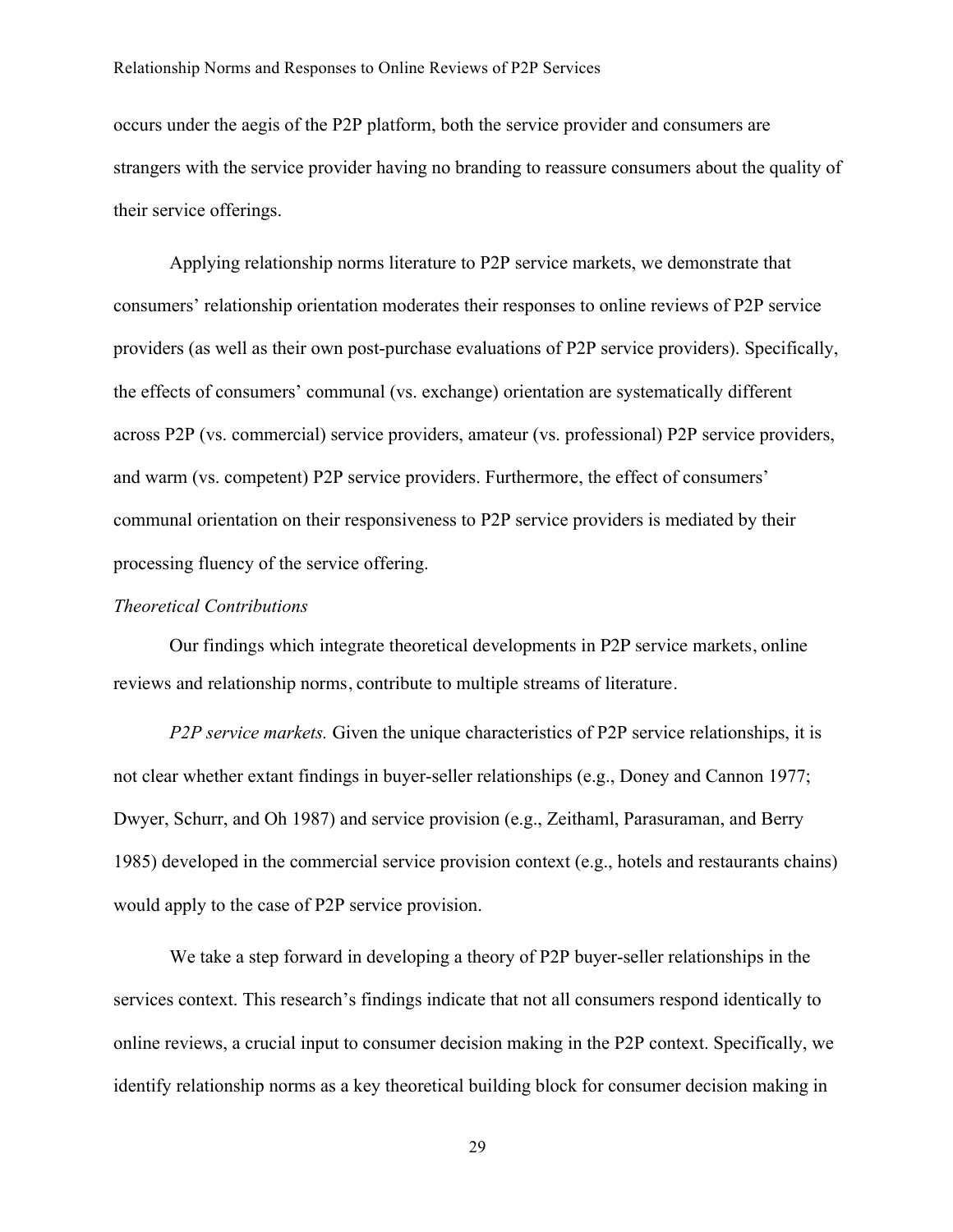P2P buyer-seller service relationships. In doing so, we address Lamberton's (2015) call for research on the factors influencing the functioning of collaborative sharing systems.

Our findings on the role of relationship norms in consumers' responses to online reviews of different P2P providers validate Habibi et al.'s (2016) conceptual framework of hybrid communal-exchange norms in P2P sharing. Further research on whether relationship norms moderate other consumer behaviors (e.g., loyalty, word-of-mouth) in the P2P context will be important in building an integrated theory of P2P buyer-seller relationship.

*Online reviews in P2P service markets.* Whereas factors driving online reviews and their consequences have been extensively researched, online reviews in the P2P services context is only now getting some attention (Fradkin et al. 2015). In contrast to online reviews of commercial services, P2P service reviews are different since they tend to be more personal as they rate an experience with another private individual rather than a business. Moreover, to the best of our knowledge, past research on online reviews has not examined the role of consumer and provider heterogeneity in responses to online reviews.

Our findings indicate that consumers' relationship orientation systematically determines their responses to (positive and negative) online reviews of P2P service providers, with communal-oriented consumers being more responsive to online reviews (positive or negative) of P2P service providers in general, and to certain types of P2P service providers, in particular. Further research on whether such consumer and service provider heterogeneity also exists in responses to online reviews in traditional commercial contexts (e.g., hotels) would be useful.

*Amateur and professional service providers*. Some markets are characterized by sellers who may be either amateurs or professionals (e.g., E-bay and Amazon market places, sports memorabilia markets). To the best of our knowledge, past research on buyer-seller relationships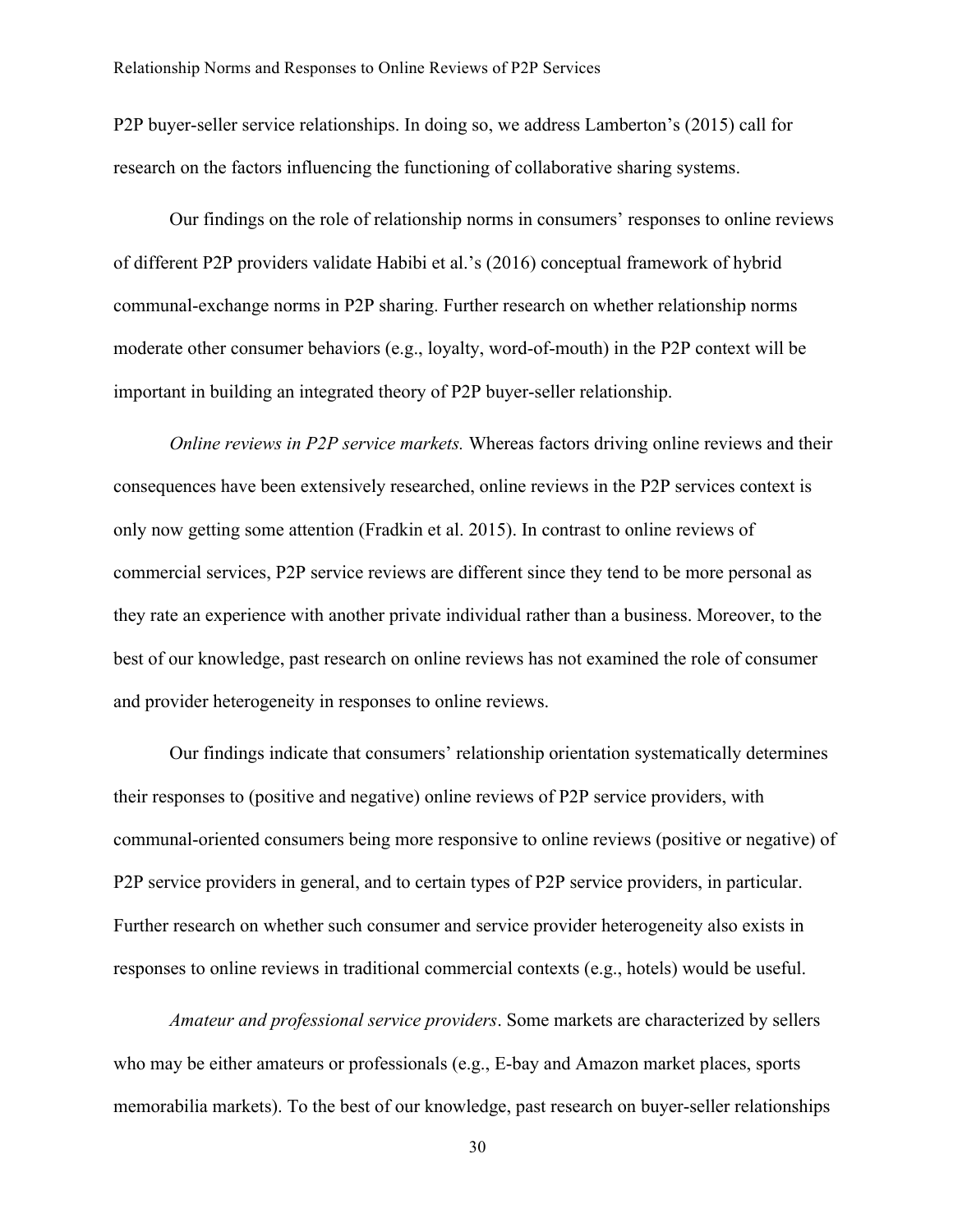has not examined whether consumers respond differently to amateur vs. professional sellers. P2P service provision offers a unique opportunity to examine this question. Our findings indicate a moderating effect of consumers' relationship orientation on responses to amateur (vs. professional) P2P service providers. Further research on other differences in consumers' responses to amateur versus professional P2P service providers, based on other consumer and situational characteristics would be useful.

*Relationship norms in hybrid communal-exchange settings.* Research on relationship norms in the marketing literature (Agarwal 2004; Agarwal and Law 2005; Wan et al. 2011) has focused on traditional commercial contexts where the role of the buyer (typically a commercial firm) and seller (a consumer) and the norms for the relationships are generally well-established. In the P2P services context, where consumers are peers transacting with peer sellers, there is greater fluidity in the roles of buyers and sellers, resulting in hybrid communal-exchange norms (Habibi et al. 2016). We extend relationship norms theory to the hybrid P2P services context where both communal and exchange norms coexist and show that the effect of consumers' relationship orientation in this context depends on the balance of communal and exchange norms cultivated by the provider.

*Responses to warm and competent stereotypes.* Recent work (Aaker et al. 2010) suggests that consumers respond differently to warm vs. competent stereotypes of firms. Specifically, consumers are less willing to buy a product made by a warm seller (i.e. nonprofit organization) than a competent seller (i.e. for-profit firm) because of their perception that the warm, non-profit organization lacks competence. However, when perceived competence of a warm seller is increased, discrepancies in willingness to buy disappear. In a novel contrast to their findings, we find that some consumers, i.e. communal-oriented consumers, were actually willing to pay more for service from a warm P2P service provider. This occurs because of the processing fluency of a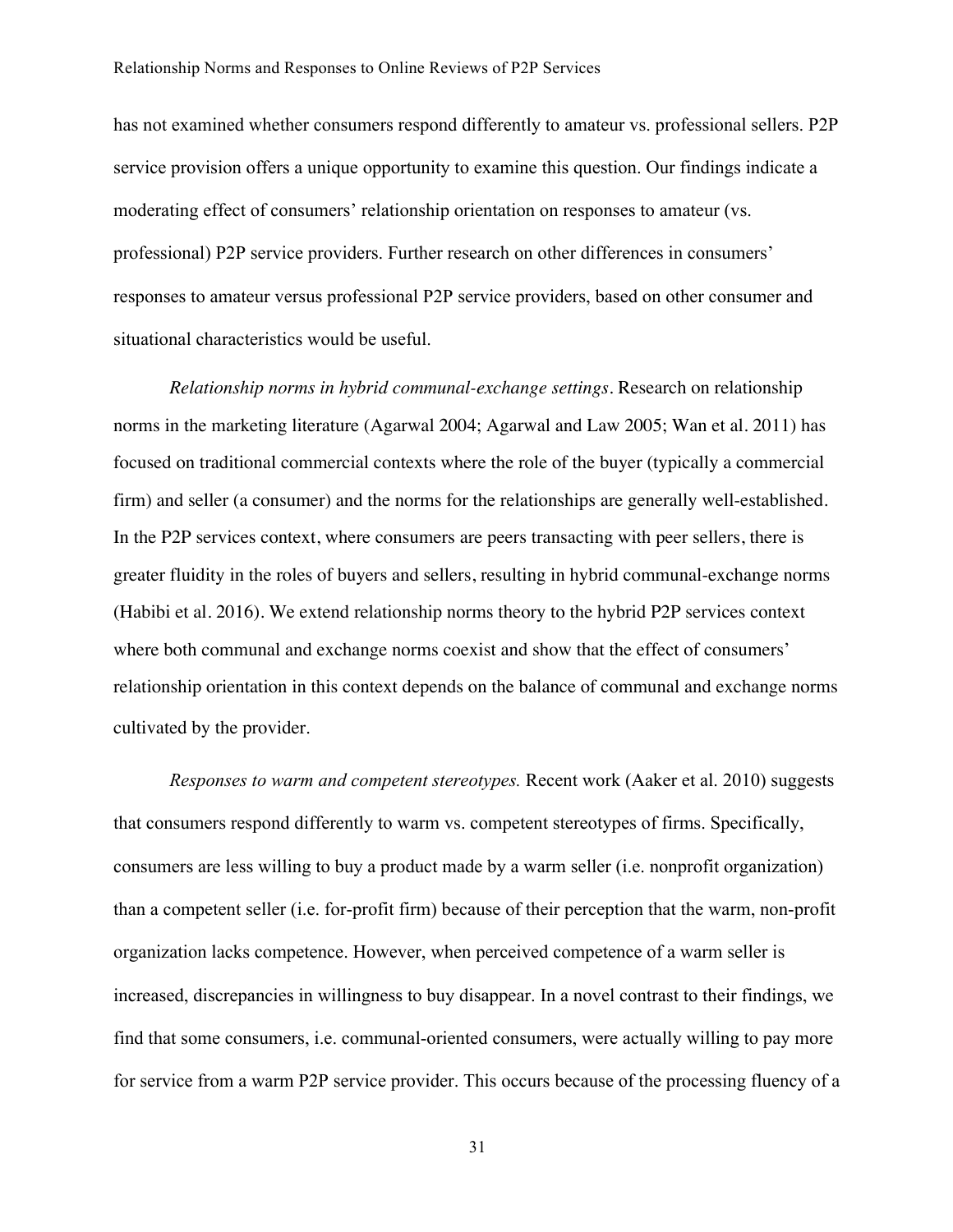warm provider's offering for communal-oriented consumers, thereby suggesting that accounting for consumers' relationship orientation in their responses to warm (vs. competent) positioned services is necessary. Further research on responses to warm providers in other buyer-seller contexts (e.g., experiential vs. functional goods, hedonic vs. utilitarian goods) would be useful.

#### *Managerial Relevance and Implications*

Our findings provide some actionable guidance to P2P service providers and P2P service platform companies, traditional commercial service providers, and P2P industry analysts.

*P2P service providers and P2P platform firms.* Across the different studies, this research's findings highlight the importance of accounting for consumers' relationship orientation when assessing the responses to online reviews on P2P service platforms. Specifically, consumers' communal (vs. exchange) orientation increases responsiveness (in terms of purchase intentions, willingness to pay, perceptions of service quality and usefulness of reviews) to (positive and negative) online reviews of P2P (vs. commercial) service providers, amateur (vs. professional) P2P service providers, and warm (vs. competent) P2P providers.

For P2P service providers, these findings suggest that their offerings are likely to be more appealing to communal-oriented consumers, and not to all consumers. Provided that certain observable characteristics (e.g., national culture) may be linked to consumers' communal orientation (Van Yperen and Buunk 1990), P2P service providers and platform owners may be able to identify promising consumer segments to increase the effectiveness of their marketing efforts. Furthermore, as Study 2 shows, similar responses are obtained when communal orientation is induced through situational cues, which indicates that, to make their offerings more appealing, P2P service providers and P2P platform firms can deliberately highlight the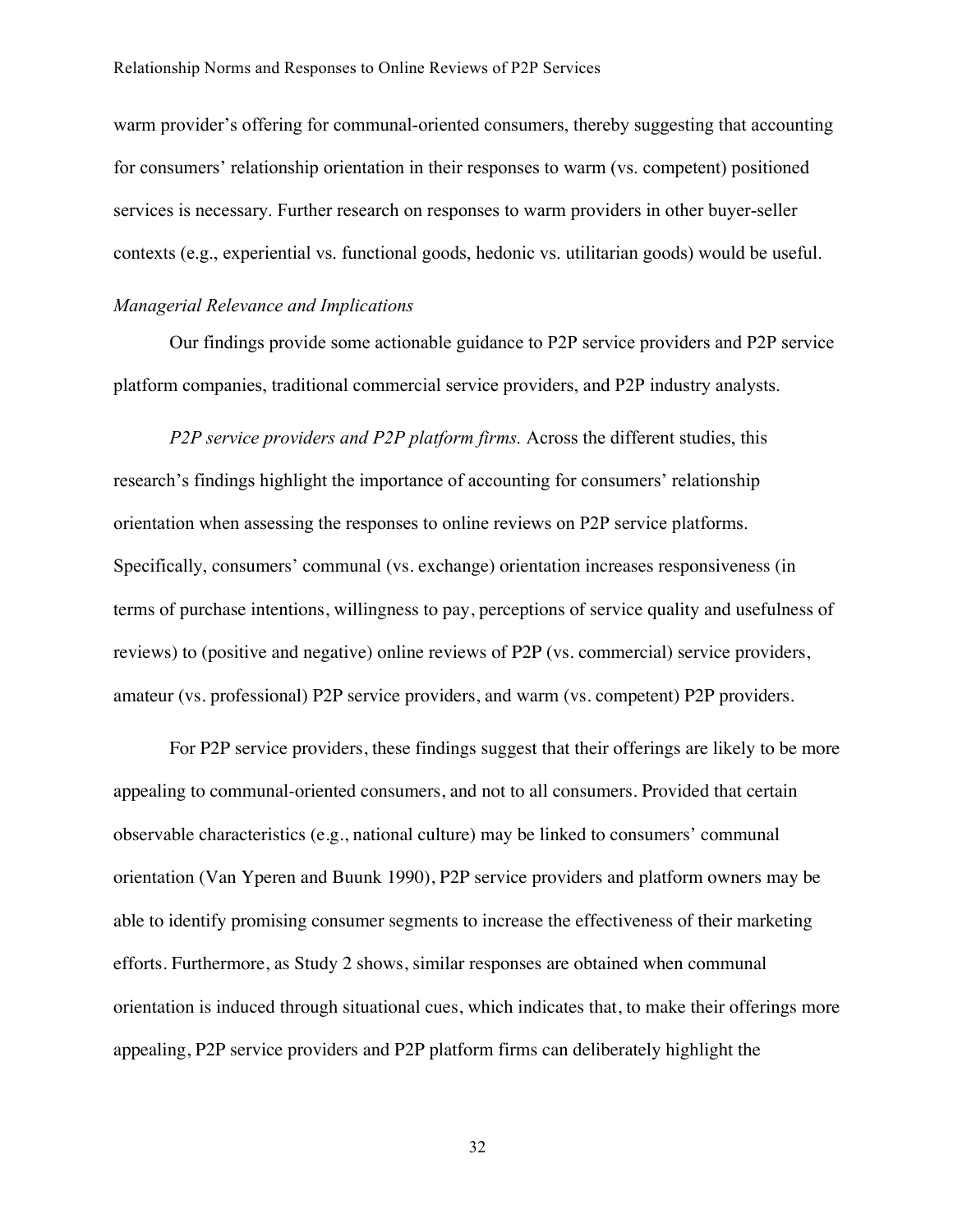communal (rather than the exchange nature, i.e. value of the accommodation) nature of their service offerings.

The success and viability of the P2P services economy is contingent on increasing amateur service providers' participation and enabling their continued functioning. Yet, Li et al. (2015) find that amateur (vs. professional) providers on P2P service platforms do not perform well or survive long. The findings of Study 3 suggest different segmentation strategies for professional vs. amateur service providers: amateur P2P service providers can appeal more effectively to communal-oriented consumers, and in doing so, can increase the efficiency of their P2P service operations. P2P service platform owners can use this finding to promote the use of communal-oriented messaging for amateur service providers to ensure their continued presence on the platform, crucial for the success of their platform.

Similarly, the findings of Study 4 on responses to warm (competent) peer providers suggest that P2P service providers should position themselves (and build capabilities to match) as either warm or competent to match the communal (vs. exchange) orientation of consumers that they wish to attract.

The findings of Study 6 indicate that consumers' communal orientation also affects their post-purchase evaluations of the P2P service provider. This suggests that P2P service providers will benefit from highlighting the communal nature of the P2P service experience, which can induce communal norms and enhance the quality of the service experience for communaloriented consumers creating a win-win situation for both service providers and consumers.

*Traditional commercial service providers.* The research's findings also generate some implications for traditional commercial service providers (e.g., hotels and restaurants) who are threatened by the growth of the sharing economy. Should they become more like the P2P service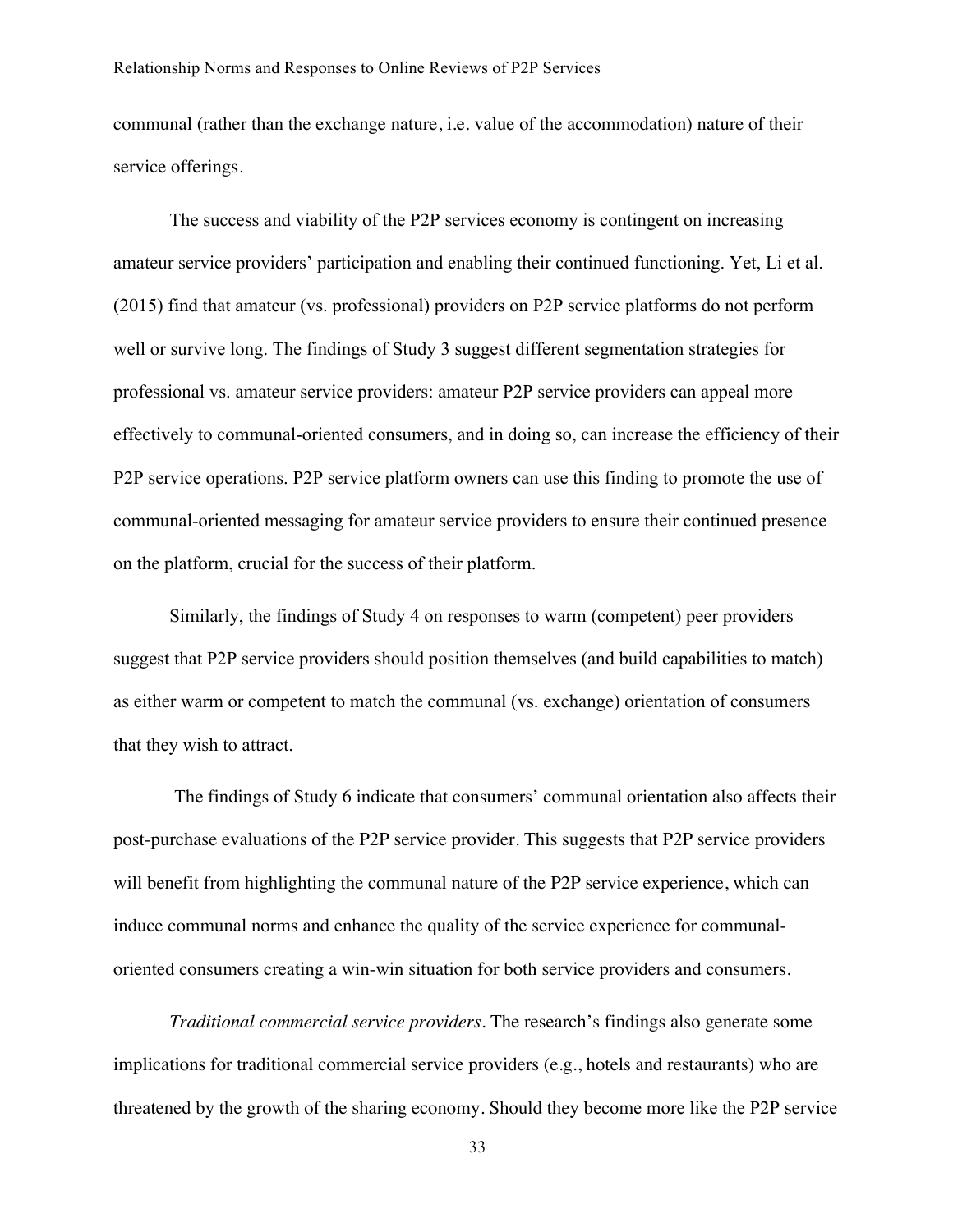platforms in terms of their offerings (more communal) or build on their core strengths (i.e. standardization, efficiency)? The findings of Study 1 suggest that traditional service firms would be more effective by building on their core strengths, which will appeal to exchange-oriented consumers, their traditional constituency. If they want to tap into the growing P2P services sector, they would probably benefit by setting up a P2P services platform, as a spinoff company, independent of their current commercial service operations.

*Industry analysts.* Finally, there is considerable hype about P2P markets with some (Price Waterhouse Coopers 2015) suggesting that these markets may reach \$ 335 billion in 2025, presumably with very disruptive effects for traditional service firms across many industries including hotels and restaurants. Our findings suggest that P2P service markets are likely to be more appealing to communal-oriented consumers, and not to all consumers. However, as Study 2 suggests, the appeal of P2P service offerings can be enhanced by stressing the communal aspects of the hybrid communal-exchange continuum of P2P service markets suggesting that the size of the P2P services sector, will be determined, in part, by firms' strategic actions in the P2P space. While, there is no data on the general incidence of communal orientation in individuals (i.e. what proportion of individuals are communally-oriented), research using our findings on the key role of relationship norms can be useful in estimating the size of the P2P services sector in the future.

# *Limitations and Opportunities for Further Research*

In this first study of responses to online reviews in the P2P services context, we focus on relationship norms and use laboratory experiments and a follow-up correlational study for empirical testing. Also, given the P2P consumer perspective that we adopted in this research, we do not examine whether and how different P2P service providers vary in their selling strategies. Further research using a P2P seller perspective and field experiments, including in longitudinal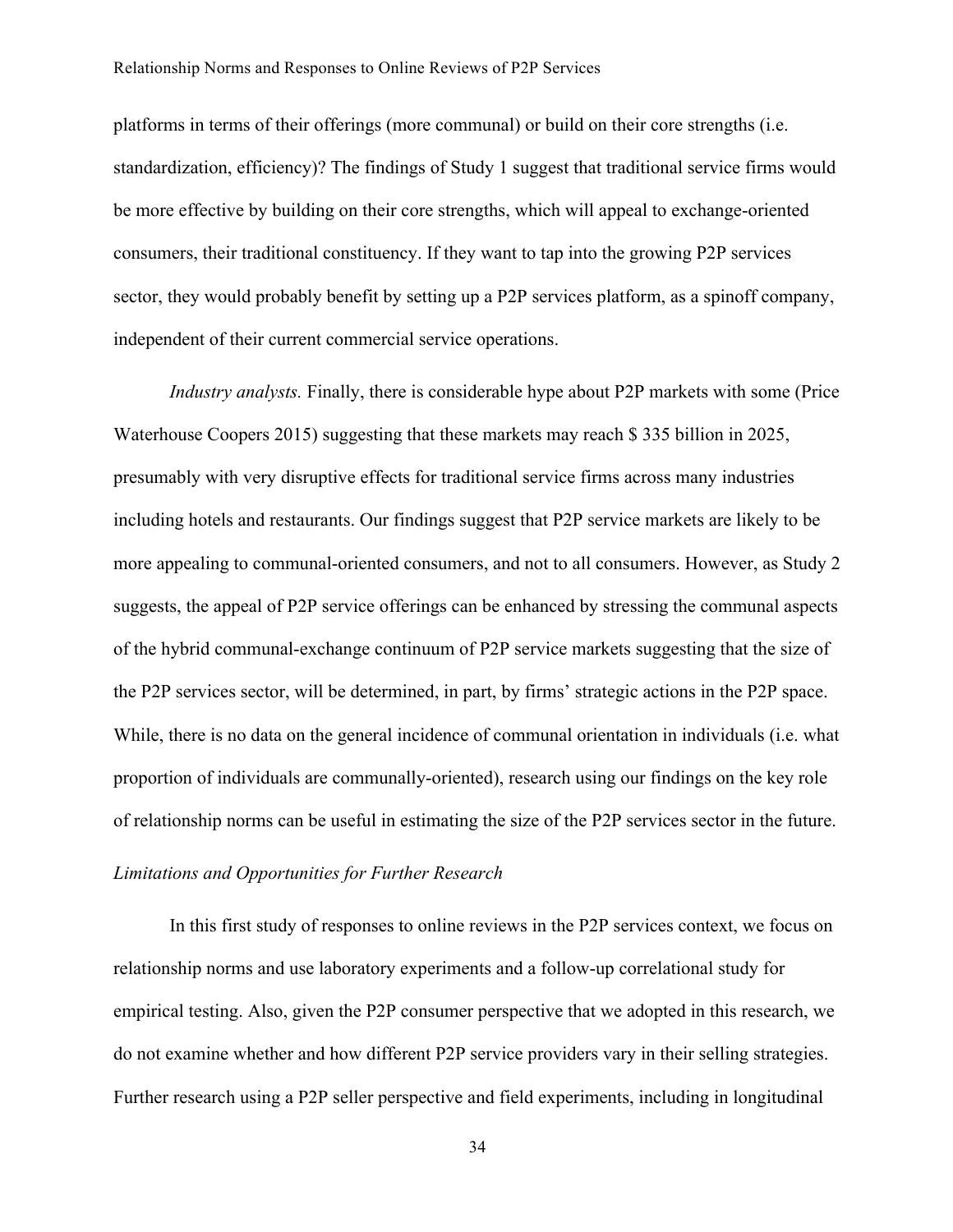settings with other outcomes (e.g., revenues, satisfaction, willingness to recommend, loyalty), would be useful to generate additional insights on P2P seller strategies. Further, for the empirical testing, we focused on P2P services with hybrid communal-exchange characteristics (e.g., accommodations, meals). One P2P service sector that has been growing dramatically is transportation (e.g., Uber, Lyft), which is characterized more by exchange than by communal norms. Research on the role of consumer characteristics in such predominantly exchange-based P2P services context would be both timely and useful.

To conclude, this research identifies a key role of consumers' relationship orientation on their pre-purchase and post-purchase responses to online reviews in the P2P services context. As the size of the P2P services economy is expected to grow dramatically in the future, we hope that this study will inspire future work in the area.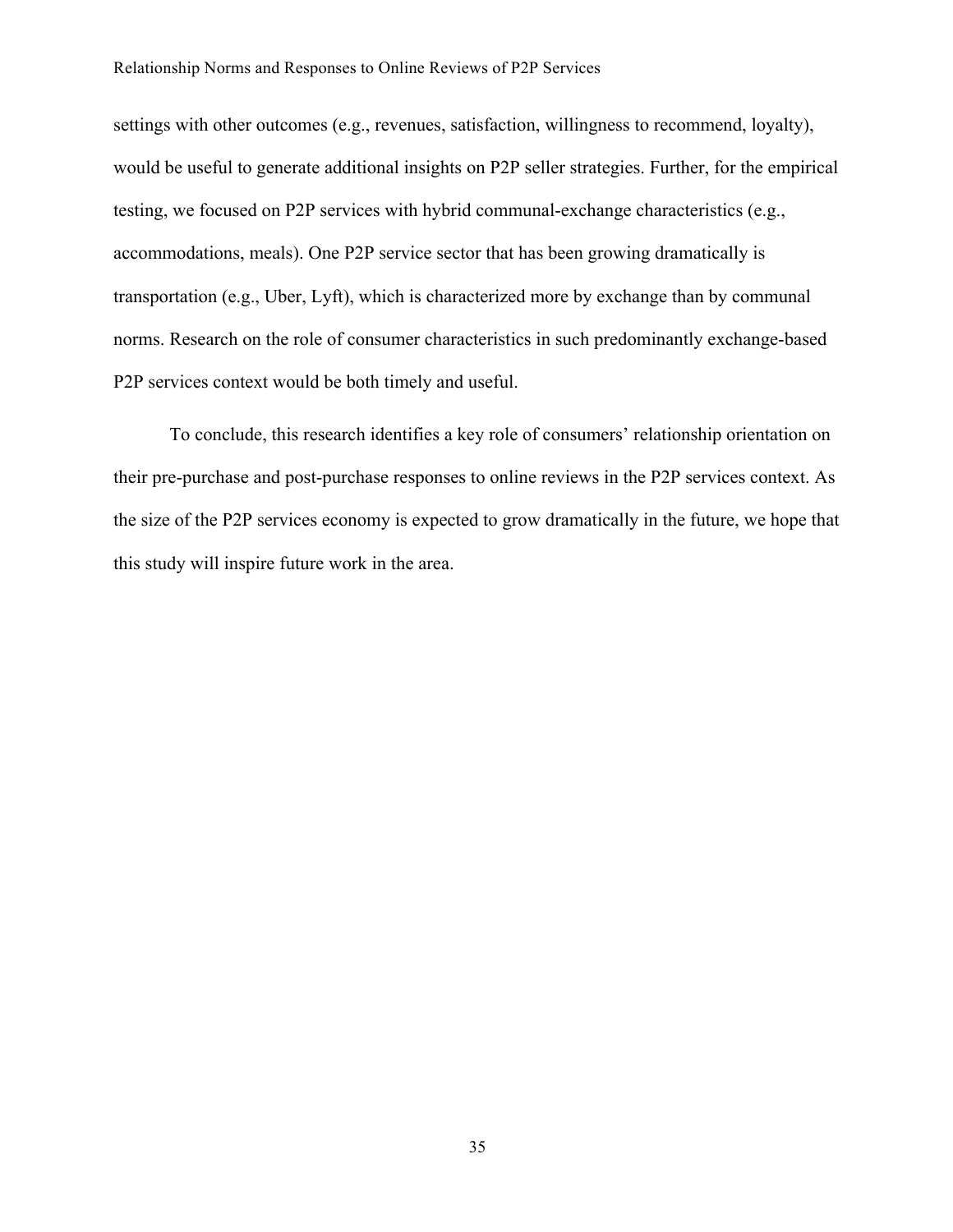# *TABLE 1*

# *FOLLOW-UP STUDY: USERS' COMMUNAL ORIENTATION AND ONLINE REVIEWS OF P2P SERVICE PROVIDER*

| Variables                                          | Column 1                             | Column                                             | Column 3                                        | Column 4                                       | Column 5                                           |
|----------------------------------------------------|--------------------------------------|----------------------------------------------------|-------------------------------------------------|------------------------------------------------|----------------------------------------------------|
|                                                    |                                      | 2Column 2                                          |                                                 |                                                |                                                    |
| Communal orientation                               | $.244(.013)$ ***                     |                                                    | .238 $(.013)$ ***                               | $.001(.000)$ ***                               | $.187(.009)$ ***                                   |
| Number of words in online<br>review                | $-.050(.001)$ ***                    | $-.050(.001)$ ***                                  | $-.049(.001)$ ***                               | $-.050(.001)$ ***                              | $-.050(.001)$ ***                                  |
| General positive tendency of<br>user               | $.017(.002)$ ***                     | $.016(.002)$ ***                                   | $.017(.002)$ ***                                | $.011(.002)$ ***                               | $.017(.002)$ ***                                   |
| City of apartment                                  | $-179(.106)$ *                       | $-.325(.154)$ **                                   | $-174$ $(0.148)$ **                             | $-.619(.189)$ ***                              | $-.257(.145)$ **                                   |
| Intercept                                          | $10.269$ (.128)***                   | 11.395(.138)                                       | $10.356(.146)$ ***                              | $14.073$ $(.278)$ ***                          | $9.870(.151)$ ***                                  |
| Model fit statistics                               | $F(4, 19755) =$<br>766.14***         | Wald Chi-<br>square $(3) =$                        | Wald Chi-square<br>$(4) = 2994.68$ ***          | Wald Chi-square<br>$(5) = 1552.56***$          | Wald Chi-square<br>$(4) = 3350.19***$              |
|                                                    | Adjusted R-square=<br>.134           | 2615.03***                                         |                                                 |                                                |                                                    |
| Log-likelihood                                     |                                      | $-67,764$                                          | $-67,559$                                       | $-29,941$                                      | $-67,447$                                          |
| Random effects parameters                          |                                      | $.737(.135)$ ***                                   | $.830(.146)$ ***                                | $.878(.228)$ ***                               | $.977(.159)$ ***                                   |
| Log-likelihood ratio test vs.<br>linear regression |                                      | $108.71***$                                        | $85.63***$                                      | 29.85***                                       | 76.81***                                           |
| Sample                                             | 19,760                               | 19,760<br>consumers<br>nested in 474<br>apartments | 19,760 consumers<br>nested in 474<br>apartments | 8,833 consumers<br>nested in 463<br>apartments | 19,760<br>consumers<br>nested in 474<br>apartments |
| Model estimation approach                          | Ordinary least<br>squares regression | Hierarchical<br>linear<br>regression               | Hierarchical linear<br>regression               | Hierarchical<br>linear regression              | Hierarchical<br>linear regression                  |

\*\*\* denotes significance at  $p < .01$ , \*\* at  $p < .05$  and \* at  $p < .10$ .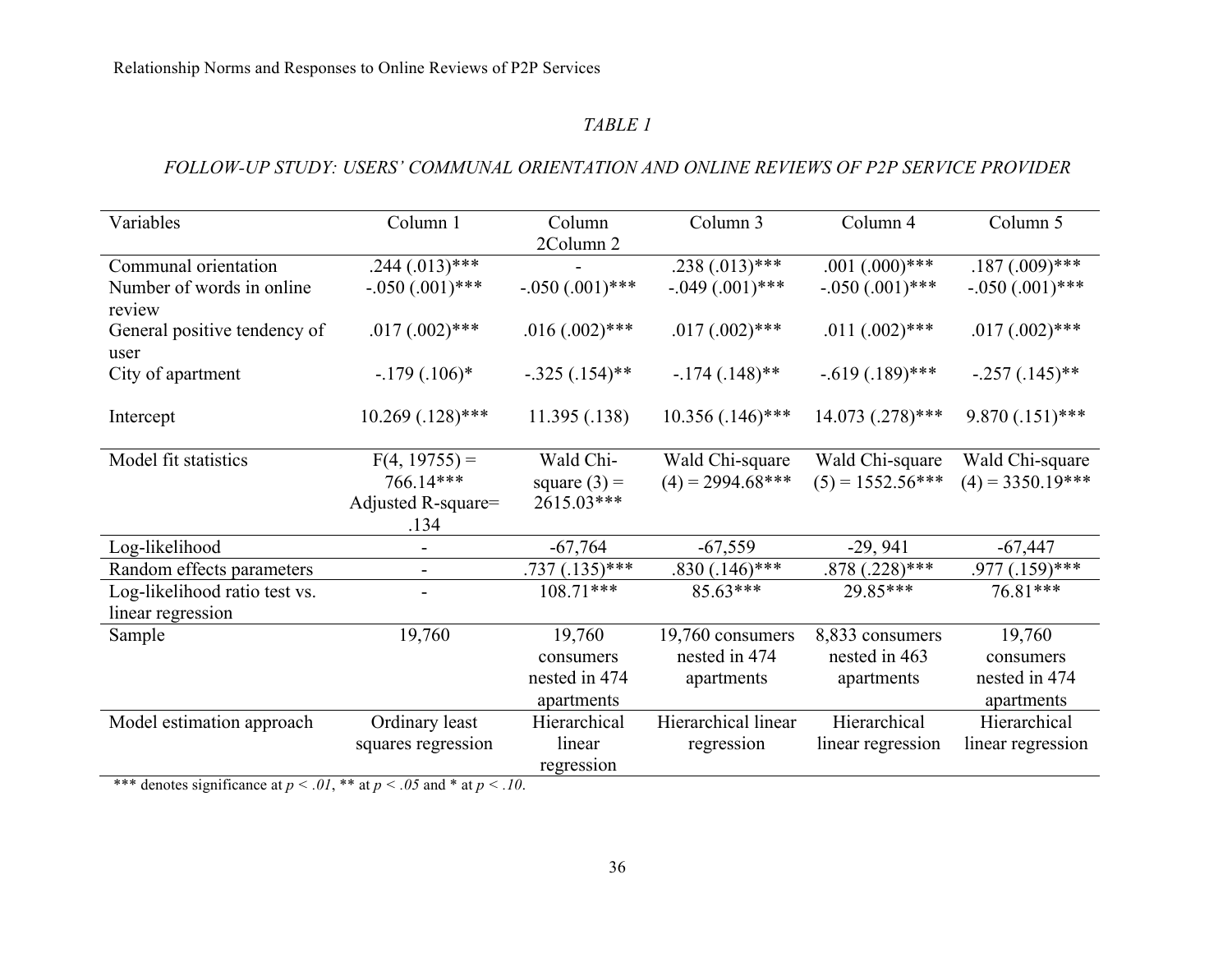# *FIGURE 1:*

*RELATIONSHIP ORIENTATION AND CONSUMERS' RESPONSES TO ONLINE REVIEWS IN P2P SERVICE MARKETS*

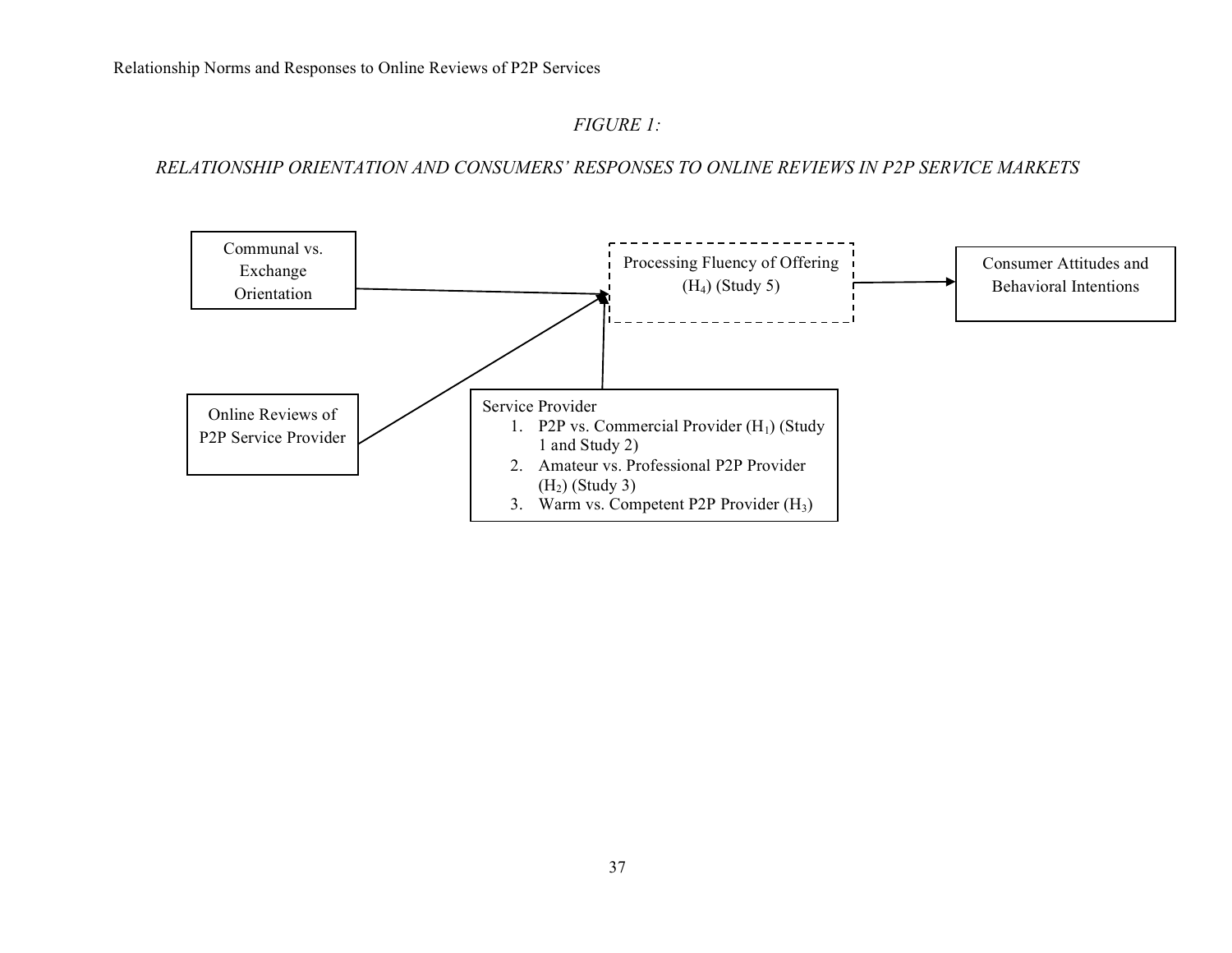# *FIGURE 2*

# *STUDY 4: RELATIONSHIP ORIENTATION, P2P SERVICE PROVIDER POSITIONING, AND*



# *WILLINGNESS TO PAY*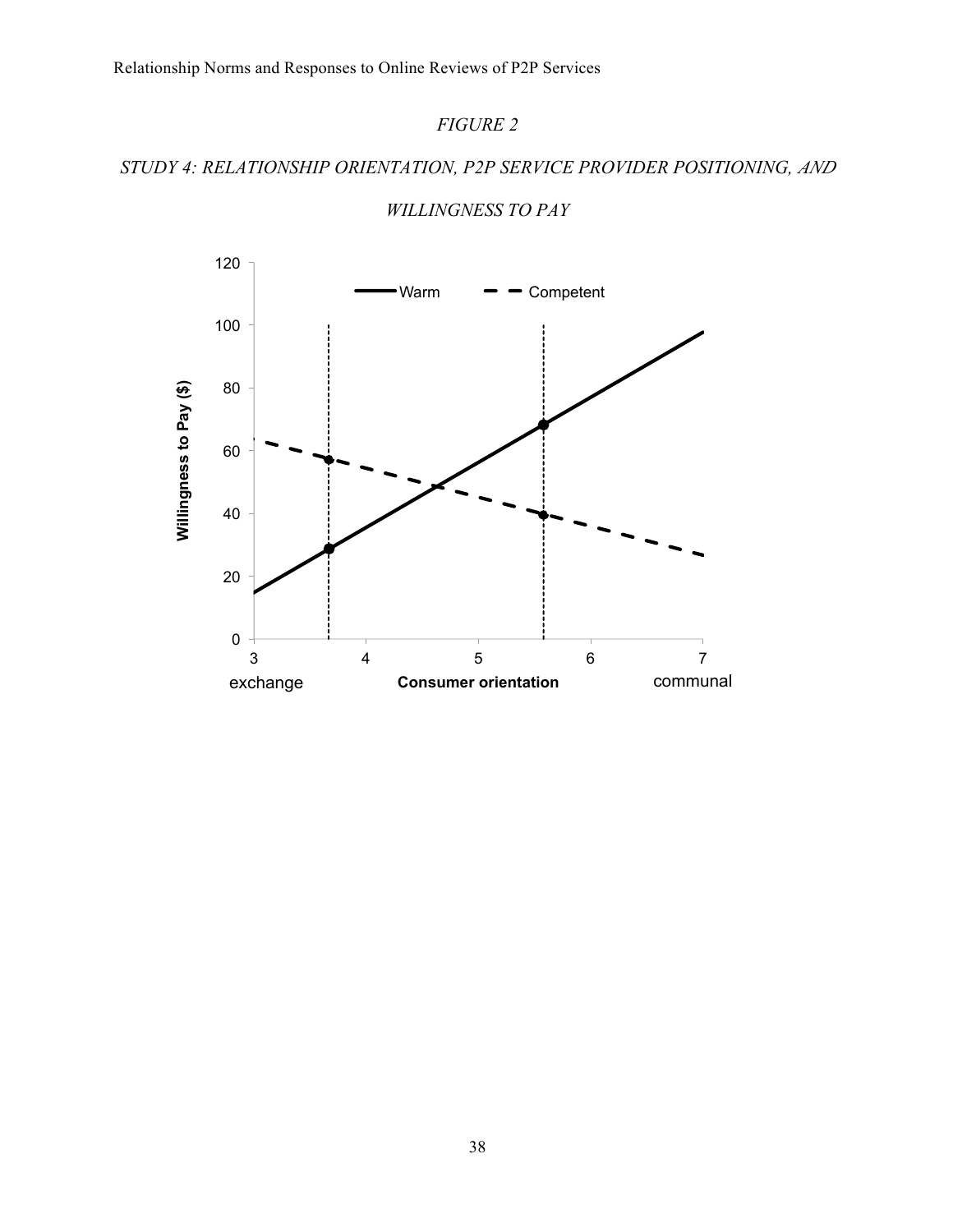# *FIGURE 3*

# *STUDY 5: MEDIATING ROLE OF PROCESSING FLUENCY OF SERVICE OFFERING*



Indirect effect of relationship orientation  $\times$  P2P provider positioning: a  $\times$  b = .3187, 95% CI [.0007, .6203]

\*\*\* *p* < .01, \*\* *p* < .05, \* *p* < .1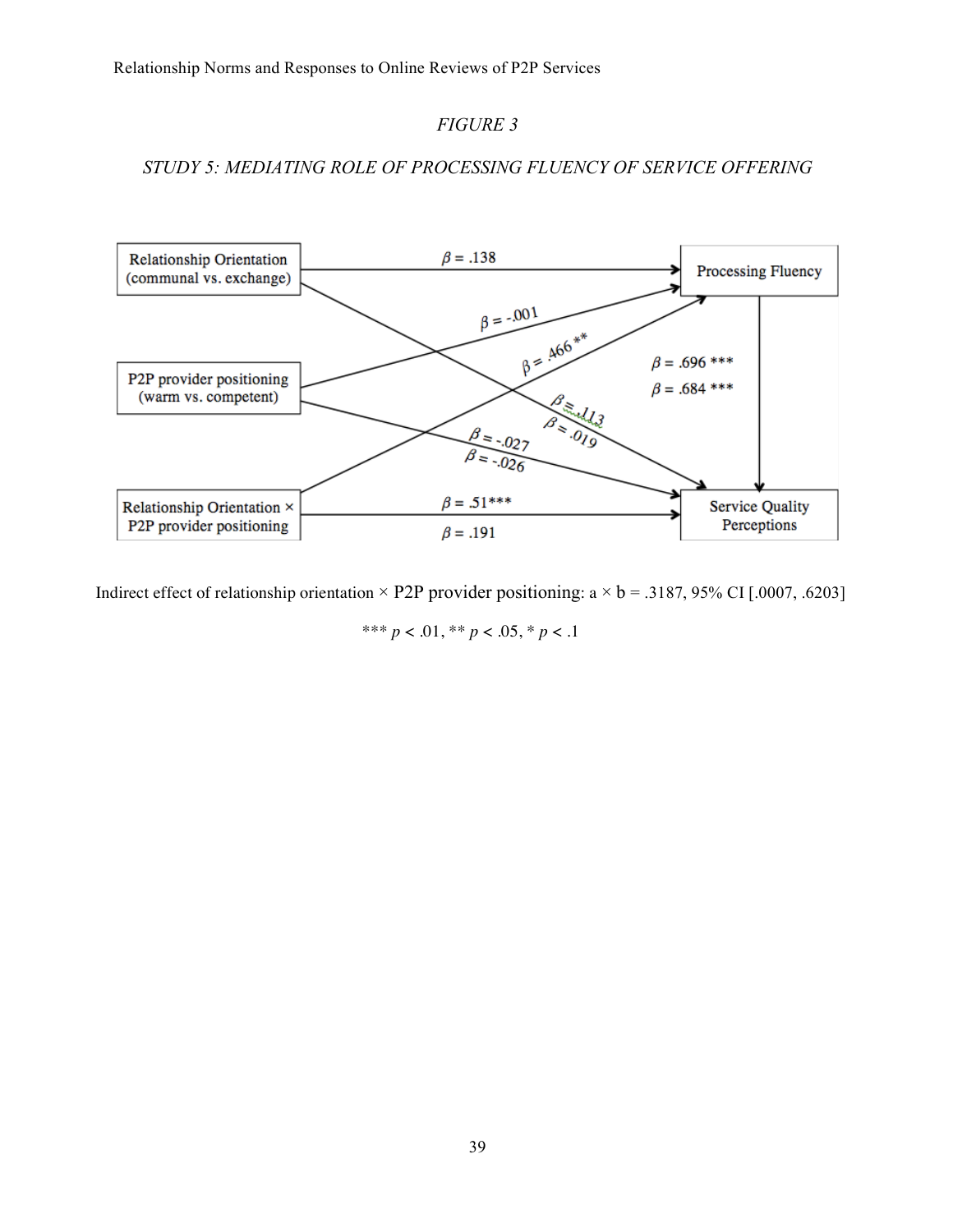#### *REFERENCES*

- Aaker, Jennifer (1997), "Dimensions of Brand Personality," *Journal of Marketing Research*, 34 (August), 347–57.
- Aaker, Jennifer L., Kathleen D. Vohs, and Cassie Mogilner (2010), "Nonprofits Are Seen as Warm and For-Profits as Competent: Firm Stereotypes Matter," *Journal of Consumer Research*, 37 (2), 224–37.
- Aggarwal, Pankaj (2004), "The Effects of Brand Relationship Norms on Consumer Attitudes and Behavior," *Journal of Consumer Research*, 31 (1), 87–101.
	- and Sharmistha Law (2005), "Role of Relationship Norms in Processing Brand Information," *Journal of Consumer Research*, 32 (3), 453–64.
- Bardhi, F., & Eckhardt, G. M. (2012), "Access-based Consumption: The Case of Car Sharing," *Journal of Consumer Research*, *39*(4), 881-898.
- Belk, Russel (2010), "Sharing," *Journal of Consumer Research*, 36 (5), 715-734.
- Boesler, Matthew (2013), "The Rise of the Renting and Sharing Economy Could Have Catastrophic Ripple Effects," *Business Insider*. August 12. Retrieved from http://www.businessinsider.com/rise-of- the-renting-and-sharing-economy-2013-8?op=1 on June 28, 2016.
- Botsman, Rachel and Roo Rogers (2010), *What's Mine is Yours: The Rise of Collaborative Consumption*, New York: Harper Collins.
- Chafkin, Max (2016), "Can Airbnb Unite the World," *Fastcompany*, Retrieved from http://www.fastcompany.com/3054873/can-airbnb-unite-the-world on June 28, 2016.
- Clark, Margaret S. and Judson Mills (1979), "Interpersonal Attraction in Exchange and Communal Relationships," *Journal of Personality and Social Psychology*, 37 (1), 12–24.
	- and ——— (1993), "The Difference Between Communal and Exchange Relationships," *Personality and Social Psychology Bulletin*, 19 (6), 684–91.
- Clark, Margaret S., Robert Oullette, Martha C. Powell, and Sandra Milberg (1987), "Recipient's Mood, Relationship Type and Helping," *Journal of Personality and Social Psychology*, 53 (July), 94–103.
- Clark, Patrick (2016), "Study: Professional Landlords Generate \$500 Million per Year on Airbnb" Retrieved from http://www.bloomberg.com/news/articles/2016-01-20/studyprofessional-landlords-generate-500-million-per-year-on-airbnb on June 28, 2016.
- Cuddy, Amy J.C., Susan T. Fiske, and Peter Glick (2008) "Warmth and Competence as Universal Dimensions of Social Perception: The Stereotype Content Model and the BIAS Map," in *Advances in Experimental Social Psychology*, Vol. 40, Mark P. Zanna, ed. London: Academic Press, 61–149.
- ——— (2007), "The BIAS Map: Behaviors from Intergroup Affect and Stereotypes," *Journal of Personality and Social Psychology*, 92 (April), 631–48.
- DellaVigna, Stefano (2009), "Psychology and Economics: Evidence from the Field," *Journal of Economic Literature*, 47(2), 315-372.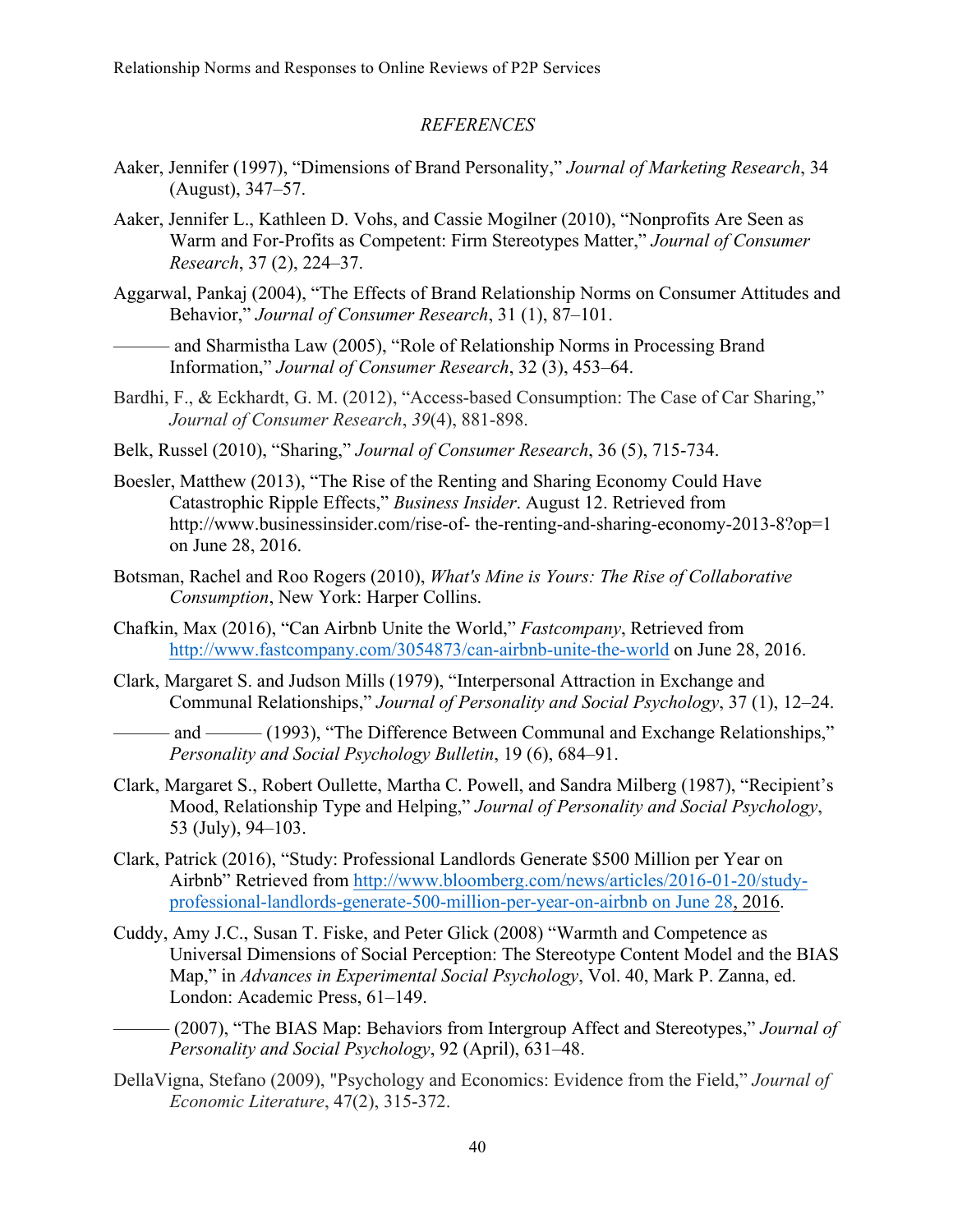- Doney, Patricia M. and Joseph P. Cannon (2007), "An Examination of Trust in Buyer-Seller Relationships," *Journal of Marketing*, 61 (2), 35-51.
- Fradkin, Andrey, et al. (2015), "Bias and Reciprocity in Online Reviews: Evidence from Field Experiments on Airbnb," *Proceedings of the Sixteenth ACM Conference on Economics and Computation*.
- Gershoff, Andrew D. and Ashesh Mukherjee (2015), "Online Social Interaction", 476-506, in *Handbook of Consumer Psychology*, eds. Derek Rucker, Michael Norton, and Cait Lamberton, Cambridge University Press. Canbridge, UK.
- Ghose, Anindya and Panagiotis G. Ipeirotis (2011), "Estimating the helpfulness and economic impact of product reviews: Mining text and reviewer characteristics." *Knowledge and Data Engineering, IEEE Transactions,* 23.10, 1498-1512.
- Habibi, Mohammad Reza, Andrea Kim, and Michel Laroche (2016), "From Sharing to Exchange: An Extended Framework of Dual Modes of Collaborative Nonownership Consumption," *Journal of the Association for Consumer Research* 1 (2), 277-294.
- Hayes, Andrew F. (2013), *Introduction to Mediation, Moderation, and Conditional Process Analysis*. New York: Guilford Press.
- Hennig-Thurau, Thorsten, Victor Henning, and Henrik Sattler (2007), "Consumer File Sharing of Motion Pictures," *Journal of Marketing*, 71, 1–18.
- Judd, Charles M., Laurie James-Hawkins, Vincent Yzerbyt, and Yoshihisa Kashima (2005), "Fundamental Dimensions of Social Judgment: Understanding the Relations between Judgments of Competence and Warmth," *Journal of Personality and Social Psychology*, 89 (December), 899–913.
- Kamenetz, Anya (2013), "Why the Sharing Economy is Growing," *Fastcompany*, Retrieved from: http://www.fastcoexist.com/1682080/why-the-sharing-economy-is-growing on June 28, 2016.
- Kidwell, Blair, Adam Farmer, and David M. Hardesty (2013), "Getting Liberals and Conservatives to Go Green: Political Ideology and Congruent Appeals," *Journal of Consumer Research*, 40 (14), 350-367.
- Lamberton, Cait (2015), "Collaborative Consumption, from Theoretical Roots to New Opportunities," in M. Norton, D. Rucker and C. Lamberton, Eds., *Handbook of Consumer Psychology*, Cambridge University Press, pp. 693-720.
- Lamberton, Cait Poynor and Randy Rose (2012), "Yours, Mine and Ours: An Investigation of Consumers' Propensity to Participate in Commercial Sharing Systems," *Journal of Marketing*, 76 (July), 109-125.
- Lee, Angela, and Jennifer Aaker (2004), "Bringing the Frame into Focus: The Influence of Regulatory Fit on Processing Fluency and Persuasion," *Journal of Personality and Social Psychology*, 86 (2), 205–18.
- Lee, Angela Y., and Aparna A. Labroo (2004), "Effects of Conceptual and Perceptual Fluency on Brand Evaluation," *Journal of Marketing Research*, 41 (2), 151–65.